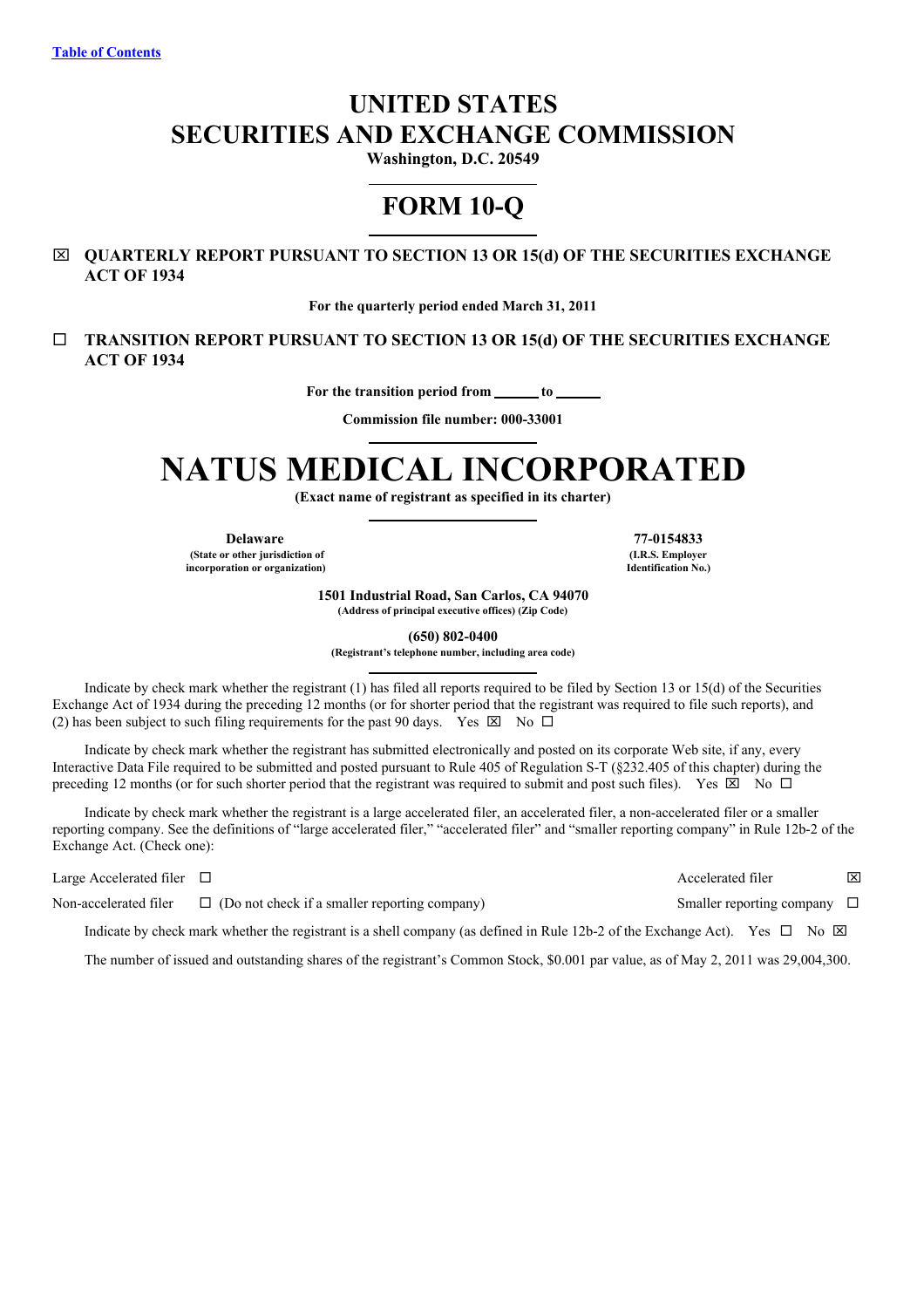# **NATUS MEDICAL INCORPORATED**

# **TABLE OF CONTENTS**

|                   |                                                                                                                   | Page No. |
|-------------------|-------------------------------------------------------------------------------------------------------------------|----------|
| PART I.           | <b>FINANCIAL INFORMATION</b>                                                                                      | 3        |
| Item 1.           | <b>Financial Statements</b>                                                                                       | 3        |
|                   | Condensed Consolidated Balance Sheets as of March 31, 2011 and December 31, 2010<br>(unaudited)                   | 3        |
|                   | Condensed Consolidated Statements of Operations for the three months ended March 31, 2011 and 2010<br>(unaudited) | 4        |
|                   | Condensed Consolidated Statements of Cash Flows for the three months ended March 31, 2011 and 2010<br>(unaudited) | 5        |
|                   | Notes to Condensed Consolidated Financial Statements (unaudited)                                                  | 6        |
| Item 2.           | Management's Discussion and Analysis of Financial Condition and Results of Operations                             | 14       |
| Item 3.           | Quantitative and Qualitative Disclosures about Market Risk                                                        | 19       |
| Item 4.           | <b>Controls and Procedures</b>                                                                                    | 20       |
| PART II.          | <b>OTHER INFORMATION</b>                                                                                          | 20       |
| Item 1.           | <b>Legal Proceedings</b>                                                                                          | 20       |
| Item 1A.          | <b>Risk Factors</b>                                                                                               | 20       |
| Item 6.           | <b>Exhibits</b>                                                                                                   | 30       |
| <b>Signatures</b> |                                                                                                                   | 31       |

-2-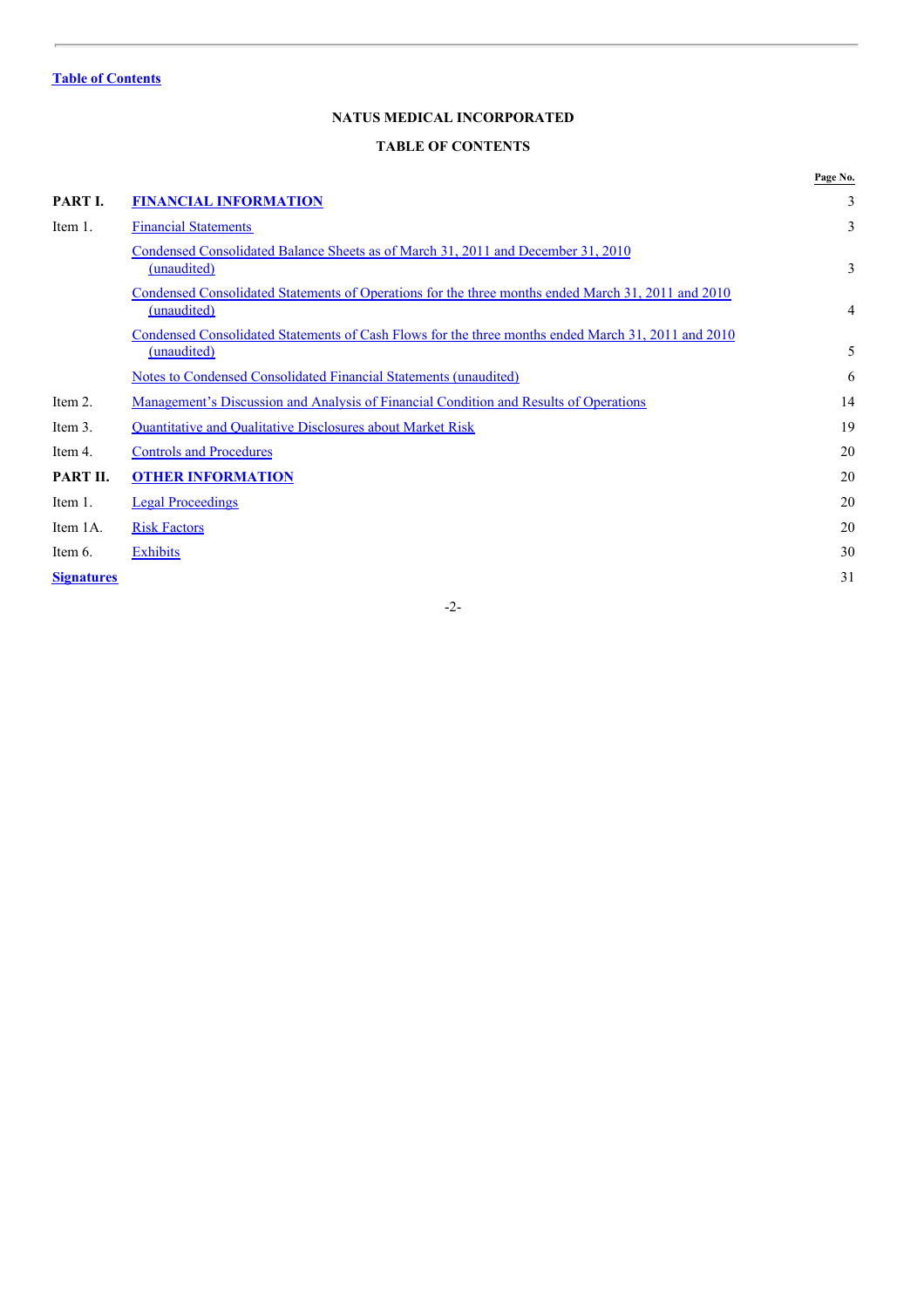## **PART I. FINANCIAL INFORMATION**

# **Item 1. Financial Statements**

# **NATUS MEDICAL INCORPORATED AND SUBSIDIARIES**

## **CONDENSED CONSOLIDATED BALANCE SHEETS (unaudited)**

**(in thousands, except share amounts)**

|                                                                                                    | March 31,<br>2011 | December 31,<br>2010   |
|----------------------------------------------------------------------------------------------------|-------------------|------------------------|
| <b>ASSETS</b>                                                                                      |                   |                        |
| Current assets:                                                                                    |                   |                        |
| Cash and cash equivalents                                                                          | \$33,899          | 28,383<br>$\mathbb{S}$ |
| Short-term investments                                                                             |                   | 1,005                  |
| Accounts receivable, net of allowance for doubtful accounts of \$1,590 in 2011 and \$1,643 in 2010 | 52,141            | 54,782                 |
| Inventories                                                                                        | 39,642            | 37,627                 |
| Prepaid expenses and other current assets                                                          | 6,303             | 4,954                  |
| Deferred income tax                                                                                | 4,291             | 2,192                  |
| Total current assets                                                                               | 136,276           | 128,943                |
| Property and equipment, net                                                                        | 24,118            | 23,408                 |
| Intangible assets                                                                                  | 68,725            | 69,428                 |
| Goodwill                                                                                           | 97,015            | 96,819                 |
| Other assets                                                                                       | 4,604             | 12,449                 |
| <b>Total</b> assets                                                                                | \$330,738         | \$ 331,047             |
| <b>LIABILITIES AND STOCKHOLDERS' EQUITY</b>                                                        |                   |                        |
| Current liabilities:                                                                               |                   |                        |
| Accounts payable                                                                                   | \$18,716          | $\mathbb{S}$<br>21,684 |
| Short-term loans and current portion of long-term debt                                             | 1,870             | 705                    |
| <b>Accrued</b> liabilities                                                                         | 18,654            | 17,888                 |
| Deferred revenue                                                                                   | 4,810             | 4,744                  |
| Total current liabilities                                                                          | 44.050            | 45,021                 |
| Long-term liabilities:                                                                             |                   |                        |
| Long-term debt                                                                                     | 687               | 737                    |
| Other liabilities                                                                                  | 8,479             | 8,076                  |
| Deferred income tax                                                                                | 7,867             | 13,958                 |
| <b>Total liabilities</b>                                                                           | 61.083            | 67,792                 |
| Stockholders' equity:                                                                              |                   |                        |
| Common Stock, \$0.001 par value, 120,000,000 shares authorized; shares issued and outstanding      |                   |                        |
| 29,001,654 in 2011 and 28,922,667 in 2010                                                          | 260,797           | 258,872                |
| Retained earnings                                                                                  | 21,161            | 18,057                 |
| Accumulated other comprehensive loss                                                               | (12,303)          | (13, 674)              |
| Total stockholders' equity                                                                         | 269,655           | 263,255                |
| Total liabilities and stockholders' equity                                                         | \$330,738         | \$331,047              |

The accompanying notes are an integral part of these unaudited condensed consolidated financial statements.

## -3-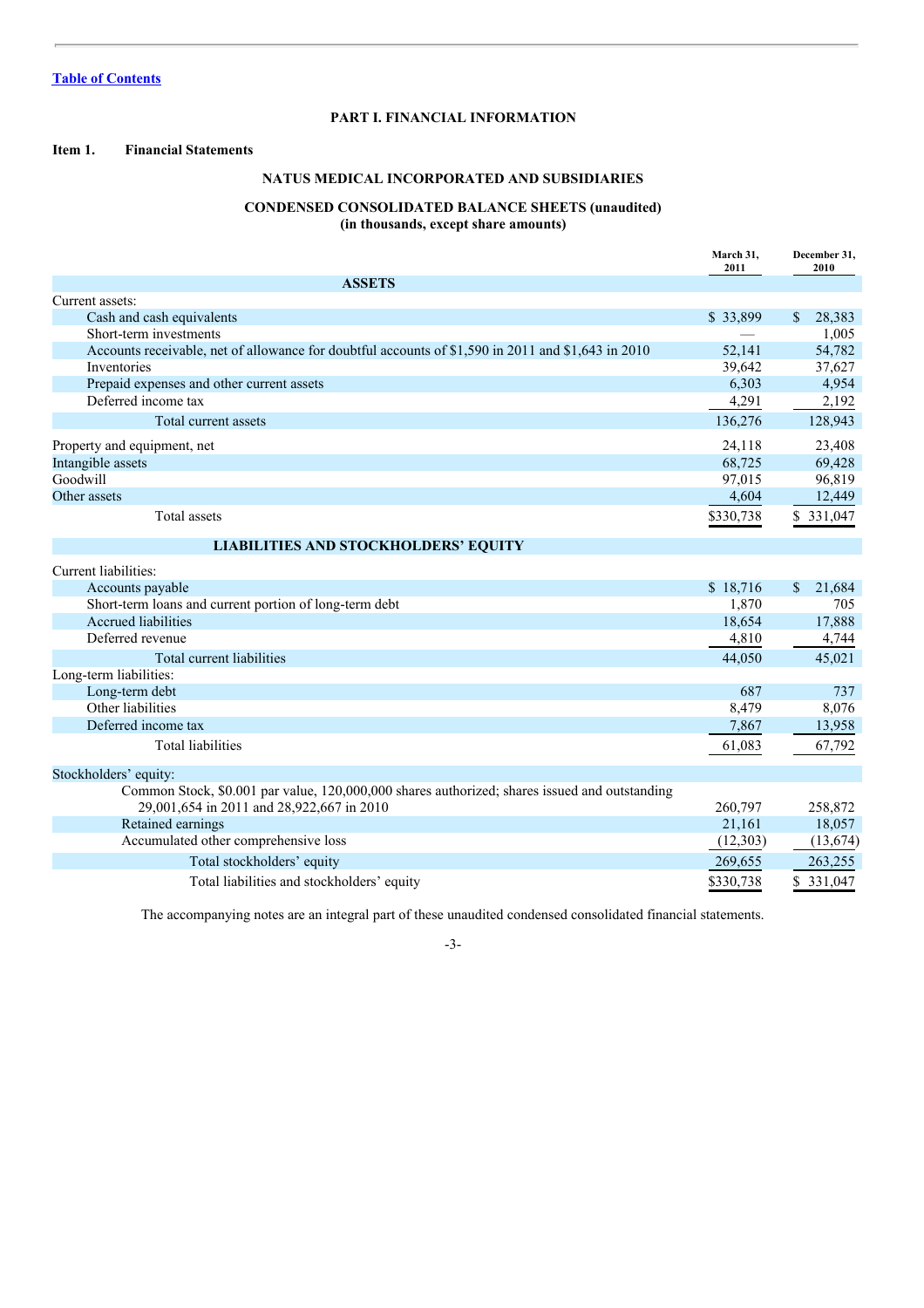# **NATUS MEDICAL INCORPORATED AND SUBSIDIARIES**

# **CONDENSED CONSOLIDATED STATEMENTS OF OPERATIONS (unaudited) (in thousands, except per share amounts)**

|                                                                               |            | <b>Three Months Ended</b><br>March 31, |  |
|-------------------------------------------------------------------------------|------------|----------------------------------------|--|
|                                                                               | 2011       | 2010                                   |  |
| Revenue                                                                       | \$59,108   | \$49,275                               |  |
| Cost of revenue                                                               | 24,372     | 19,411                                 |  |
| Gross profit                                                                  | 34,736     | 29,864                                 |  |
| Operating expenses:                                                           |            |                                        |  |
| Marketing and selling                                                         | 14,376     | 13,964                                 |  |
| Research and development                                                      | 6,287      | 5,130                                  |  |
| General and administrative                                                    | 9,032      | 11,010                                 |  |
| Total operating expenses                                                      | 29,695     | 30,104                                 |  |
| Income (loss) from operations                                                 | 5,041      | (240)                                  |  |
| Other income (expense), net                                                   | (145)      | (55)                                   |  |
| Income (loss) before provision for income tax                                 | 4,896      | (295)                                  |  |
| Provision for income tax                                                      | 1,792      | 36                                     |  |
| Net income (loss)                                                             | \$3,104    | (331)<br>\$                            |  |
| Earnings (loss) per share:                                                    |            |                                        |  |
| <b>Basic</b>                                                                  | \$<br>0.11 | (0.01)<br>$\mathbb{S}$                 |  |
| Diluted                                                                       | 0.11       | \$ (0.01)                              |  |
| Weighted average shares used in the calculation of earnings (loss) per share: |            |                                        |  |
| <b>Basic</b>                                                                  | 28,346     | 27,829                                 |  |
| Diluted                                                                       | 29,513     | 27,829                                 |  |

The accompanying notes are an integral part of these unaudited condensed consolidated financial statements.

## -4-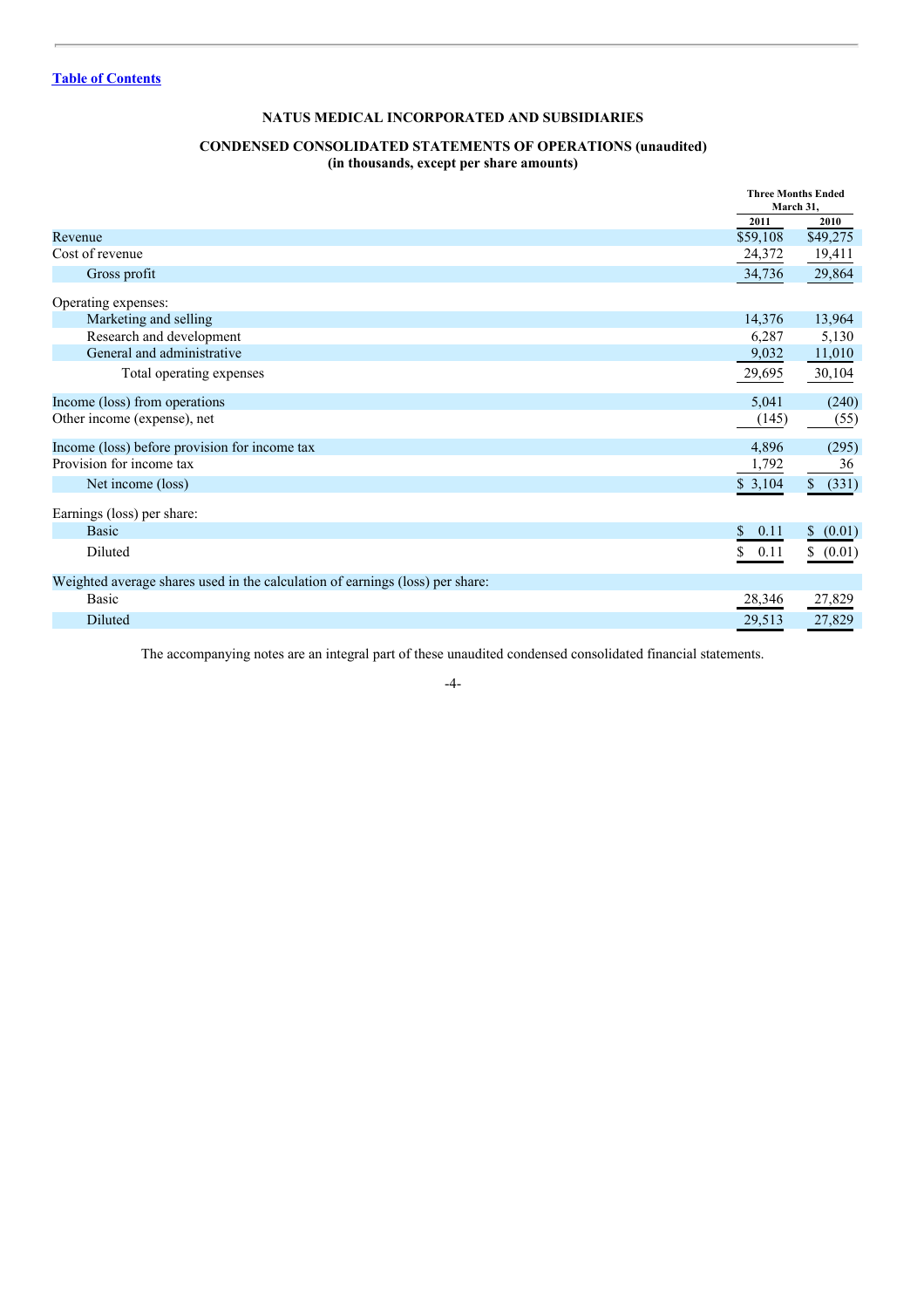# **NATUS MEDICAL INCORPORATED AND SUBSIDIARIES**

# **CONDENSED CONSOLIDATED STATEMENTS OF CASH FLOWS (unaudited) (in thousands)**

|                                                                                   | <b>Three</b><br><b>Months Ended</b><br>March 31. |                |
|-----------------------------------------------------------------------------------|--------------------------------------------------|----------------|
|                                                                                   | 2011                                             | 2010           |
| Operating activities:                                                             |                                                  |                |
| Net income (loss)                                                                 | \$3,104                                          | \$<br>(331)    |
| Adjustments to reconcile net income to net cash provided by operating activities: |                                                  |                |
| Depreciation and amortization                                                     | 2,550                                            | 2,109          |
| Accounts receivable reserves                                                      | (5)                                              | 276            |
| Warranty reserves                                                                 | 569                                              | 24             |
| Loss on disposal of property and equipment                                        | 5                                                | 13             |
| Share-based compensation                                                          | 1,524                                            | 1,092          |
| Excess tax benefits on the exercise of options                                    | (75)                                             | (55)           |
| Changes in operating assets and liabilities:                                      |                                                  |                |
| Accounts receivable                                                               | 2,980                                            | 7,069          |
| Inventories                                                                       | (3, 194)                                         | (2,892)        |
| Prepaid expenses and other assets                                                 | (1,166)                                          | (19)           |
| Accounts payable<br>Deferred income tax                                           | (3,110)                                          | 395            |
| Accrued liabilities and deferred revenue                                          | (146)                                            | 747<br>(1,027) |
|                                                                                   | 386                                              |                |
| Net cash provided by operating activities                                         | 3,422                                            | 7,401          |
| Investing activities:                                                             |                                                  |                |
| Cash paid for business acquisitions and earnout obligations, net of cash acquired |                                                  | (19)           |
| Purchases of property and equipment                                               | (874)                                            | (1, 153)       |
| Purchases of marketable securities                                                |                                                  | (975)          |
| Sales of marketable securities                                                    | 1,005                                            | 975            |
| Net cash provided by (used in) investing activities                               | 131                                              | (1,172)        |
| Financing activities:                                                             |                                                  |                |
| Proceeds from stock option exercises and ESPP purchases                           | 326                                              | 168            |
| Excess tax benefits on the exercise of options                                    | 75                                               | 55             |
| Proceeds from short-term loans                                                    | 1,174                                            | $\equiv$       |
| Payments on borrowings                                                            | (49)                                             | (45)           |
| Net cash provided by financing activities                                         | 1,526                                            | 178            |
| Exchange rate effect on cash and cash equivalents                                 | 437                                              | (500)          |
| Net increase in cash and cash equivalents                                         | 5,516                                            | 5,907          |
| Cash and cash equivalents, beginning of period                                    | 28,383                                           | 32,586         |
| Cash and cash equivalents, end of period                                          | \$33,899                                         | \$38,493       |
| Supplemental disclosure of cash flow information:                                 |                                                  |                |
| Cash paid for interest                                                            | \$<br>48                                         | \$<br>26       |
| Cash paid for income taxes                                                        | 199<br>\$                                        | \$1,335        |
| Non-cash investing activities:                                                    |                                                  |                |
| Acquisition-related earnout obligations included in accrued liabilities           |                                                  | \$<br>22       |
| Contingent earnout obligations included in accrued liabilities                    | \$2,000                                          | \$             |
|                                                                                   |                                                  |                |

The accompanying notes are an integral part of these unaudited condensed consolidated financial statements.

-5-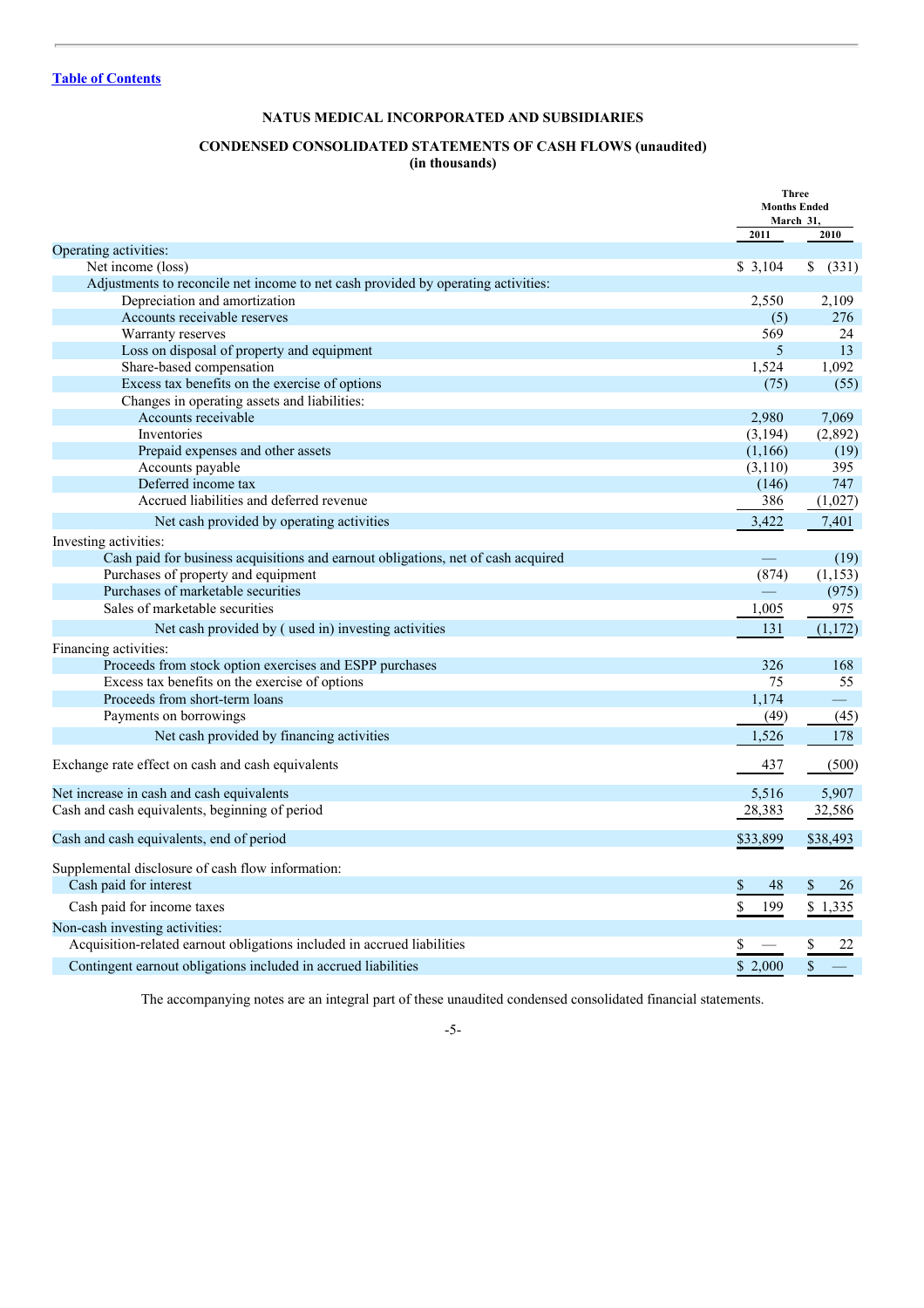## **NATUS MEDICAL INCORPORATED AND SUBSIDIARIES**

## **NOTES TO CONDENSED CONSOLIDATED FINANCIAL STATEMENTS (unaudited)**

#### **1 - Basis of Presentation**

The accompanying interim condensed consolidated financial statements of Natus Medical Incorporated ("Natus," "we," "us," or the "Company") have been prepared in accordance with accounting principles generally accepted in the United States of America ("GAAP"). The accounting policies followed in the preparation of the interim condensed consolidated financial statements are consistent in all material respects with those presented in Note 1 to the consolidated financial statements included in the Company's Annual Report on Form 10-K for the year ended December 31, 2010.

Interim financial reports are prepared in accordance with the rules and regulations of the Securities and Exchange Commission; accordingly, they do not include all of the information and notes required by GAAP for annual financial statements. The interim financial information is unaudited, but reflects all normal adjustments that are, in the opinion of management, necessary for the fair presentation of our financial position, results of operations, and cash flows for the interim periods presented. Operating results for the three months ended March 31, 2011 are not necessarily indicative of the results that may be expected for the year ending December 31, 2011. The accompanying condensed consolidated financial statements include the accounts of the Company and its wholly owned subsidiaries. All intercompany accounts and transactions have been eliminated in consolidation.

#### **Comprehensive Income (loss)**

Comprehensive income (loss) is comprised of net income (loss) and gains or losses resulting from currency translations of foreign investments. The details of comprehensive income (loss) are as follows (in thousands):

|                                         |              | <b>Three Months Ended</b><br>March 31. |  |
|-----------------------------------------|--------------|----------------------------------------|--|
|                                         | 2011         | 2010                                   |  |
| Net income (loss)                       | \$3,104      | (331)                                  |  |
| Foreign currency translation adjustment | <u>1,371</u> | (803)                                  |  |
| Comprehensive income (loss)             | \$4,475      |                                        |  |

## **Stockholders' Equity**

The details of changes in stockholders' equity are as follows (in thousands):

|                                               |           | <b>Three Months Ended</b><br>March 31, |  |  |
|-----------------------------------------------|-----------|----------------------------------------|--|--|
|                                               | 2011      | 2010                                   |  |  |
| Balance, beginning of period                  | \$263,255 | \$243,557                              |  |  |
| Net income (loss)                             | 3,104     | (331)                                  |  |  |
| Proceeds from stock option exercises and ESPP | 326       | 168                                    |  |  |
| Share-based compensation expense              | 1.524     | 1,092                                  |  |  |
| Tax effect of option exercises                | 75        | 55                                     |  |  |
| Foreign currency translation adjustment       | 1,371     | (803)                                  |  |  |
| Balance, end of period                        | \$269,655 | \$243,738                              |  |  |

#### **Recent Accounting Pronouncements**

In December 2010, the FASB issued Accounting Standards Update ("ASU") 2010-28, *Intangibles - Goodwill and Other (Topic 350):* When to Perform Step 2 of the Goodwill Impairment Test for Reporting Units with Zero or Negative Carrying Amounts. ASU 2010-28 modifies Step 1 of the goodwill impairment test so that for reporting units with zero or negative carrying amounts, an entity is required to perform Step 2 of the goodwill impairment test if it is more likely than not based on an assessment of qualitative indicators that goodwill impairment exists. In determining whether it is more likely than not that goodwill impairment exists, an entity should consider whether there are any adverse qualitative factors indicating that impairment may exist. ASU 2010-28 is effective for fiscal years, and interim periods within those years, beginning after December 15, 2010. Early adoption is not permitted. The adoption of this standard did not impact our financial position, results of operations, or cash flows.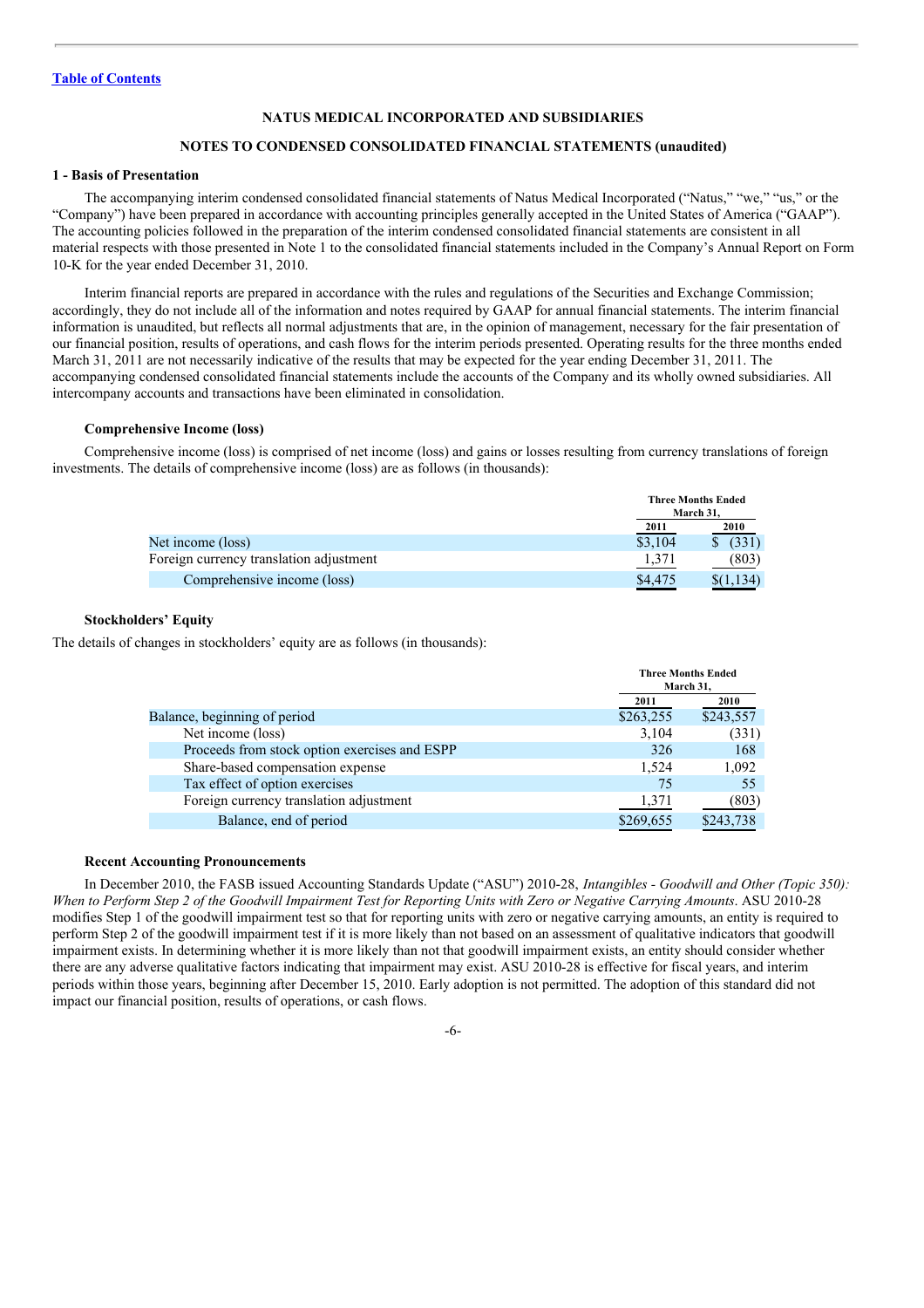In December 2010, the FASB issued ASU 2010-29, *Business Combinations* (Topic 805): *Disclosure of Supplementary Pro Forma Information for Business Combinations.* The amendments in this update clarify the acquisition date that should be used for reporting pro forma financial information disclosures when comparative financial statements are presented. The amendments also improve the usefulness of the pro forma revenue and earnings disclosures by requiring a description of the nature and amount of material, nonrecurring pro forma adjustments that are directly attributable to business combinations. The amendments in this update are effective prospectively for business combinations for which the acquisition date is on or after the beginning of the first annual report period beginning on or after December 15, 2010. The effects of this guidance will depend on any future acquisitions the Company may complete.

#### **2 - Business Combinations, Goodwill, and Intangible Assets**

#### **Medix Industrial y Commercial S.A.**

We acquired Medix Industrial y Commercial S.A. ("Medix") on October 12, 2010 pursuant to an Agreement and Plan of Merger. Medix is a leader in the development, manufacturing, and sales of devices for newborn care in Latin America. Medix, based in Argentina, manufactures incubators for use in hospital nurseries and NICU's, transport incubators for use in ambulances and other emergency vehicles, infant warmers, and LED based phototherapy devices.

The Company acquired all of the capital stock of Medix for \$14.1 million in cash, excluding direct costs of the acquisition. The Company is obligated to pay additional purchase consideration to the former shareholders of Medix if certain revenue targets are met in 2011 and 2012.

Valuing certain components of the acquisition, including primarily accounts receivable, inventory, identifiable intangible assets, real estate, deferred taxes, accrued warranty costs, accounts payable, other accrued expenses, and contingent earnout obligation required us to make estimates that may be adjusted in the future; consequently the purchase price allocation is considered preliminary. Final determination of these estimates could result in an adjustment to the preliminary purchase price allocation, with an offsetting adjustment to Goodwill. In addition, the purchase consideration paid to the sellers is subject to adjustment pursuant to a minimum working capital provision of the purchase agreement.

During the first quarter of 2011, the Company recorded adjustments to its original estimate of the purchase-date fair value of inventories and deferred taxes, which resulted in an increase in the carrying amount of goodwill of approximately \$339,000.

#### **Goodwill**

The carrying amount of goodwill and the changes in those balances are as follows (in thousands):

| Balance, January 1, 2011        | \$96.819 |
|---------------------------------|----------|
| Purchase accounting adjustments | 339      |
| Foreign currency translation    | (143)    |
| Balance, March 31, 2011         | \$97,015 |

#### **Amortization of Intangible Assets with Finite Lives Acquired Through Business Combinations**

Amortization of intangible assets associated with our business combinations was \$1.3 million and \$1.2 million for the three months ended March 31, 2011 and 2010, respectively.

## **3 - Basic and Diluted Earnings (Loss) Per Common Share**

Earnings (loss) per share is computed in accordance with ASC 260-10. Basic earnings (loss) per share is based upon the weighted average number of common shares outstanding during the period. Diluted earnings (loss) per share is based upon the weighted average number of common shares outstanding and dilutive common stock equivalents outstanding during the period. Common stock equivalents are options granted and shares of restricted stock issued under our stock awards plans and are calculated under the treasury stock method. Common equivalent shares from unexercised stock options and restricted stock are excluded from the computation when there is a loss as their effect is anti-dilutive, or if the exercise price of such options is greater than the average market price of the stock for the period.

#### -7-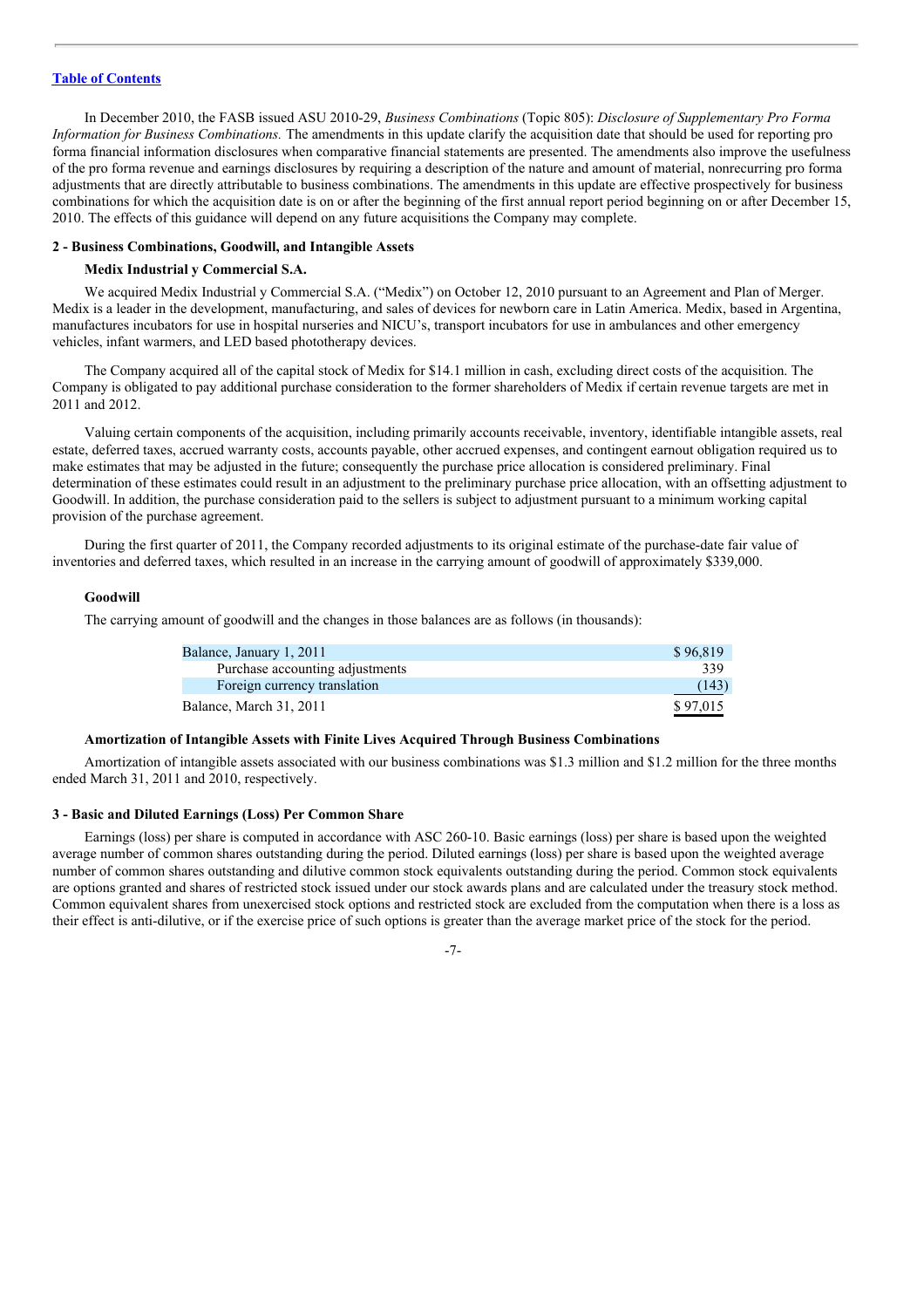For the three months ended March 31, 2011, common stock equivalents of 1,167,508 were included in the weighted average shares outstanding used to calculate diluted earnings per share. For the three months ended March 31, 2011, common stock equivalents of 1,140,666 were excluded from the calculation of diluted earnings per share because the exercise price of such options was greater than the average market price of the stock for the periods. For the three months ended March 31, 2010, common stock equivalents of 767,362 shares were not used to calculate diluted net loss per share because of their anti-dilutive effect.

#### **4 - Inventories**

Inventories consist of the following (in thousands):

|                                 | March 31, | December 31, |
|---------------------------------|-----------|--------------|
|                                 | 2011      | <b>2010</b>  |
| Raw materials and subassemblies | \$14,977  | 14.924       |
| Finished goods                  | 28,929    | 26,375       |
| Total inventories               | 43,906    | 41,299       |
| Less: Non-current inventories   | (4,264)   | (3,672)      |
| Inventories, net                | \$39,642  | 37.627       |

Non-current inventories consist primarily of service components used to repair products held by our customers including some products we are not currently selling and are reported as a component of other assets. Management believes that these inventories will be utilized for their intended purpose.

Work in process represents an immaterial amount in all periods presented.

## **5 - Property and Equipment**

Property and equipment consist of the following (in thousands):

|                                    | March 31,<br>2011 | December 31.<br>2010 |  |
|------------------------------------|-------------------|----------------------|--|
| Land                               | \$4,485           | 4,903                |  |
| <b>Buildings</b>                   | 11,254            | 10,904               |  |
| Leasehold improvements             | 2,441             | 2,523                |  |
| Office furniture and equipment     | 9,409             | 9,067                |  |
| Computer software and hardware     | 6,578             | 6,084                |  |
| Demonstration and loaned equipment | 8,506             | 7,571                |  |
|                                    | 42,673            | 41,052               |  |
| Accumulated depreciation           | (18, 555)         | (17, 644)            |  |
| Total                              | \$24,118          | 23,408               |  |

Depreciation and amortization expense of property and equipment was \$1.1 million and \$751,000 for the three months ended March 31, 2011 and 2010, respectively.

#### **6 - Reserve for Product Warranties**

We provide a warranty on all medical device products that is generally one year in length. We also sell extended service agreements on our medical device products. Service for domestic customers is provided by Company-owned service centers that perform all service, repair and calibration services. Service for international customers is provided by a combination of Companyowned facilities and third-party vendors on a contract basis.

We have accrued a warranty reserve, included in accrued liabilities on the accompanying balance sheets, for the expected future costs of servicing products during the initial warranty period. We base the liability on actual warranty costs incurred to service those products. On new products, additions to the reserve are based on a combination of factors including the percentage of service department labor applied to warranty repairs, as well as actual service department costs, and other judgments, such as the degree to which the product incorporates new technology. The reserve is reduced as costs are incurred to honor existing warranty obligations or when current facts indicate that the original estimates of expected future costs of servicing products were overstated.

 $-8$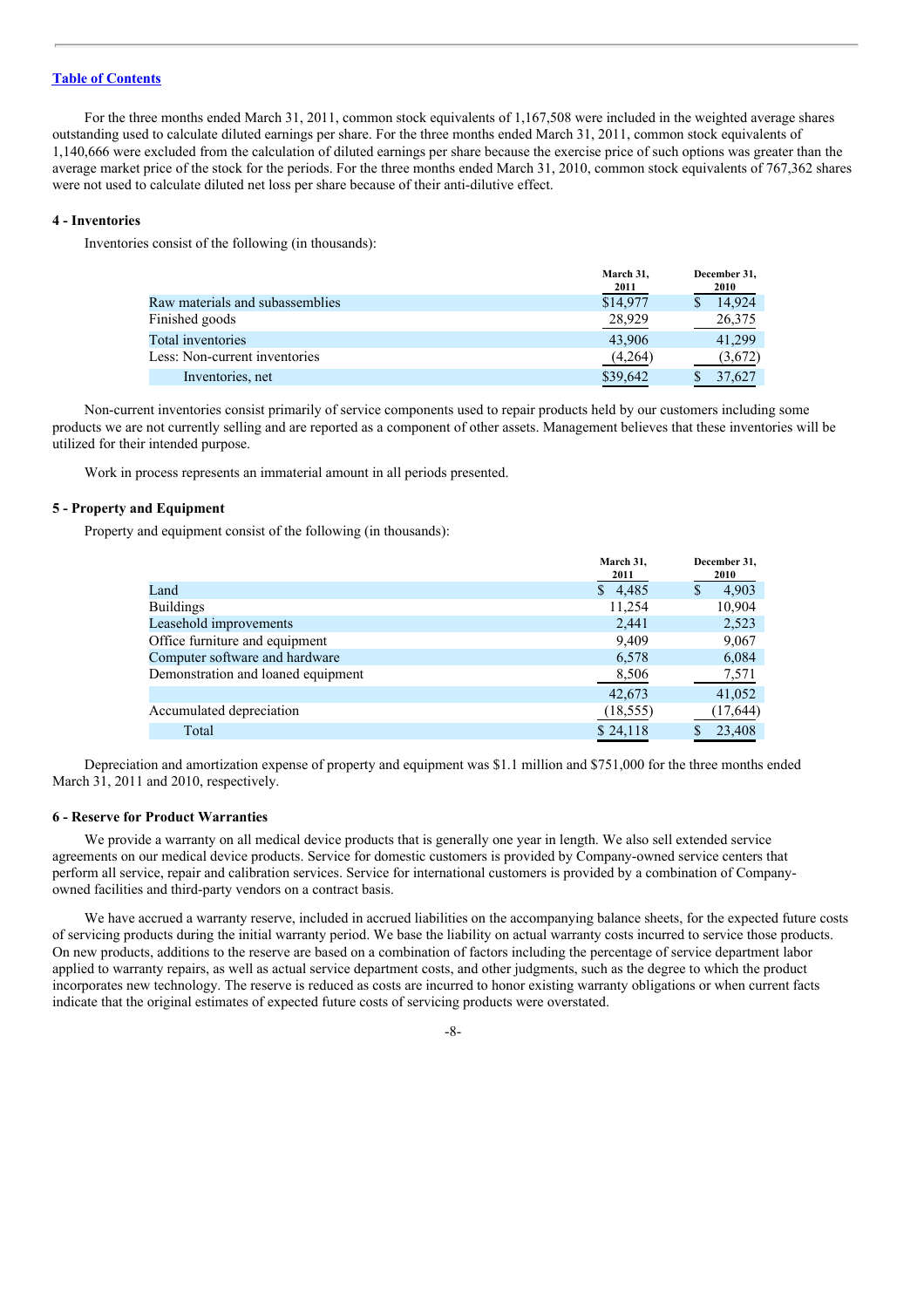The details of activity in the warranty reserve are as follows (in thousands):

|                                 |         | <b>Three Months Ended</b><br>March 31, |  |
|---------------------------------|---------|----------------------------------------|--|
|                                 | 2011    | 2010                                   |  |
| Balance, beginning of period    | 696     | \$694                                  |  |
| Warranty accrued for the period | 569     | 24                                     |  |
| Repairs for the period          | (213)   | (66)                                   |  |
| Balance, end of period          | \$1,052 | 652                                    |  |

The estimates we use in projecting future product warranty costs may prove to be incorrect. Any future determination that our product warranty reserves are understated could result in increases to our cost of sales and reductions in our operating profits and results of operations.

## **7 - Share-Based Compensation**

At March 31, 2011, we have the following plans that give rise to share-based compensation: (i) two active stock option plans, the Amended and Restated 2000 Stock Awards Plan and the 2000 Director Option Plan, and (ii) the 2000 Employee Stock Purchase Plan. The terms of awards granted during the three months ended March 31, 2011 and our methods for determining grant-date fair value of the awards were consistent with those described in the consolidated financial statements included in our Annual Report on Form 10-K for the year ended December 31, 2010.

Detail of share-based compensation expense is as follows (in thousands):

|                            |         | <b>Three Months Ended</b><br>March 31, |         |
|----------------------------|---------|----------------------------------------|---------|
|                            | 2011    |                                        | 2010    |
| Cost of revenue            | 70      |                                        | 29      |
| Marketing and sales        | 369     |                                        | 297     |
| Research and development   | 137     |                                        | 96      |
| General and administrative | 948     |                                        | 670     |
| Total                      | \$1,524 |                                        | \$1,092 |

As of March 31, 2011, unrecognized compensation expense related to the unvested portion of our stock options and other stock awards was approximately \$12.3 million, which is expected to be recognized over a weighted average period of 2.4 years.

#### **Stock Options**

Activity in our stock option plans during the three months ended March 31, 2011 is as follows:

| <b>Shares</b> | Weighted<br>Average<br><b>Exercise</b><br>Price | Average<br>Remaining<br>Contractual<br>Life (Years) | Aggregate<br><b>Intrinsic</b><br>Value<br>$($ \$ 000's) |
|---------------|-------------------------------------------------|-----------------------------------------------------|---------------------------------------------------------|
| 3,638,957     | \$10.94                                         |                                                     |                                                         |
| 126,000       | \$15.14                                         |                                                     |                                                         |
| (37,237)      | \$8.76                                          |                                                     |                                                         |
| (42,000)      | \$15.88                                         |                                                     |                                                         |
| 3,685,720     | \$11.05                                         | 3.43                                                | \$21,467                                                |
| 2,736,993     | 9.83<br>S.                                      | 3.00                                                | \$19,190                                                |
| 3,581,442     | \$10.94                                         | 3.39                                                | \$21,239                                                |
|               |                                                 |                                                     | Weighted-                                               |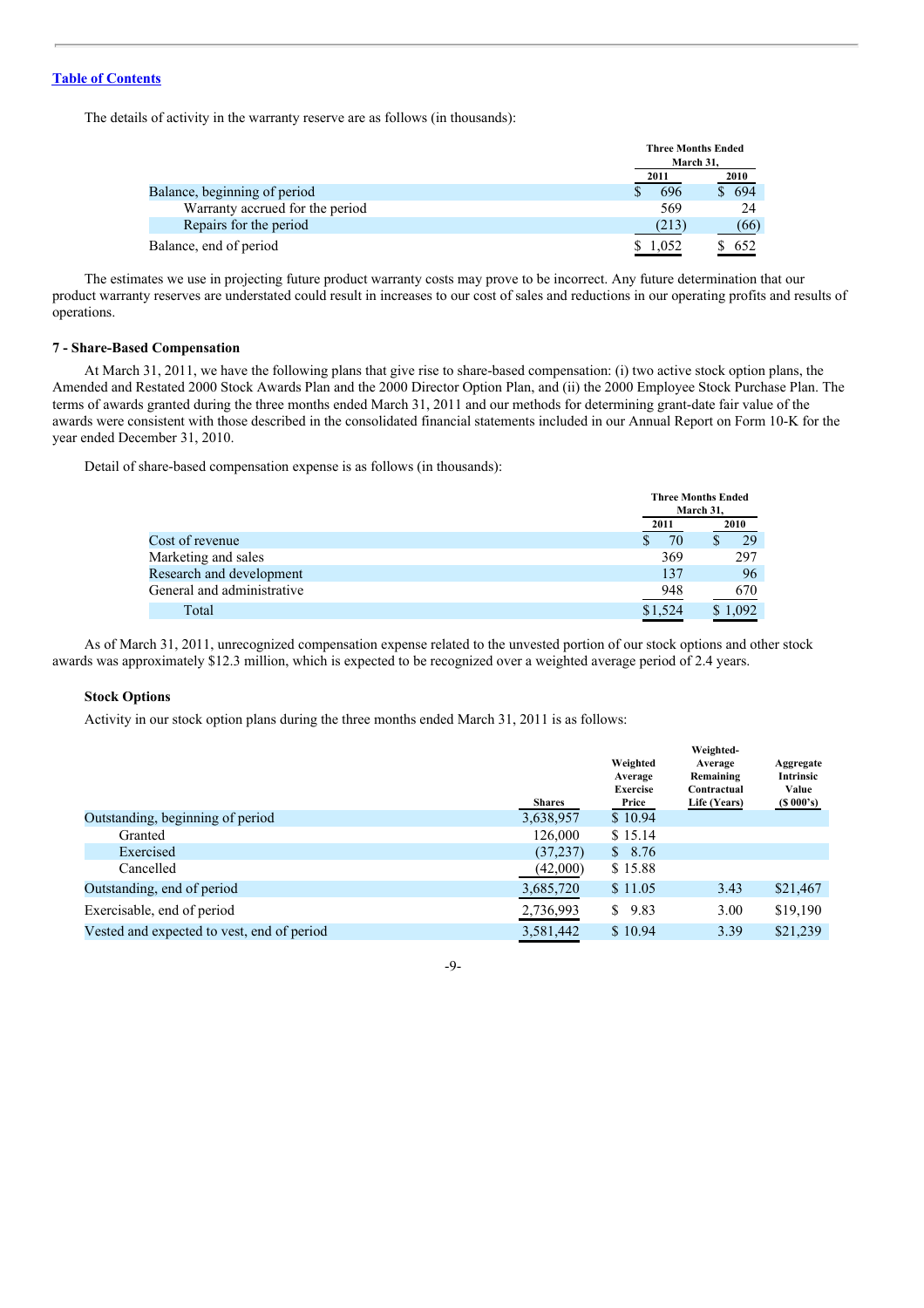The intrinsic value of options exercised during the three months ended March 31, 2011 was approximately \$289,000.

## **Restricted Stock Awards**

Activity in our stock plans related to restricted stock awards ("RSA's") during the three months ended March 31, 2011 is as follows:

|                               | <b>Shares</b> | Weighted-<br>Average<br><b>Grant Date</b><br><b>Fair Value</b> | <b>Remaining Cost</b><br><b>Expected To Be</b><br>Recognized<br>$(S\ 000's)$ |  |
|-------------------------------|---------------|----------------------------------------------------------------|------------------------------------------------------------------------------|--|
| Unvested, beginning of period | 590,050       | 14.30<br>S.                                                    |                                                                              |  |
| Granted                       | 63,000        | 15.13<br>S.                                                    |                                                                              |  |
| Vested                        | (5, 430)      | 12.72<br>S.                                                    |                                                                              |  |
| Forfeited                     | (17,000)      | 14.34<br>S.                                                    |                                                                              |  |
| Unvested, end of period       | 630,620       | 14.39                                                          | 7,394<br>\$                                                                  |  |

We award RSA's to U.S. employees of the Company that vest 50% upon the second anniversary of the vesting start date and 25% upon each of the third and fourth anniversaries of the vesting start date. We also award RSA's to non-employee directors of the Company that vest on the first anniversary of the grant date.

At March 31, 2011 the fair market value of outstanding RSA's was \$10.4 million and the weighted average remaining recognition period was 2.5 years. At December 31, 2010 the fair market value of outstanding RSA's was \$8.5 million and the weighted average remaining recognition period for unvested RSA's was 2.6 years. The intrinsic value of RSAs' equals their fair market value.

## **Restricted Stock Units**

Activity in our stock plans related to the award of restricted stock units ("RSU's") during the three months ended March 31, 2011 is as follows:

|                                  | <b>Shares</b> | Weighted-<br>Average<br>Remaining<br>Contractual<br>Life (Years) | Aggregate<br><b>Intrinsic Value</b><br>$(S\ 000's)$ |       |
|----------------------------------|---------------|------------------------------------------------------------------|-----------------------------------------------------|-------|
| Outstanding, beginning of period | 71,300        |                                                                  |                                                     |       |
| Awarded                          |               |                                                                  |                                                     |       |
| Released                         |               |                                                                  |                                                     |       |
| Forfeited                        |               |                                                                  |                                                     |       |
| Outstanding, end of period       | 71,300        | 1.49                                                             |                                                     | 1.179 |

We award RSU's to non-U.S. employees of the Company that vest 50% upon the second anniversary of the vesting start date and 25% upon each of the third and fourth anniversaries of the vesting start date.

At March 31, 2011 the weighted average remaining recognition period was 2.6 years. At December 31, 2010 the aggregate intrinsic value of outstanding RSU's was \$1.0 million and the weighted average remaining recognition period for unvested RSU's was 2.9 years.

#### **8 - Other income (expense), net**

Other income (expense), net consisted of (in thousands):

|                                   |       | <b>Three Months Ended</b><br>March 31, |  |  |
|-----------------------------------|-------|----------------------------------------|--|--|
|                                   | 2011  | 2010                                   |  |  |
| Investment income                 | 10    | 8                                      |  |  |
| Interest expense                  | (48)  | (26)                                   |  |  |
| Foreign currency exchange loss    | (174) | (178)                                  |  |  |
| Other income                      | 67    | 141                                    |  |  |
| Total other income (expense), net | (145  |                                        |  |  |

-10-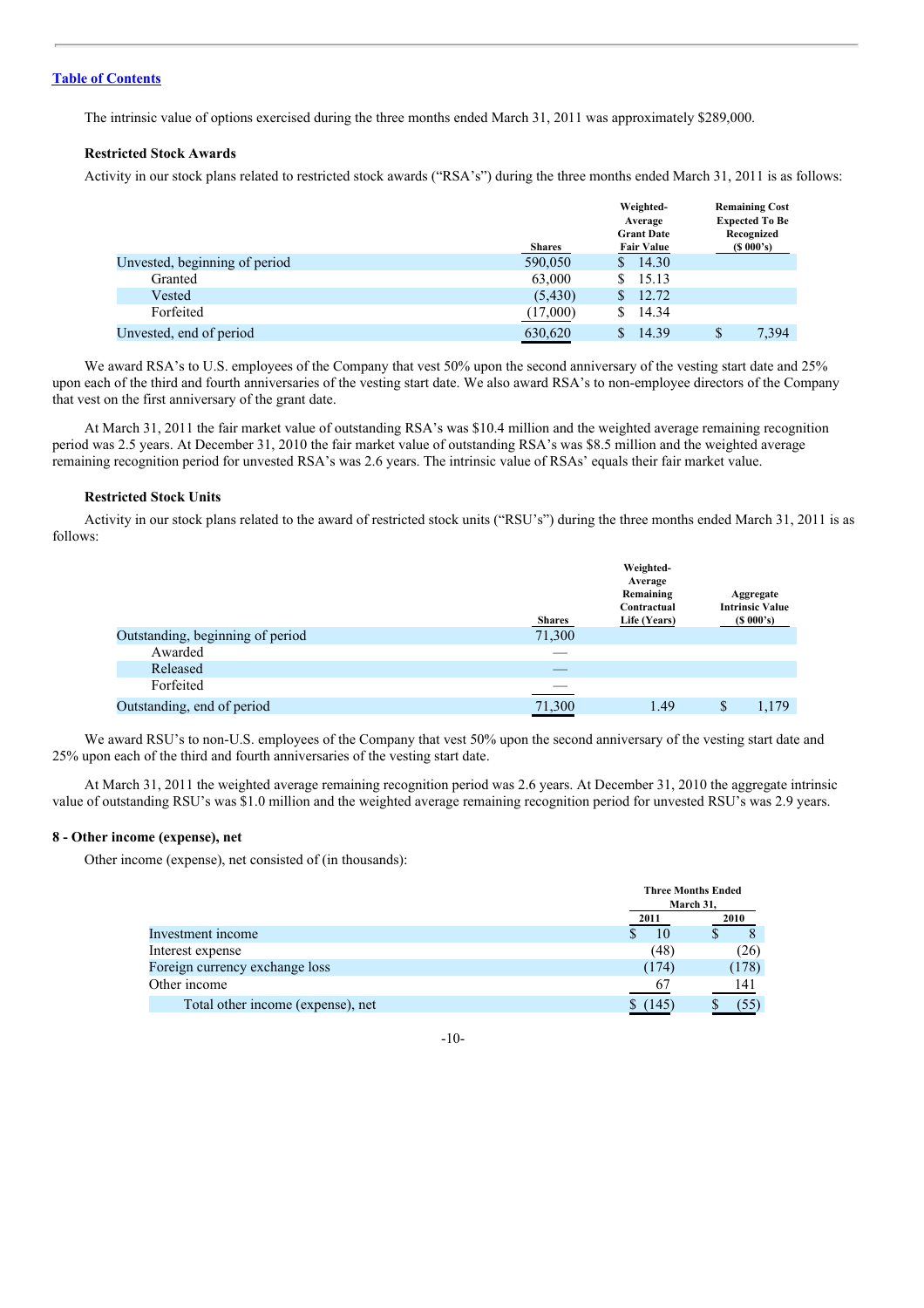#### **9 - Income Taxes**

## **Provision for Income Tax**

We recorded a provision for income tax of \$1.8 million for the three months ended March 31, 2011. Our effective tax rate for the three months ended March 31, 2011 was 36.6%. We recorded \$36,000 of tax expense in the first quarter of 2010 even though we reported a pre-tax loss of approximately \$331,000, a tax benefit at an approximate 36% rate was offset by discrete tax adjustments.

## **Deferred Income Taxes**

We account for income taxes in accordance with ASC 740-10, which requires that deferred tax assets and liabilities be recognized using enacted tax rates for the effect of temporary differences between the book and tax bases of recorded assets and liabilities. ASC 740- 10 also requires that deferred tax assets be reduced by a valuation allowance if it is more likely than not that some or all of the deferred tax assets will not be realized. We have provided a valuation allowance on certain deferred tax assets in foreign locations where we believe it is more likely than not that some or all of the associated deferred tax assets will not be realized.

## **Uncertain Tax Positions**

We have accrued approximately \$1.0 million for estimated interest and penalties related to uncertain tax positions as of March 31, 2011. We recorded approximately \$71,000 and \$79,000 of interest and penalties related to unrecognized tax positions as a component of income tax expense during the three months ended March 31, 2011 and 2010, respectively.

Our tax returns remain open to examination as follows: U.S. federal, 2006 through 2010; U.S. states, generally 2005 through 2010; significant foreign jurisdictions, generally 2007 through 2010.

## **10 - Restructuring Reserve**

In January 2010, we adopted a reorganization plan (the "Restructuring Plan") that was designed to eliminate redundant costs resulting from our acquisition of Alpine Biomed and to improve efficiencies in operations. Under the plan, which was substantially completed in the first half of 2010, Alpine operations in Montreal, Canada were transitioned to our existing Xltek facility in Oakville, Ontario, Canada, and Alpine's sales organization was merged into our global sales organization.

We account for restructuring costs in accordance with ASC Topic 420, *Exit or Disposal Cost Obligations*. The balance of the reserve is included in accrued liabilities on the accompanying balance sheets.

Detail of activity in the restructuring reserve is as follows, (in thousands):

|                                        |           | <b>Three Months Ended</b> |  |  |
|----------------------------------------|-----------|---------------------------|--|--|
|                                        | March 31, |                           |  |  |
|                                        | 2011      | 2010                      |  |  |
| Balance, beginning of period           | 87        |                           |  |  |
| Employee termination benefits expensed |           | 3,030                     |  |  |
| Amounts paid                           | (81)      | (813)                     |  |  |
| Accrual reversal                       | (6)       |                           |  |  |
| Balance, end of period                 |           |                           |  |  |

-11-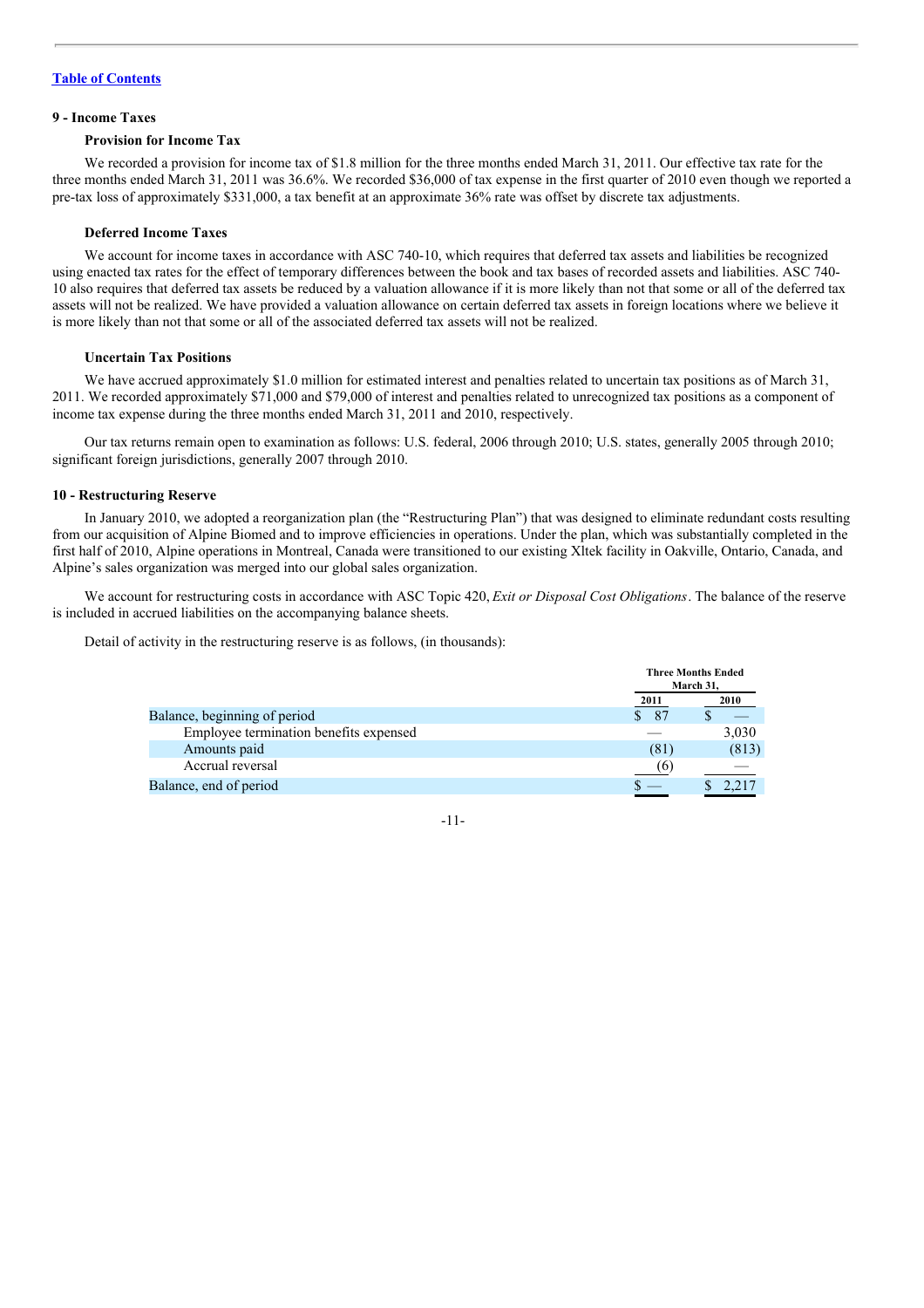## **11 - Debt and Credit Arrangements**

Long-term borrowings are comprised of the following (2011 and 2010 columns in thousands):

|                                                                                                                                                                                                                                                                                                    | March 31,<br>2011 | December 31,<br>2010 |
|----------------------------------------------------------------------------------------------------------------------------------------------------------------------------------------------------------------------------------------------------------------------------------------------------|-------------------|----------------------|
| Term loan \$2.9 million Canadian, interest at cost of funds plus<br>2.5%, due September 15, 2014 with principle repayable in<br>monthly installments of \$16,000 until August 15, 2014 and one<br>final payment of \$404,000 collateralized by a first lien on land<br>and building owned by XItek | 843               | 893                  |
| Total long-term debt (including current portion)<br>Less: current portion of long-term debt                                                                                                                                                                                                        | 843<br>(156)      | 893<br>(156)         |
| Total long-term debt                                                                                                                                                                                                                                                                               | 687               | 737                  |

At March 31, 2011 the Company had a \$50 million revolving credit facility with Wells Fargo Bank, National Association ("Wells Fargo"). The revolving credit facility contains covenants, including covenants relating to liquidity and other financial measurements, and provides for events of default, including failure to pay any interest when due, failure to perform or observe covenants, bankruptcy or insolvency events and the occurrence of a material adverse effect. We have granted Wells Fargo a security interest in substantially all of our assets. We did not draw on the facility during the first three months of 2011 or during 2010. We have no other significant credit facilities.

A foreign subsidiary of the Company utilizes short-term loans for working capital requirements. The loans have a maturity ranging from 4 to 7 months and carry interest rates averaging 13% at March 31, 2011, compared with a maturity ranging from 2 to 6 months and carry interest rates averaging 10% at December 31, 2010. The balance of the short-term loans was \$1.7 million and \$549,000 at March 31, 2011 and December 31, 2010, respectively. The December 31, 2010 balance was reclassified from accrued liabilities to short-term loans and current portion of long-term debt on the condensed consolidated balance sheets.

## **12 - Segment, Customer, and Geographic Information**

We operate in one reportable segment in which we provide healthcare products used for the screening, detection, treatment, monitoring and tracking of common medical ailments in newborn care, hearing impairment, neurological dysfunction, epilepsy, sleep disorders, and balance and mobility disorders.

Our end-user customer base includes hospitals, clinics, laboratories, physicians, nurses, audiologists, and governmental agencies. Most of our international sales are to distributors who resell our products to end users or sub-distributors.

Revenue and long-lived asset information by geographic region is as follows (in thousands):

|                      |                   | <b>Three Months Ended</b><br>March 31, |  |  |
|----------------------|-------------------|----------------------------------------|--|--|
|                      | 2011              | 2010                                   |  |  |
| Revenue:             |                   |                                        |  |  |
| <b>United States</b> | \$32,706          | \$27,943                               |  |  |
| Foreign countries    | 26,402            | 21,332                                 |  |  |
| Totals               | \$59,108          | \$49,275                               |  |  |
|                      | March 31,<br>2011 | December 31,<br>2010                   |  |  |
| Long-lived assets:   |                   |                                        |  |  |
| <b>United States</b> | \$ 8,437          | \$<br>7,862                            |  |  |
| Foreign countries    | 15,681            | 15,546                                 |  |  |
| Totals               | \$24,118          | 23,408<br>\$                           |  |  |

Long-lived assets consist principally of net property and equipment. During the three months ended March 31, 2011 and 2010, no single customer or foreign country contributed to more than 10% of revenue, and revenue from services was less than 10% of revenue.

During the three months ended March 31, 2011 and 2010, respectively, revenue from devices and systems was \$39.7 million and \$31.6 million, while revenue from supplies and services was \$18.4 million and \$16.9 million, respectively.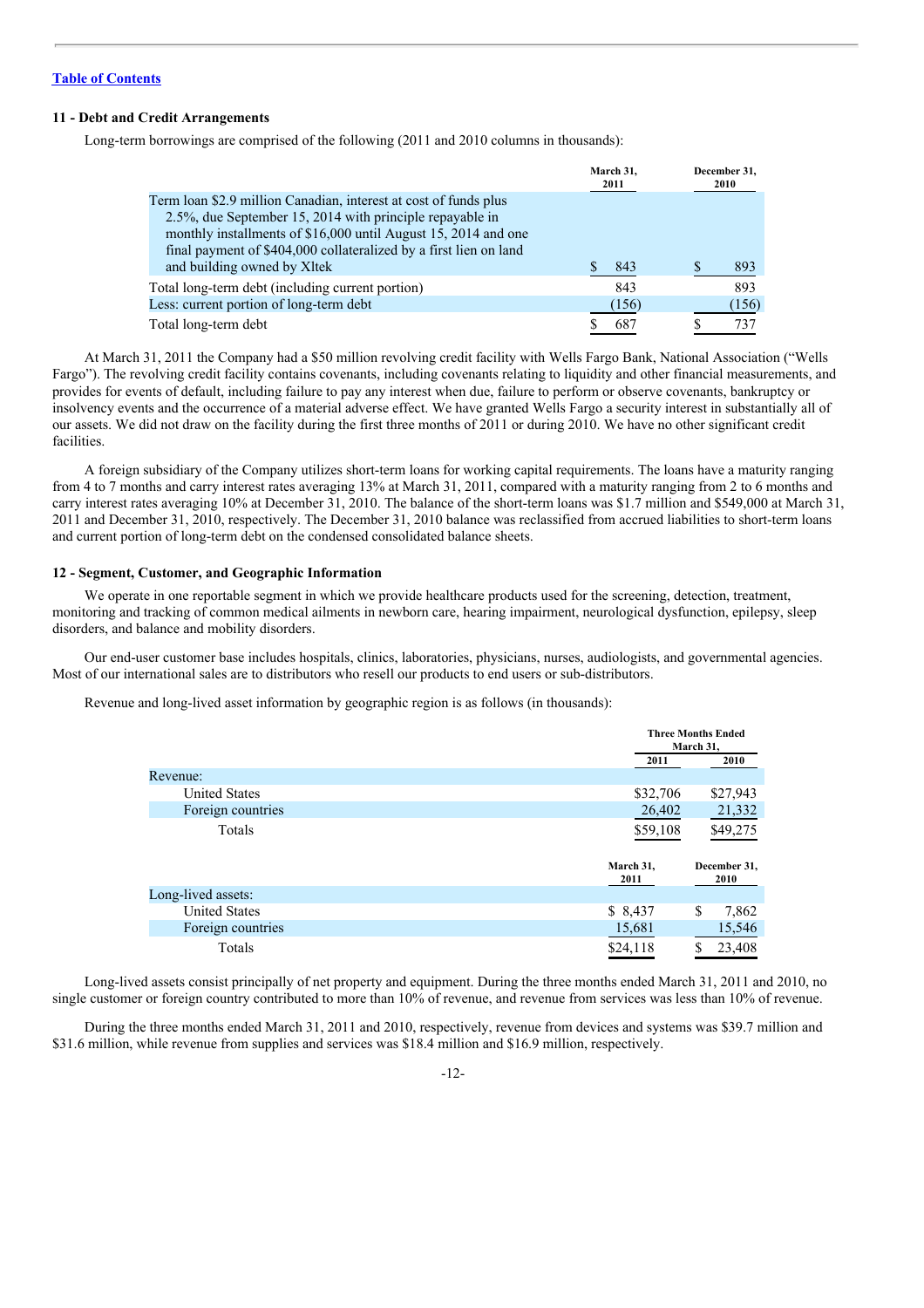## **13 - Fair Value of Financial Instruments**

The fair value of our assets and liabilities subject to fair value measurements are as follows (in thousands):

|                               | <b>Fair Value</b><br>as of<br>March 31,<br>2011    | <b>Fair Value Measurements as of</b><br>March 31, 2011<br><b>Using Fair Value Hierarchy</b>    |         |         |  |
|-------------------------------|----------------------------------------------------|------------------------------------------------------------------------------------------------|---------|---------|--|
|                               |                                                    | Level 1                                                                                        | Level 2 | Level 3 |  |
| Bank money market investments | \$3,146                                            |                                                                                                | \$3,146 |         |  |
| Fixed rate term deposits      |                                                    |                                                                                                |         |         |  |
| Total                         | \$3,146                                            |                                                                                                | \$3,146 |         |  |
|                               | <b>Fair Value</b><br>as of<br>December 31,<br>2010 | <b>Fair Value Measurements as of</b><br>December 31, 2010<br><b>Using Fair Value Hierarchy</b> |         |         |  |
|                               |                                                    | Level 1                                                                                        | Level 2 | Level 3 |  |
| Bank money market investments | $\mathbb{S}$<br>3,146                              |                                                                                                | \$3,146 |         |  |
| Fixed rate term deposits      | 1,005                                              |                                                                                                | 1,005   |         |  |
| Total                         | 4,151<br>S                                         |                                                                                                | \$4,151 |         |  |

In accordance with ASC Topic 820, *Fair Value Measurements and Disclosures*, Level 1 evaluations are based on quoted prices in active markets for identical assets or liabilities that the Company has the ability to access. Level 2 valuations are based on quoted prices in markets that are not active or for which all significant inputs are observable, either directly or indirectly. Bank money market accounts have a net asset value of \$1.00 per share and consist principally of commercial paper with a rating of A-1/A-1+. Level 3 valuations are based on inputs that are not unobservable and significant to the overall fair value measurement.

## **14 - Immaterial Corrections to Prior Period Financial Statements**

Certain amounts previously reported in the condensed consolidated statements of operations and condensed statements of cash flows for the period ended March 31, 2010 have been restated to reflect the correction of immaterial errors as disclosed in the Company's Annual Report on Form 10-K for the year ended December 31, 2010. The errors were related primarily to the amount of manufacturing labor and overhead applied to inventory and the amount of deferred revenue under multiple-deliverable arrangements.

A summary of the effects of the correction of these errors on our condensed consolidated financial statements for the quarter ended March 31, 2010 is presented in the table below (in thousands):

|                                                                           | <b>Three Months Ended</b><br>March 31, 2010 |                 |
|---------------------------------------------------------------------------|---------------------------------------------|-----------------|
|                                                                           | As<br><b>Previously</b><br>Reported         | As<br>Corrected |
| <b>Condensed Consolidated Statements of Operations</b>                    |                                             |                 |
| Revenue                                                                   | \$49,160                                    | \$49,275        |
| Cost of revenue                                                           | 19,548                                      | 19,411          |
| Gross profit                                                              | 29,612                                      | 29,864          |
| (Loss) from operations                                                    | (208)                                       | (240)           |
| (Loss) before provision for income tax                                    | (262)                                       | (295)           |
| Net (loss)                                                                | (303)                                       | (331)           |
| <b>Condensed Consolidated Statements of Cash Flows</b>                    |                                             |                 |
| Net (loss)                                                                | \$<br>(303)                                 | S<br>(331)      |
| Change in operating assets and liabilities, net of assets and liabilities |                                             |                 |
| acquired in acquisitions:                                                 |                                             |                 |
| Inventories                                                               | (2,989)                                     | (2,892)         |
| Accrued liabilities and deferred revenue                                  | (958)                                       | (1,027)         |

-13-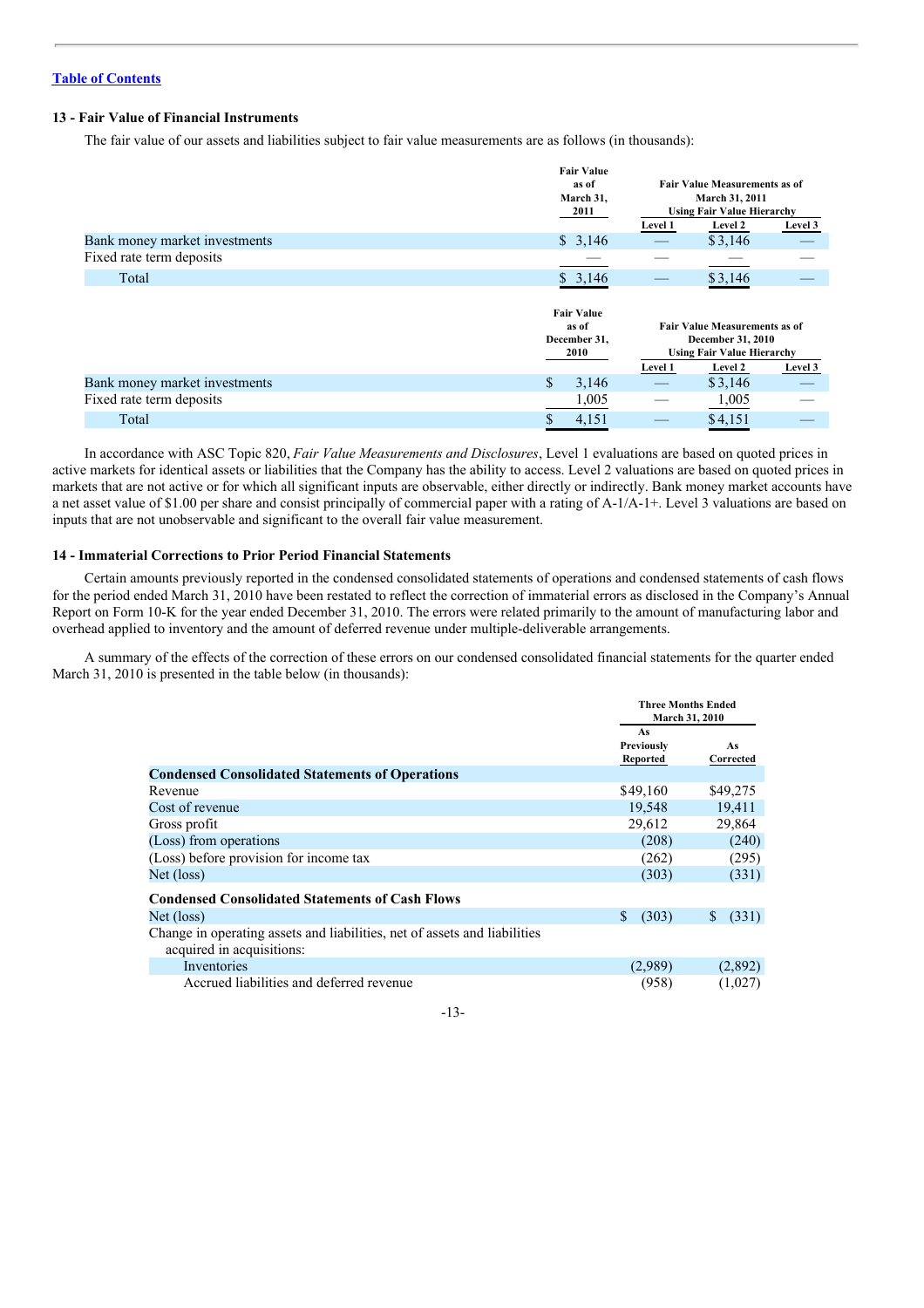## **ITEM 2. Management's Discussion and Analysis of Financial Condition and Results of Operations**

Natus®, AABR®, ABaer®, ALGO®, AOAE®, AuDX®, Balance Manager®, Balance Master®, Biliband®, Bio-logic®, Ceegraph®, CHAMP®, Cochlea Scan®, Cool Cap®, Ear Couplers®, Echo Screen®, EquiTest®, Fischer-Zoth®, Flexicoupler®, Gumdrop®, Keypoint®, Keypoint AU®, Keypoint EU®, Keypoint JP®, MASTER®, Medix®, Medix I.C.S.A.®, Navigator®, Neatnick®, neoBLUE®, Neuromax®, NeuroWorks®, Oxydome®, Servocuna®, Sleeprite®, Sleepscan®, Smart Scale®, Tootsweet®, Traveler®, Warmette® and VAC PAC® are registered trademarks of Natus Medical Incorporated and its subsidiaries. Accuscreen™, Bili-Lite Pad<sup>TM</sup>, Bili-Lite™, Biomark™, Circumstraint™, Coherence™, Deltamed™, inVision™, MiniMuffs™, Neometrics™ and Smartpack™ are non-registered trademarks of Natus and its subsidiaries. *Solutions for Newborn Care<sup>s a</sup> is a non-registered service mark of Natus.* 

## **Overview**

The following Management's Discussion and Analysis of Financial Condition and Results of Operations ("MD&A") supplements the MD&A in the Annual Report on Form 10-K for the year ended December 31, 2010 of Natus Medical Incorporated ("Natus," "we," "us," or "our Company"), and presumes that readers have read or have access to the discussion and analysis in our Annual Report. Management's discussion and analysis should be read in conjunction with our condensed consolidated financial statements and accompanying footnotes, the discussion of certain risks and uncertainties contained in Part II, Item 1A of this report, and the cautionary information regarding forward-looking statements at the end of this section. MD&A includes the following sections:

- **Our Business.** A general description of our business;
- **2011 First Quarter Overview.** A summary of key information concerning the financial results for the three months ended March 31, 2011;
- **Application of Critical Accounting Policies.** A discussion of the accounting policies that are most important to the portrayal of our financial condition and results of operations and that require significant estimates, assumptions, and judgments;
- **Results of Operations.** An analysis of our results of operations for the periods presented in the financial statements;
- **Liquidity and Capital Resources.** An analysis of capital resources, sources and uses of cash, investing and financing activities, off-balance sheet arrangements, contractual obligations and interest rate hedging;
- **Recent Accounting Pronouncements.** See Note 1 to our Condensed Consolidated Financial Statements for a discussion of new accounting pronouncements that affect us; and
- **Cautionary Information Regarding Forward-Looking Statements.** Cautionary information about forward-looking statements.

## **Our Business**

Natus is a leading provider of healthcare products used for the screening, detection, treatment, monitoring and tracking of common medical ailments in newborn care, hearing impairment, neurological dysfunction, epilepsy, sleep disorders, and balance and mobility disorders. Product offerings include computerized neurodiagnostic systems for audiology, neurology, polysomnography, and neonatalogy, as well as newborn care products such as hearing screening systems, phototherapy devices for the treatment of newborn jaundice, headcooling products for the treatment of brain injury in newborns, incubators to control the newborn's environment, and software systems for managing and tracking disorders and diseases for public health laboratories.

We have completed a number of acquisitions since 2003, consisting of either the purchase of a company, substantially all of the assets of a company, or individual products or product lines. The businesses we have acquired are Neometrics in 2003, Fischer-Zoth in 2004, Bio-logic, Deltamed, and Olympic Medical in 2006, Xltek in 2007, Sonamed, Schwarzer Neurology, and Neurocom in 2008, Hawaii Medical and Alpine Biomed in 2009, and Medix in the fourth quarter of 2010.

-14-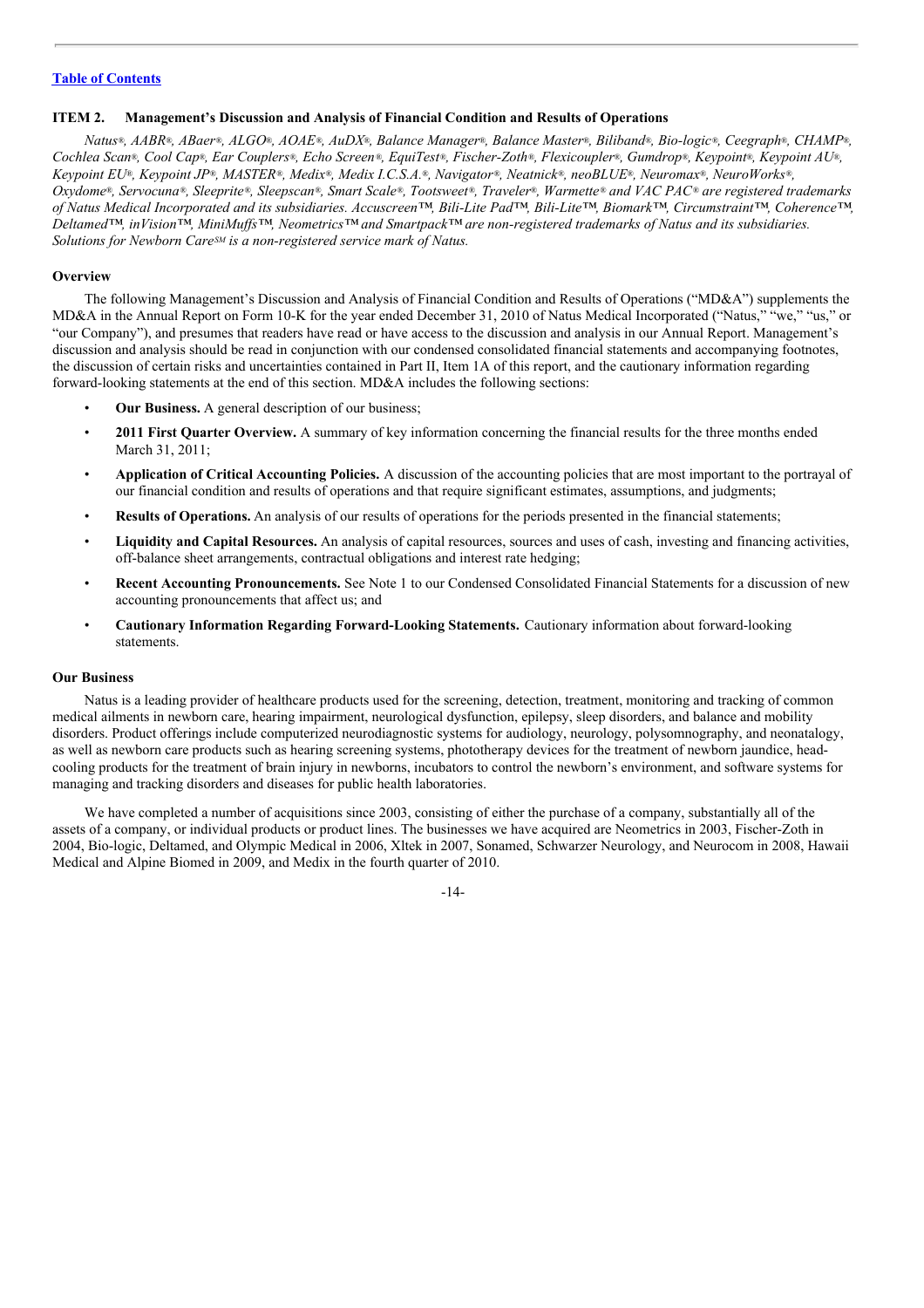#### *Product Families*

We categorize our products into the following product families, which are more fully described in our Annual Report on Form 10-K for the year ended December 31 2010:

- **Hearing** Includes products for newborn hearing screening and diagnostic hearing assessment.
- **Neurology** *–* Includes products for diagnostic electroencephalography (EEG), electromyography (EMG), intra-operative monitoring (IOM), diagnostic sleep analysis, or polysomnography (PSG), newborn brain monitoring, and assessment of balance and mobility disorders.
- **Newborn Care** Includes thermoregulation devices and products for the treatment of brain injury and jaundice in newborns.

#### *Segment and Geographic Information*

We operate in one reportable segment in which we provide healthcare products used for the screening, detection, treatment, monitoring and tracking of common medical ailments in newborn care, hearing impairment, neurological dysfunction, epilepsy, sleep disorders, and balance and mobility disorders.

Our end-user customer base includes hospitals, clinics, laboratories, physicians, nurses, audiologists, and governmental agencies. Most of our international sales are to distributors who resell our products to end-users or sub-distributors.

Information regarding our sales and long-lived assets in the U.S. and in countries outside the U.S. is contained in Note 12– *Segment, Customer and Geographic Information* of our condensed consolidated financial statements included in this report.

#### *Revenue by Product Category*

We generate our revenue either from sales of Devices and Systems, which are generally non-recurring, and from related Supplies and Services, which are generally recurring. The products that are attributable to these categories are described in our Annual Report on Form 10-K for the year ended December 31, 2010. We report freight revenue separate from these two sources.

Revenue from Devices and Systems and Supplies and Services, as a percent of total revenue for the three months ended March 31, 2011 and 2010 is as follows:

|                       |       | <b>Three Months Ended</b><br>March 31, |  |  |
|-----------------------|-------|----------------------------------------|--|--|
|                       | 2011  | 2010                                   |  |  |
| Devices and Systems   | 67%   | 64%                                    |  |  |
| Supplies and Services | 31%   | 34%                                    |  |  |
| Other                 | $2\%$ | $2\%$                                  |  |  |
| Total                 | 100%  | $100\%$                                |  |  |

During the three months ended March 31, 2011 and 2010, no single customer or foreign country contributed to more than 10% of revenue, and revenue from services was less than 10% of revenue.

## **2011 First Quarter Overview**

Our revenue increased 20% to \$59.1 million in the first quarter of 2011, compared to \$49.3 million in the comparable quarter of the previous year. Net income was \$3.1 million, or \$0.11 per diluted share in the three months ended March 31, 2011, compared with a net loss of \$331,000, or \$(0.01) per share in the same period in 2010. Medix contributed to \$5.8 million of the increase in revenue; in addition, revenue from our existing product lines increased 8% in the 2011 period. The quarter included a significant increase in revenue from our neurology devices, highlighted by strong demand for our Xltek EEG products. Gross profit was 1.8% lower for the first quarter of 2011 compared to the first quarter of 2010, reflecting the lower profit margins from Medix products.

During the first quarter of 2010 we incurred a restructuring charge of \$3.0 million or \$(0.07) per diluted share for which there was no comparable charge during the first quarter of 2011.

#### **Application of Critical Accounting Policies**

We prepare our financial statements in accordance with accounting principles generally accepted in the United States of America ("GAAP"). In so doing, we must often make estimates and use assumptions that can be subjective and, consequently, our actual results could differ from those estimates. For any given individual estimate or assumption we make, there may also be other estimates or assumptions that are reasonable.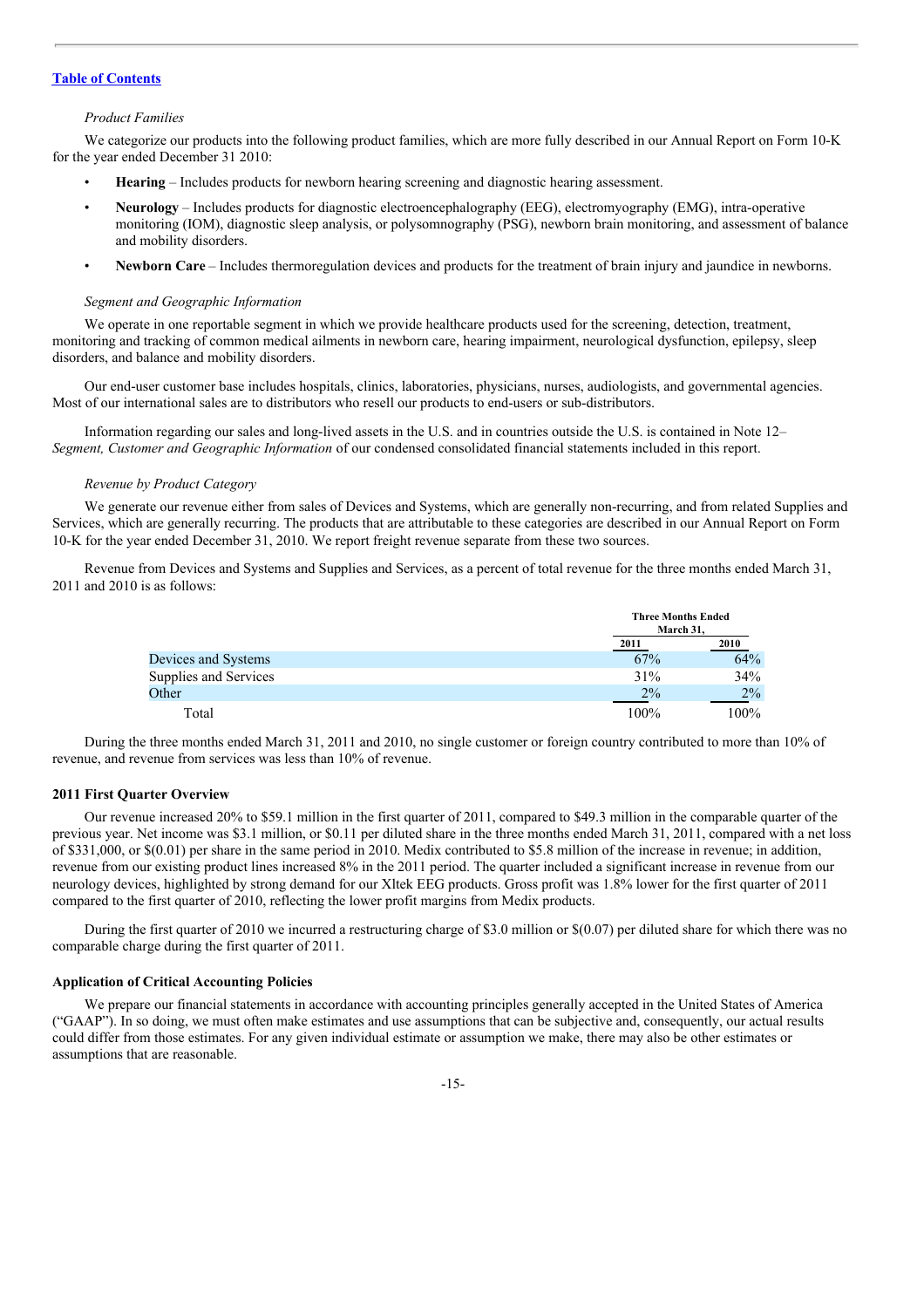We believe that the following critical accounting policies require the use of significant estimates, assumptions, and judgments. The use of different estimates, assumptions, and judgments could have a material effect on the reported amounts of assets, liabilities, revenue, expenses, and related disclosures as of the date of the financial statements and during the reporting period:

- Revenue recognition
- Inventory is carried at the lower of cost or market value
- Carrying value of intangible assets and goodwill
- Liability for product warranties
- Share-based compensation

These critical accounting policies are described in more detail in our Annual Report on Form 10-K for the year ended December 31, 2010, under Item 7, *Management's Discussion and Analysis of Financial Condition and Results of Operations*. There have been no changes to these policies during the three months ended March 31, 2011.

#### **Results of Operations**

The following table sets forth, for the periods indicated selected consolidated statements of operations data as a percentage of total revenue. Our historical operating results are not necessarily indicative of the results for any future period.

|                                               | 2011   | 2010      |
|-----------------------------------------------|--------|-----------|
| Revenue                                       | 100.0% | 100.0%    |
| Cost of revenue                               | 41.2   | 39.4      |
| Gross profit                                  | 58.8   | 60.6      |
| Operating expenses:                           |        |           |
| Marketing and selling                         | 24.3   | 28.3      |
| Research and development                      | 10.6   | 10.4      |
| General and administrative                    | 15.3   | 22.3      |
| Total operating expenses                      | 50.2   | 61.0      |
| Income (loss) from operations                 | 8.6    | (0.4)     |
| Other income (expense), net                   | (0.2)  | (0.1)     |
| Income (loss) before provision for income tax | 8.4    | (0.5)     |
| Provision for income tax                      | 3.0    | 0.1       |
| Net income (loss)                             | 5.4%   | $(0.6)\%$ |
|                                               |        |           |

We acquired Medix in October 2010. Where significant, we have noted the impact of this acquisition on our results of operations for the three months ended March 31, 2011, as compared to the same period in 2010.

## **Three Months Ended March 31, 2011 and 2010**

Our consolidated revenue increased 20%, or \$9.8 million, to \$59.1 million for the three month period ended March 31, 2011 compared to \$49.3 million in the comparable 2010 period. Revenue from Medix contributed to \$5.8 million of the increase, while revenue from our neurology products increased by \$3.7 million and revenue from our existing newborn care products other than Medix increased by \$900,000, offset by a \$1.0 million decrease in hearing product sales.

Revenue from devices and systems increased \$8.1 million, or 26%, to \$39.7 million in the three months ended March 31, 2011, compared to \$31.6 million in the same period in 2010. Revenue from Medix contributed to \$5.3 million of the increase, while revenue from our neurology products contributed to \$2.1 million of the increase and all other devices and systems added an additional \$700,000 to revenue in the first quarter of 2011. Revenue from devices and systems was 67% of total revenue in the three months ended March 31, 2011 compared to 64% of total revenue for the first quarter of 2010.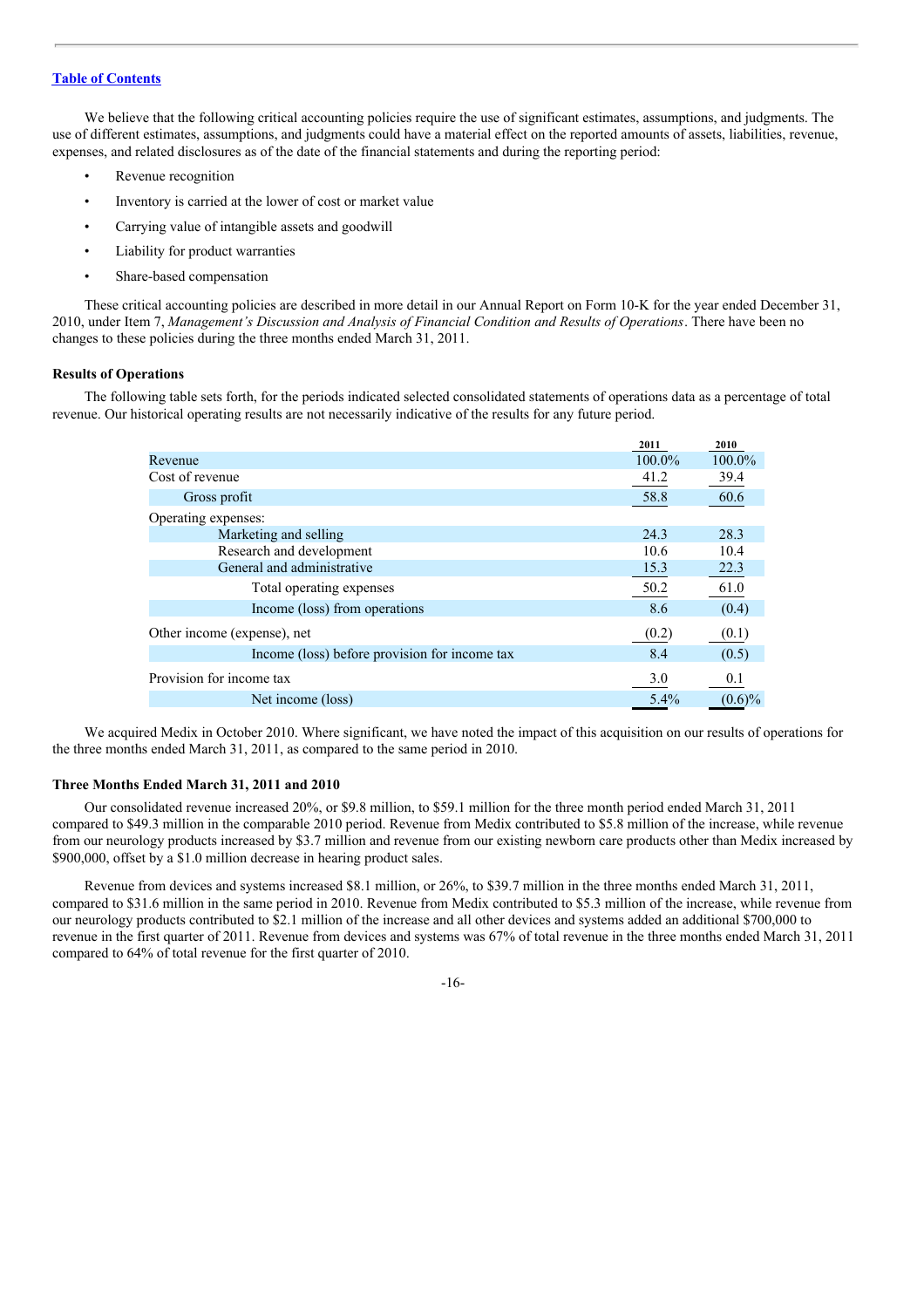Revenue from supplies and services increased 9%, or \$1.6 million, to \$18.4 million in the first quarter of 2011 compared to \$16.9 million in the same period in 2010. Supplies and services revenue from Medix contributed to \$500,000 of the increase while revenue from newborn care supplies other then Medix increased by \$700,000 and revenue from hearing screening and neurology supplies increased by \$400,000. Revenue from supplies and services was  $31\%$  of total revenue in the three months ended March 31, 2011 compared to 34% of total revenue for the first quarter of 2010.

Revenue from sales outside the U.S. increased 24%, or \$5.1 million, to \$26.4 million in the first quarter of 2011 compared to \$21.3 million for the same period in 2010. Revenue from Medix contributed to \$5.8 million of the increase while international revenue from our hearing screening, neurology and newborn care devices other then Medix decreased by \$700,000.

Gross profit as a percentage of revenue was 58.8% for the three months ended March 31, 2011compared to 60.6% for the respective period in 2010, reflecting the lower gross profit margins of Medix products. Gross profit increased \$4.9 million, or 14%, to \$34.7 million in 2011 from \$29.9 million in 2010.

Total operating costs decreased by \$408,000 or 1%, to \$29.7 million in the three months ended March 31, 2011, compared to \$30.1 million in the same period in 2010. The operations of Medix contributed \$1.6 million to total operating expenses. In 2010, operating expense included a restructuring charge of \$3.0 million for which there was no comparable cost in 2011. Excluding Medix operating costs in 2011 and the restructuring charge in 2010, total operating costs would have increased by \$989,000 or 3% in the three months ended March 31, 2011. This net increase in total operating costs was attributable to increases in payroll, related benefit costs, outside consulting services, and travel.

Marketing and selling expenses increased \$412,000 or 3%, to \$14.4 million in the three months ended March 31, 2011, compared to \$14.0 million in the same period in 2010. The expenses of Medix contributed to \$783,000 of the increase. The decrease of \$371,000 in other marketing and selling expenses was primarily attributable to a decrease in commission expense resulting from product mix.

Research and development expenses increased \$1.2 million, or 23%, to \$6.3 million for the three months ended March 31, 2011, compared to \$5.1 million in the same period of 2010. The operations of Medix contributed to \$395,000 of the increase, while other research and development expenses were higher in the first quarter of 2011 compared to the same period in 2010 as a result of increases in payroll, related benefit costs, and outside consulting services.

General and administrative expenses decreased \$2.0 million, or 18%, to \$9.0 million in the three months ended March 31, 2011, compared to \$11.0 million in the same period in 2010. The operations of Medix contributed to \$456,000 of general and administrative expense. In the first quarter of 2010, we recorded a restructuring charge of \$3.0 million, for which there was no comparable cost in 2011. Excluding Medix operating costs in 2011 and the restructuring charge in 2010, total operating costs would have increased by \$597,000 or 5% in the three months ended March 31, 2011 which was attributable to increases in payroll, related benefit costs, and outside consulting services.

Other income (expense), net, consists of investment income from our investment portfolio, interest expense, net currency exchange gains and losses, and other miscellaneous income and expenses. We reported net other expense of \$145,000 in the three months ended March 31, 2011, compared to \$55,000 in the same period in 2010. We recognized foreign exchange losses of \$174,000 and \$178,000 during the three months ended March 31, 2011 and 2010, respectively.

We recorded a provision for income taxes of \$1.8 million in the three months ended March 31, 2011, compared to \$36,000 in the same period in 2010. Our effective tax rate in the first quarter of 2011 was 36.6% compared to a tax benefit at an approximate 36% rate in 2010 that was offset by discrete tax adjustments.

## **Liquidity and Capital Resources**

Liquidity is our ability to generate sufficient cash flows from operating activities to meet our obligations and commitments. In addition, liquidity includes the ability to obtain appropriate financing and to raise capital. Therefore, liquidity cannot be considered separately from capital resources that consist of our current funds and the potential to increase those funds in the future. We plan to use these resources in meeting our commitments and in achieving our business objectives.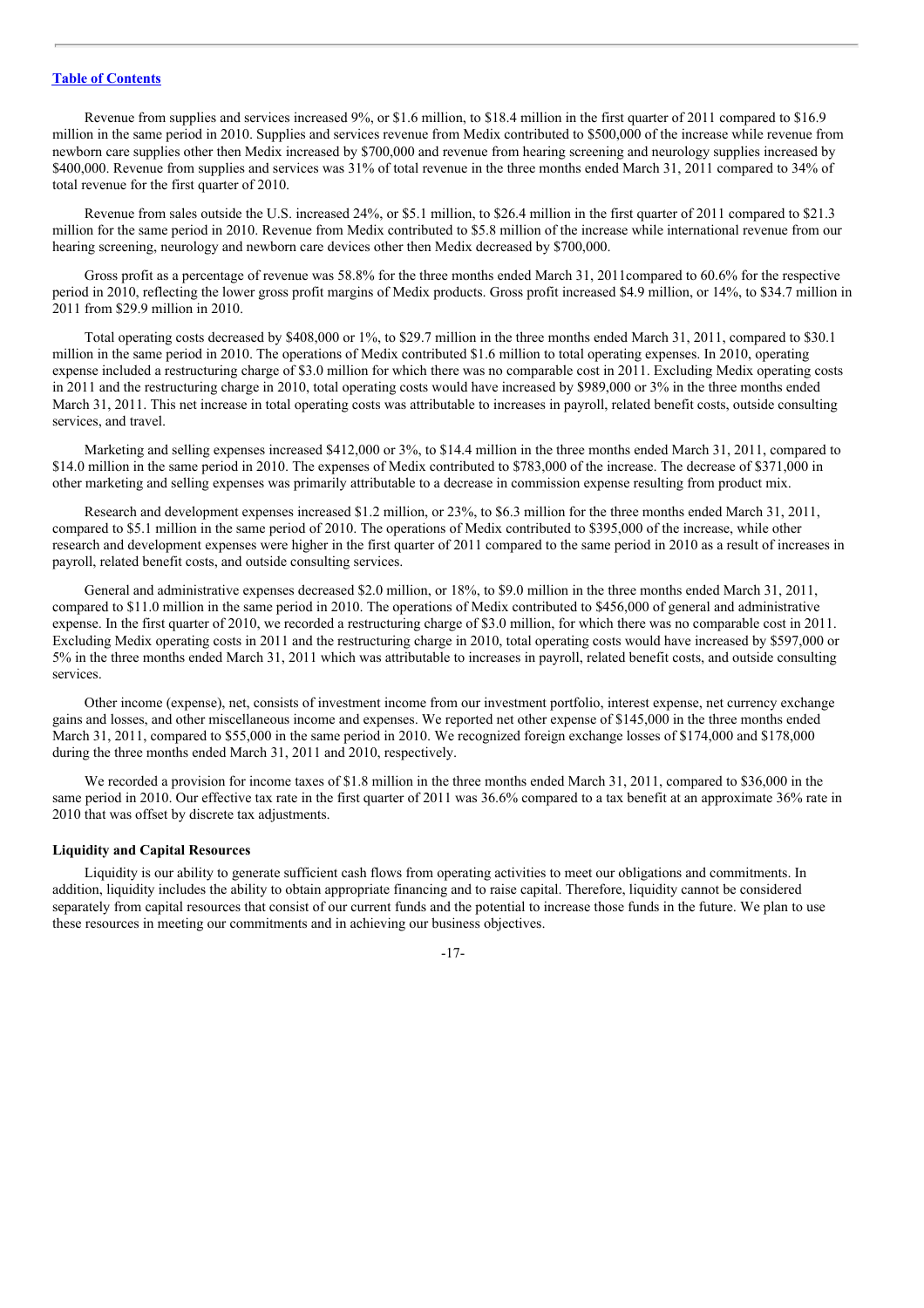As of March 31, 2011, we had cash, cash equivalents, and short-term investments of \$33.9 million, stockholders' equity of \$269.7 million, and working capital of \$92.2 million, compared with cash, cash equivalents, and short-term investments of \$29.4 million, stockholders' equity of \$263.3 million, and working capital of \$83.9 million as of December 31, 2010.

We believe that our current cash and cash equivalents and any cash generated from operations will be sufficient to meet our ongoing operating and capital requirements for the foreseeable future. We completed the acquisition of Medix at the beginning of the fourth quarter of 2010, two acquisitions in 2009, four acquisitions in 2008, one in 2007, and three in 2006. We intend to continue to acquire additional technologies, products, or businesses and these acquisitions could be significant. These actions would likely affect our future capital requirements and the adequacy of our available funds. In order to finance future acquisitions, we may be required to raise additional funds through public or private financings, strategic relationships or other arrangements. Any equity financing may be dilutive to stockholders, and debt financing, if available, may involve restrictive covenants and increase our cost of capital.

We have a \$50 million revolving credit facility with Wells Fargo Bank, National Association ("Wells Fargo"). The revolving credit facility contains covenants, including covenants relating to liquidity and other financial measurements, and provides for events of default, including failure to pay any interest when due, failure to perform or observe covenants, bankruptcy or insolvency events and the occurrence of a material adverse effect. We have granted Wells Fargo a security interest in substantially all of our assets. We did not draw on the facility during the first three months of 2011 or during 2010. We have no other significant credit facilities.

Global capital markets have been, and may continue to be, disrupted and volatile. The cost and availability of equity and debt funding has been and may continue to be adversely affected by illiquid capital and credit markets. Some lenders have reduced or, in some cases, ceased to provide funding to borrowers. We believe that we have adequate liquidity to meet our present needs. Continued turbulence in the United States and international financial markets, however, could adversely affect the cost and availability of financing to us in the future and limit our ability to acquire products, other assets, or businesses.

Cash provided by operations decreased by \$4.0 million for the three months ended March 31, 2011 to \$3.4 million, compared to \$7.4 million for the same period in 2010. The sum of our net income and certain non-cash expense items, such as reserves, depreciation and amortization, and share based compensation was approximately \$7.7 million in the 2011 period, compared to \$3.1 million in 2010. In the 2010 period we paid approximately \$3.0 million of severance benefits associated with a reorganization plan we adopted in January 2010 for which there was no similar expenditure in 2011. The overall impact of changes in certain operating assets and liabilities on total operating cash flows resulted in a cash outflow of \$4.2 million in 2011 compared with a cash inflow of \$4.3 million in 2010. In particular, our cash flow from operations in the first three months of 2011 was affected by a \$3.1 million decrease in accounts payable coupled with a \$3.2 million increase in inventories.

Cash provided by investing activities was \$131,000 for the three months ended March 31, 2011, compared to \$1.2 million used in investing activities for the same period in 2010, reflecting a lack of purchases of marketable securities in 2011. We used \$900,000 and \$1.2 million of cash to acquire property and equipment during the three months ended March 31, 2011 and 2010, respectively.

Cash provided by financing activities was \$1.5 million in the three months ended March 31, 2011, compared to \$178,000 in the same period of 2010. We received cash from sales of our stock pursuant to our stock options and our employee stock purchase plan in the amount of \$326,000 and \$168,000 in the three months ended March 31, 2011 and 2010, respectively. In 2011, a subsidiary has short-term borrowings of \$1.2 million and we also realized an excess tax benefit of \$75,000 on the exercise of employee stock options that was recorded as an increase to stockholders' equity, as compared with an excess tax benefit of \$55,000 in the first three months of 2010.

Our future liquidity and capital requirements will depend on numerous factors, including the:

- Amount and timing of revenue;
- Extent to which our existing and new products gain market acceptance;
- Extent to which we make acquisitions;
- Cost and timing of product development efforts and the success of these development efforts;
- Cost and timing of marketing and selling activities; and
- Availability of borrowings under line of credit arrangements and the availability of other means of financing.

## -18-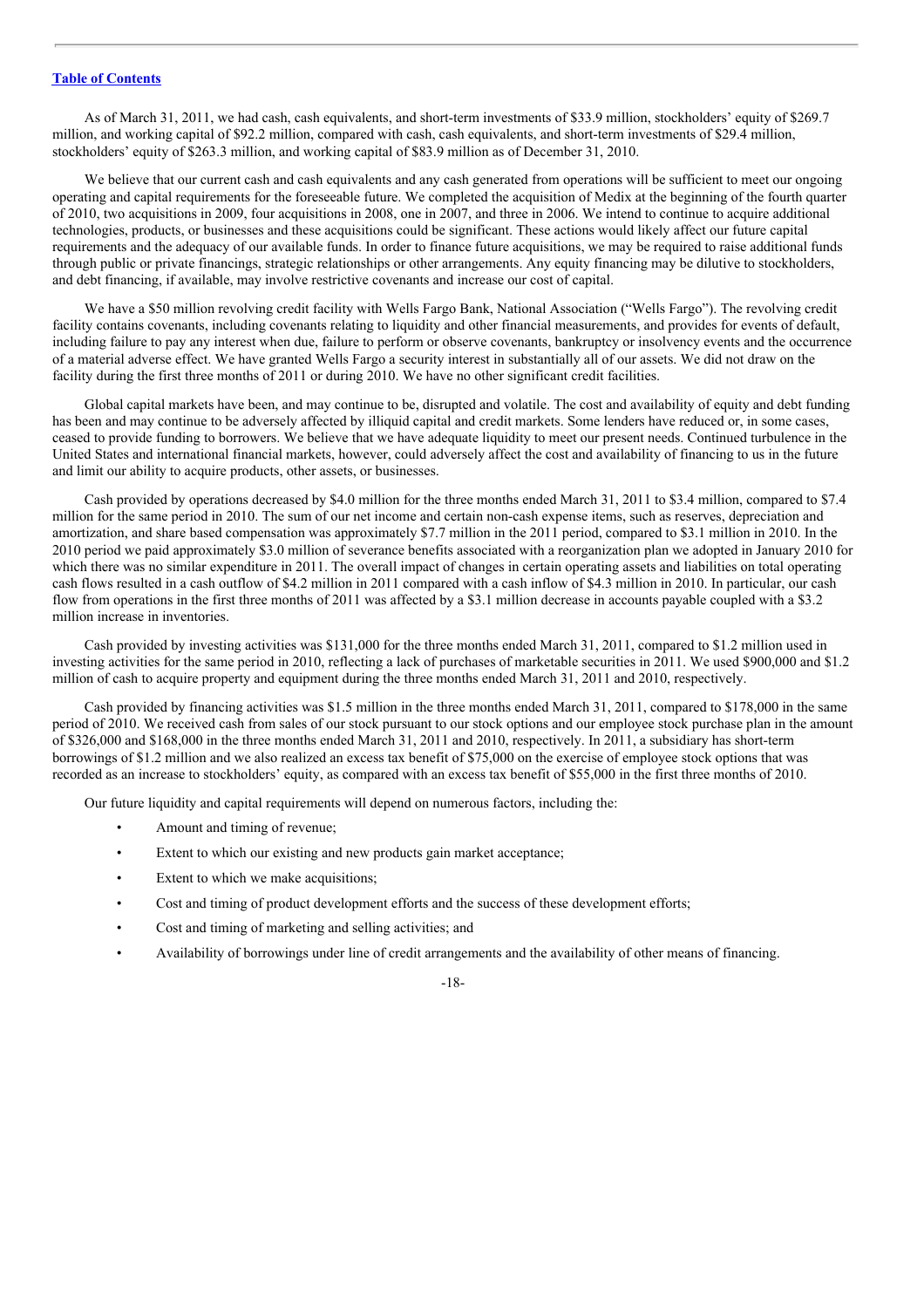## **Commitments and Contingencies**

In the normal course of business, we enter into obligations and commitments that require future contractual payments. The commitments result primarily from firm, noncancellable purchase orders placed with contract vendors that manufacture some of the components used in our medical devices and related disposable supply products, as well as commitments for leased office, manufacturing, and warehouse facilities. There have been no material changes to the table of contractual obligations presented in Item 7, *Management's Discussion and Analysis of Financial Condition and Results of Operations*, of our Annual Report on Form 10-K for the year ended December 31, 2010.

Under our bylaws, we have agreed to indemnify our officers and directors for certain events or occurrences arising as a result of the officer or director's serving in such capacity. We have a directors and officers liability insurance policy that limits our exposure and enables us to recover a portion of any future amounts paid resulting from the indemnification of our officers and directors. In addition, we enter into indemnification agreements with other parties in the ordinary course of business. In some cases we have obtained liability insurance providing coverage that limits our exposure for these other indemnified matters. We have not incurred material costs to defend lawsuits or settle claims related to these indemnification agreements. We believe the estimated fair value of these indemnification agreements is minimal and have not recorded a liability for these agreements

#### **Recent Accounting Pronouncements**

See Note 1 to our Condensed Consolidated Financial Statements for a discussion of new accounting pronouncements that affect us.

## **Cautionary Information Regarding Forward Looking Statements**

This report contains forward-looking statements within the meaning of Section 27A of the Securities Act of 1933 and Section 21E of the Securities Exchange Act of 1934 about Natus Medical Incorporated. These statements include, among other things, statements concerning our expectations, beliefs, plans, intentions, future operations, financial condition and prospects, and business strategies. The words "may," "will," "continue," "estimate," "project," "intend," "believe," "expect," "anticipate," and other similar expressions generally identify forward-looking statements. Forward-looking statements in this Item 2 include, but are not limited to, statements regarding the following: our ability to capitalize on improving market conditions, the sufficiency of our current cash, cash equivalents and short-term investment balances, and any cash generated from operations to meet our ongoing operating and capital requirements for the *foreseeable future, and our intent to acquire additional technologies, products or businesses.*

Forward-looking statements are not guarantees of future performance and are subject to substantial risks and uncertainties that could cause the actual results predicted in the forward-looking statements as well as our future financial condition and results of operations to differ materially from our historical results or currently anticipated results. Investors should carefully review the information contained under the caption "Risk Factors" contained in Part II, Item 1A of this report for a description of risks and uncertainties. All forward-looking statements are based on information available to us on the date hereof, and we assume no obligation to update forward*looking statements.*

#### **ITEM 3. Quantitative and Qualitative Disclosures about Market Risk**

We develop products in the U.S, Canada, Argentina, and Europe and sell those products into more than 100 countries throughout the world. As a result, our financial results could be affected by factors such as changes in foreign currency exchange rates or weak economic conditions in foreign markets. Most of our sales in Europe and Asia are denominated in U.S. Dollars and Euros and with the acquisitions of Xltek in November 2007 and Medix in 2010, a small portion of our sales are now denominated in Canadian dollars and Argentine pesos. As our sales in currencies other than the U.S. dollar increase, our exposure to foreign currency fluctuations may increase.

In addition, changes in exchange rates also may affect the end-user prices of our products compared to those of our foreign competitors, who may be selling their products based on local currency pricing. These factors may make our products less competitive in some countries.

If the U.S. Dollar uniformly increased or decreased in strength by 10% relative to the currencies in which our sales were denominated, our net income would have correspondingly increased or decreased by an immaterial amount for the three months ended March 31, 2011. Our interest income is sensitive to changes in the general level of interest rates in the U.S. However, because current market conditions have resulted in historically low rates of return on our investments, a hypothetical decrease of 10% in market interest rates would not result in a material decrease in interest income earned on our investments held as of March 31, 2011.

-19-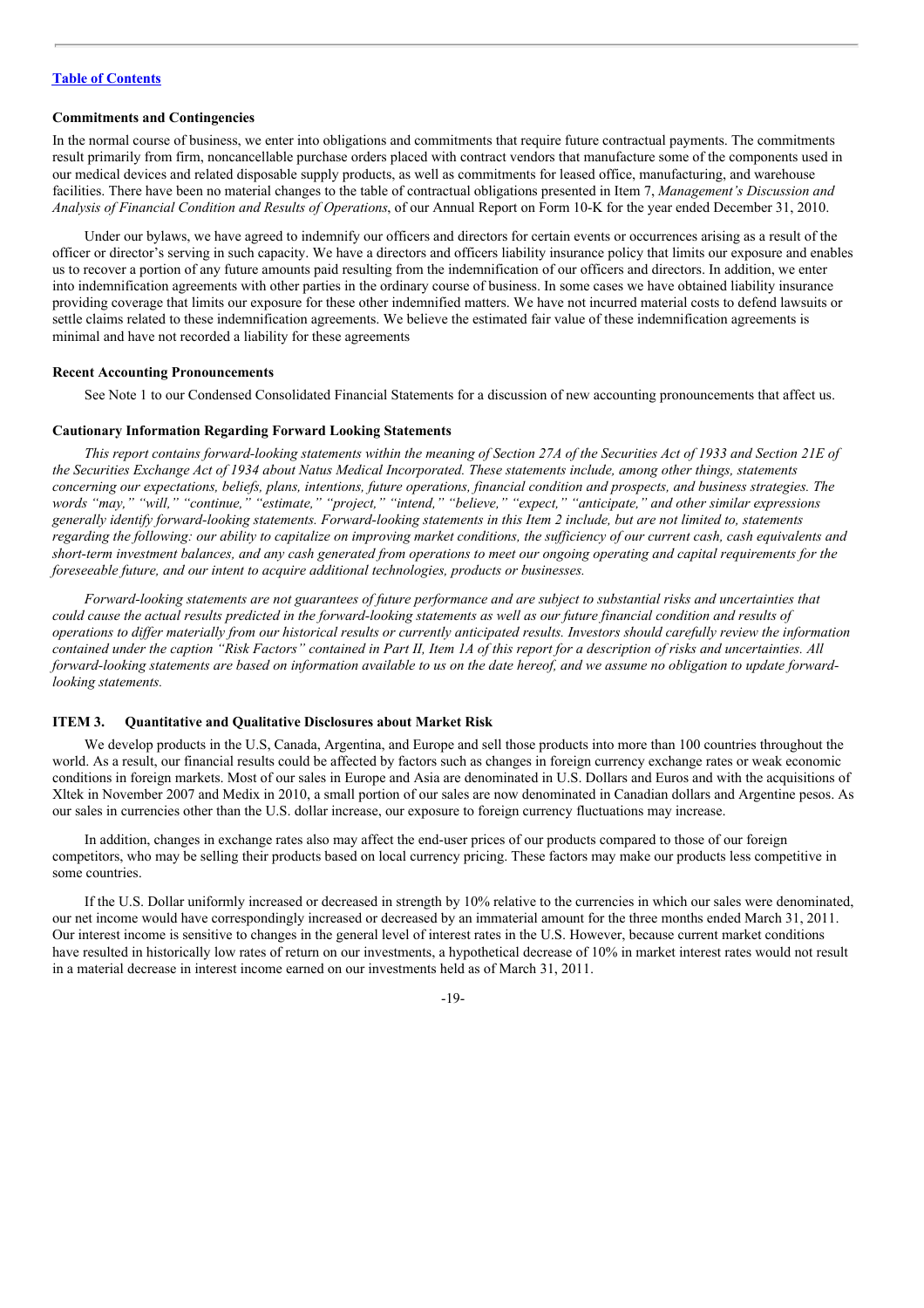When able, we invest excess cash in bank money-market funds or discrete short-term investments. The fair value of short-term investments and cash equivalents ("investments") is sensitive to changes in the general level of interest rates in the U.S., and the fair value of these investments will fall if market interest rates increase. However, since we generally have the ability to hold the investments to maturity, these declines in fair value may never be realized. If market interest rates were to increase by 10% from levels at March 31, 2011, the fair value of our investments would decline by an immaterial amount.

All of the potential changes noted above are based on sensitivity analyses performed on our financial position as of March 31, 2011. Actual results may differ as our analysis of the effects of changes in interest rates does not account for, among other things, sales of securities prior to maturity and repurchase of replacement securities, the change in mix or quality of the investments in the portfolio, and changes in the relationship between short-term and long-term interest rates.

## **ITEM 4. Controls and Procedures**

#### *Evaluation of Disclosure Controls and Procedures*

Under the rules of the Securities and Exchange Commission, "disclosure controls and procedures" are controls and other procedures that are designed to ensure that information required to be disclosed in the reports that we file or submit under the Securities Exchange Act of 1934 is recorded, processed, summarized and reported within the time periods specified in the rules and forms of the Securities and Exchange Commission. Disclosure controls and procedures include, without limitation, controls and procedures designed to ensure that information required to be disclosed by us in our reports that we file or submit under the Securities Exchange Act of 1934 is accumulated and communicated to our management, including our chief executive officer and chief financial officer, as appropriate, to allow timely decisions regarding required disclosure.

Our management, with the participation of our chief executive officer and our chief financial officer, has evaluated the effectiveness of our disclosure controls and procedures as of March 31, 2011. Our chief executive officer and chief financial officer determined that as of March 31, 2011 our disclosure controls and procedures were effective for the purpose set forth above.

#### *Changes in Internal Control over Financial Reporting*

Under the rules of the Securities and Exchange Commission, "internal control over financial reporting" is defined as a process designed by, or under the supervision of, an issuer's principal executive and principal financial officers, and effected by the issuer's board of directors, management and other personnel, to provide reasonable assurances regarding the reliability of financial reporting and the preparation of financial statements for external purposes in accordance with generally accepted accounting principles.

There was no change in our internal control over financial reporting that occurred during the fiscal quarter ended March 31, 2011, that has materially affected, or is reasonably likely to materially affect, our internal control over financial reporting.

## **PART II. OTHER INFORMATION**

#### **ITEM 1. Legal Proceedings**

We may from time to time become a party to various legal proceedings or claims that arise in the ordinary course of business. Our management reviews these matters if and when they arise and believes that the resolution of any of these matters will not have a significant adverse effect on our financial condition.

## **ITEM 1A. Risk Factors**

## We have completed a number of acquisitions and expect to complete additional acquisitions in the future. There are numerous risks associated with acquisitions and we may not achieve the expected benefit of any of our acquisitions.

Our acquisitions of products, technology assets, or businesses may have a negative impact on our business if we fail to achieve the anticipated financial, strategic, and other benefits of acquisitions or investments, and our operating results may suffer because of this.

Our significant acquisitions are as follows: Neometrics in 2003; Fischer-Zoth in 2004; Bio-logic, Deltamed, and Olympic in 2006; Xltek in 2007; Sonamed, Schwarzer Neurology, and Neurocom in 2008; Hawaii Medical and Alpine Biomed in 2009, and Medix in 2010.

 $-20-$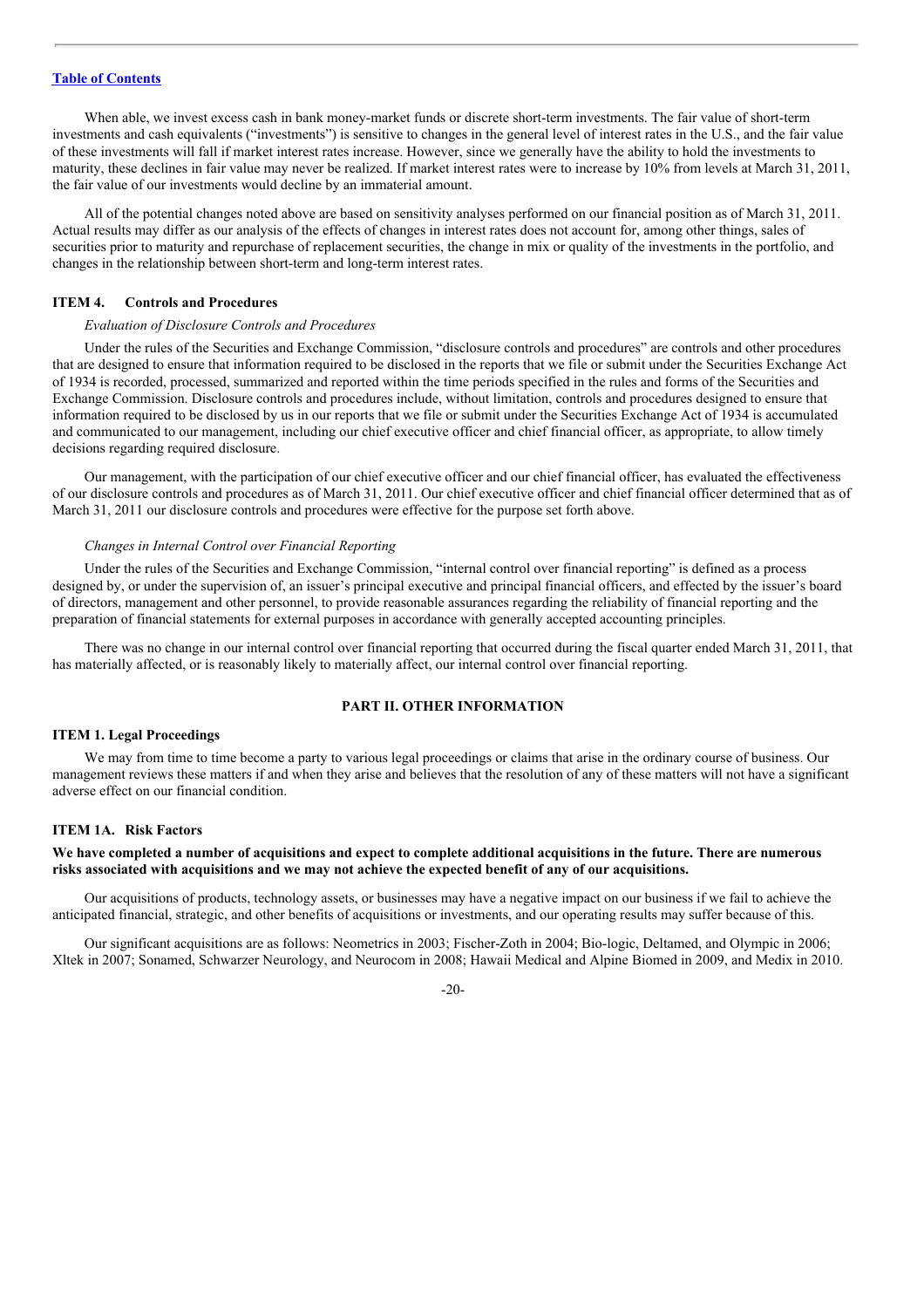We expect to continue to pursue opportunities to acquire other businesses in the future. The acquisitions that we have completed may not result in improved operating results for us, or in our achieving a financial condition superior to that which we would have achieved had we not completed them. Our results of operations may be adversely impacted by costs associated with our acquisitions, including one-time charges associated with restructurings. Further, our acquisitions could fail to produce the benefits that we anticipate, or could have other adverse effects that we currently do not foresee. In addition, some of the assumptions that we have relied upon, such as achievement of operating synergies, may not be realized. In this event, one or more of the acquisitions could result in reduced earnings of Natus as compared to the earnings that would have been achieved by Natus if the acquisition had not occurred.

We have assumed contingent obligations associated with earnout provisions in some of our acquisitions. We believe these provisions help us to negotiate mutually agreeable purchase terms between us and the sellers. However, a disagreement between us and a seller about the terms of an earnout provision could result in our paying more for an acquisition then we intended. For example, such a disagreement arose in connection with our acquisition of Alpine Biomed, which we have subsequently resolved. The stockholders of Schwarzer Neurology have recently asserted claims relating to the earnout provision of our agreement with those stockholders that have not yet been resolved. Disputes over these types of contingent obligations may not be resolved on terms that are favorable to us and the payment of additional purchase consideration could impact our results of operations and financial position.

We have incurred indebtedness to fund some of our acquisitions. The use of debt to fund our acquisitions may have an adverse impact on our liquidity and cause us to place more reliance on cash flow from operations for our liquidity. If our cash flow from operations is not sufficient for our needs, our business could be adversely affected. If we are required to seek additional external financing to support our need for cash to fund future acquisitions, we may not have access to financing on terms that are acceptable to us, or at all. Alternatively, we may feel compelled to access additional financing on terms that are dilutive to existing holders of our common stock or that include covenants that restrict our business, or both. If the recent lack of liquidity in credit markets persists into the future, our ability to obtain debt financing for future acquisitions may be impaired.

If we fail to successfully manage the combined operations of Natus and the businesses we have acquired, we may not realize the potential benefits of our acquisitions. Our corporate headquarters are located in San Carlos, California. We also have the following operating divisions: Olympic in Washington; Neurocom in Oregon; Bio-logic in Illinois; Neometrics in New York; Xltek and Stellate in Canada; Medix in Argentina; Alpine Biomed in Denmark; Fischer-Zoth, Schwarzer Neurology, IT-Med, and Alpine Biomed Germany (collectively "Natus Europe") in Germany; and Deltamed and Alpine Biomed France (collectively "Natus France") in France. If we fail to manage these disparate operations effectively, our results of operations could be harmed, employee morale could decline, key employees could leave, and customers could cancel existing orders or choose not to place new ones. In addition, we may not achieve the synergies or other benefits of these and future acquisitions that we anticipate. We may encounter the following additional difficulties and delays involved in integrating and managing these operations, and the operations of companies we may acquire:

- Failure of customers to continue using the products and services of the combined company;
- Failure to successfully develop the acquired technology into the desired products or enhancements;
- Assumption of unknown liabilities;
- Failure to understand products or technologies with which we have limited previous experience;
- Failure to compete effectively in new markets;
- Decreased liquidity, restrictive bank covenants, and incremental financing costs associated with debt we may incur to complete future acquisitions; and
- Diversion of the attention of management from other ongoing business concerns.

Our reported operating results may suffer because of impairment charges incurred to write down the carrying amount of intangible assets, including goodwill, generated as a result of the acquisitions.

## Our growth in recent years has depended substantially on the completion of acquisitions and we may not be able to complete acquisitions of this nature or of a relative size in the future to support a similar level of growth

The acquisitions that we have completed have been the primary source of our growth in revenue in recent years. We expend considerable effort in seeking to identify attractive acquisition candidates and, upon doing so, to convince the potential target to consider a sale to us and, ultimately, to negotiate mutually agreeable acquisition terms. If we are not successful in these efforts in the future, our growth rate will not increase at a rate corresponding to that which we have achieved in recent years. Further, as we grow larger it will be necessary to complete the acquisition of larger companies

-21-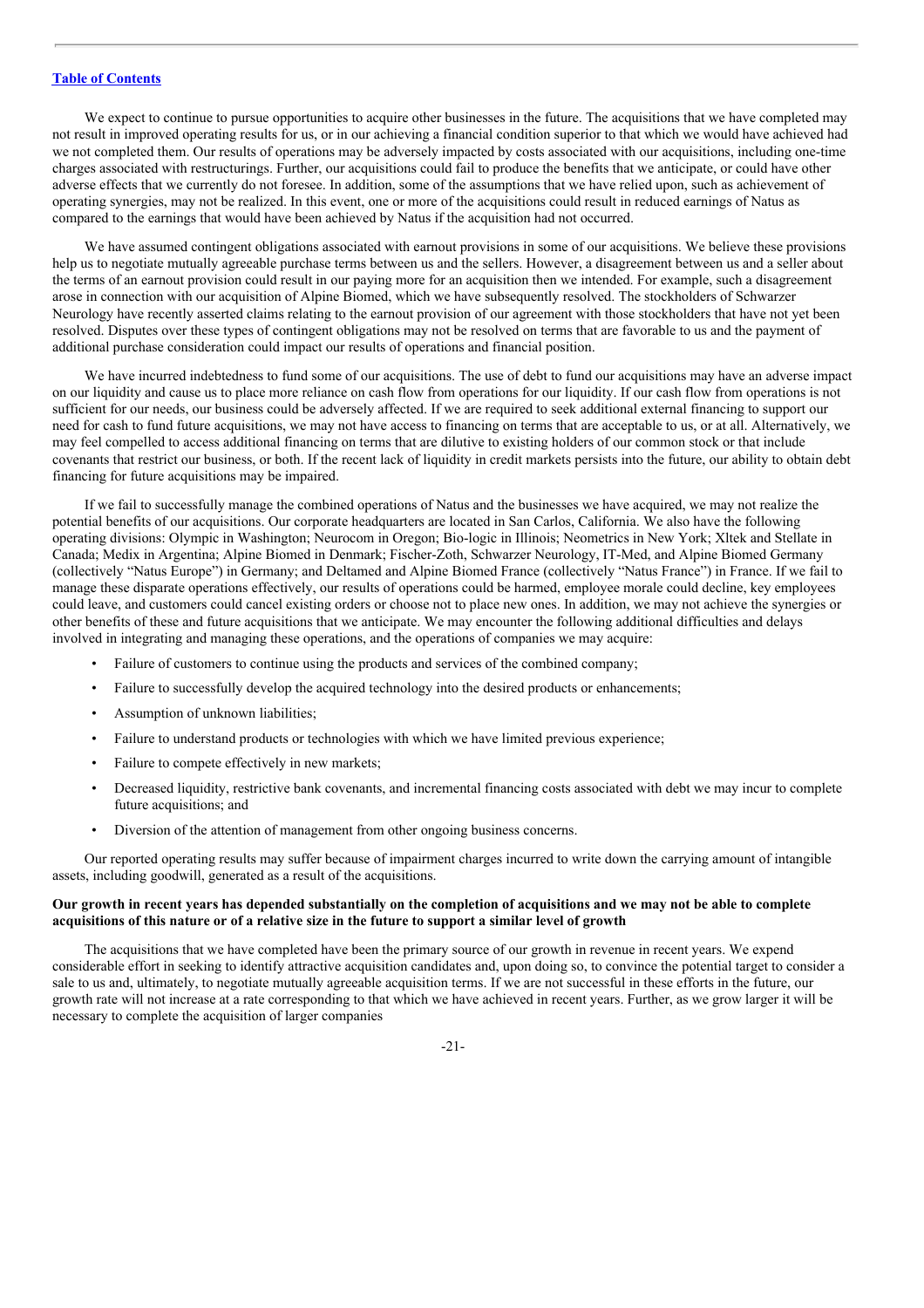and product lines to support a growth similar to that which we have achieved in the past. The market for attractive acquisitions is competitive and others with greater financial resources than we have may be better positioned than we are to acquire desirable targets. Further, we may not be able to negotiate acquisition terms with target companies that will allow us to achieve positive financial returns from the transaction.

#### **Adverse economic conditions in markets in which we operate may harm our business**

Unfavorable changes in U.S. and international economic environments may adversely affect our business and financial results. Economic conditions in the countries in which we operate and sell products worsened and global financial markets subsequently experienced significant volatility and declines throughout much of 2009. Although these conditions improved in 2010, we are unable to foresee when, or if, these factors might return to historical levels. During challenging economic times, and in tight credit markets, our customers may delay or reduce capital expenditures. This could result in reductions in sales of our products, longer sales cycles, difficulties in collection of accounts receivable, slower adoption of new technologies, and increased price competition, all of which could impact our results of operations and financial condition. In addition, we expect these factors will cause us to be more cautious in evaluating potential acquisition opportunities, which could hinder our ability to grow through acquisition while these conditions persist.

#### We have initiated changes to our information systems that could disrupt our business and our financial results.

We plan to continuously improve our enterprise resource planning, customer relationship management, and document lifecycle management systems to support the form, functionality, and scale of our business. These types of transitions frequently prove disruptive to the underlying business of an enterprise and may cause us to incur higher costs than we anticipate. Failure to manage a smooth transition to the new systems and the ongoing operations and support of the new systems could materially harm our business operations.

For example, we are currently in the process of implementing the rollout of an enterprise resource planning application ("ERP") in our European operating divisions. Until we have completed this ERP implementation, we will be dependent on multiple platforms. We may experience difficulties in implementing the ERP and we may fail to gain the efficiencies the implementation is designed to produce. The implementation could also be disruptive to our operations, including the ability to timely ship and track product orders to customers, project inventory requirements, manage our supply chain and otherwise adequately service our customers**.**

## Future changes in technology or market conditions could result in adjustments to our recorded asset balance for intangible assets, **including goodwill, resulting in additional charges that could significantly impact our operating results**

Our balance sheet includes significant intangible assets, including goodwill and other acquired intangible assets. The determination of related estimated useful lives and whether these assets are impaired involves significant judgment. Our ability to accurately predict future cash flows related to these intangible assets might be hindered by events over which we have no control. Due to the highly competitive nature of the medical device industry, new technologies could impair the value of our intangible assets if they create market conditions that adversely affect the competitiveness of our products. Any future determination that these assets are carried at greater than their fair value could result in substantial impairment charges, which could significantly impact our operating results.

## We may not be able to preserve the value of our intellectual property because we may not be able to protect access to it or we may **lose our intellectual property rights due to expiration of our licenses or patents**

If we fail to protect our intellectual property rights or if our intellectual property rights do not adequately cover the technology we employ, other medical device companies could sell products with features similar to ours, and this could reduce demand for our products. We protect our intellectual property through a combination of patent, copyright, trade secret and trademark laws. Despite our efforts to protect our proprietary rights, others may attempt to copy or otherwise improperly obtain and use our products or technology. Policing unauthorized use of our technology is difficult and expensive, and we cannot be certain that the steps we have taken will prevent misappropriation. Our means of protecting our proprietary rights may be inadequate. Enforcing our intellectual property rights could be costly and time consuming and may divert our management's attention and resources. Failing to enforce our intellectual property rights could also result in the loss of those rights.

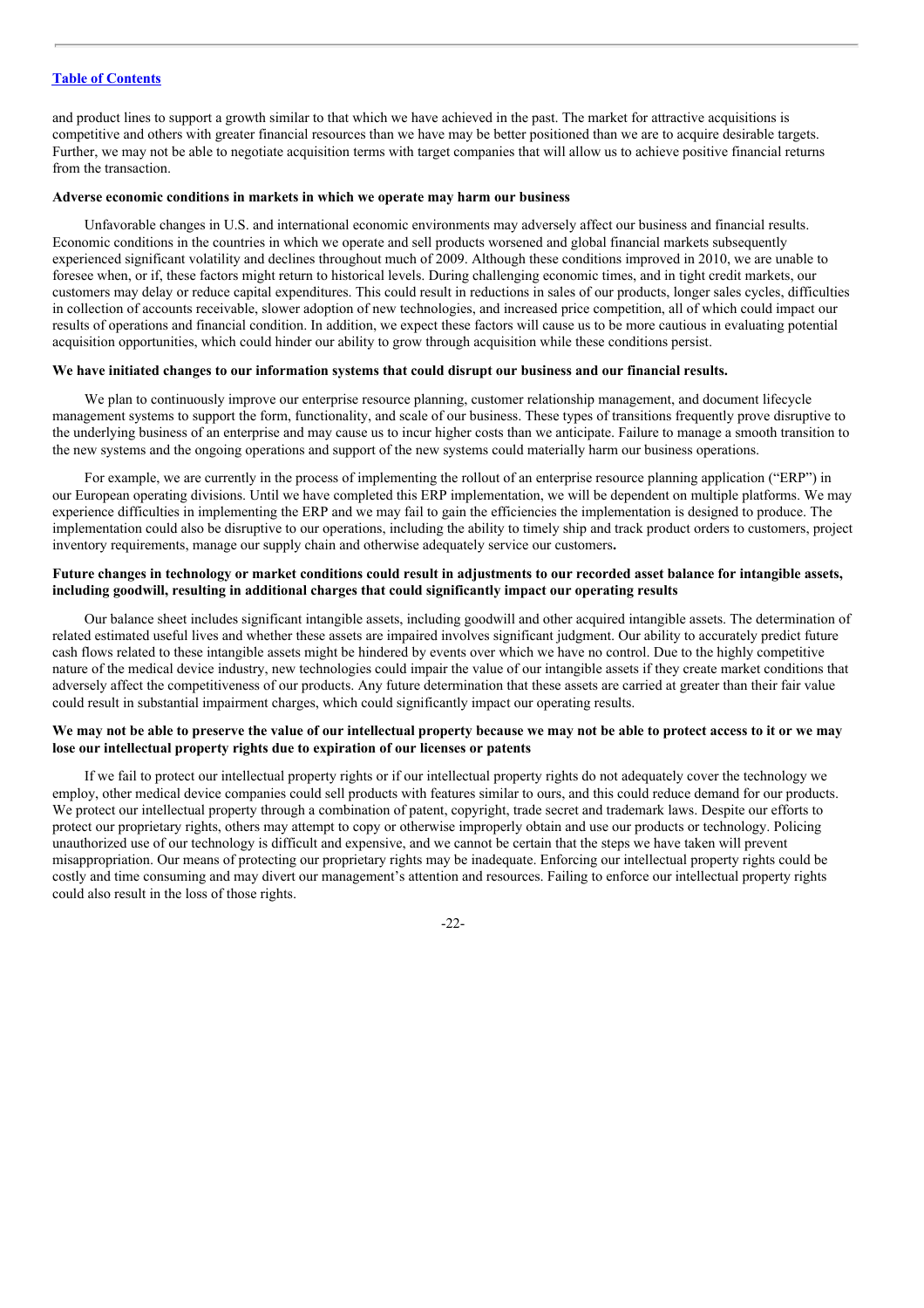## If health care providers are not adequately reimbursed for procedures conducted with our devices or supplies, or if reimbursement **policies change adversely, we may not be successful marketing and selling our products or technologies**

Clinicians, hospitals, and government agencies are unlikely to purchase our products if they are not adequately reimbursed for the procedures conducted with our devices or supplies. Unless a sufficient amount of conclusive, peer-reviewed clinical data about our products has been published, third-party payors, including insurance companies and government agencies, may refuse to provide reimbursement. Furthermore, even if reimbursement is provided, it may not be adequate to fully compensate the clinicians or hospitals. Some third-party payors may impose restrictions on the procedures for which they will provide reimbursement. If health care providers cannot obtain sufficient reimbursement from third-party payors for our products or the screenings conducted with our products, we may not achieve significant market acceptance of our products. Acceptance of our products in international markets will depend upon the availability of adequate reimbursement or funding within prevailing healthcare payment systems. Reimbursement, funding, and healthcare payment systems vary significantly by country. We may not obtain approvals for reimbursement in a timely manner or at all.

Adverse changes in reimbursement policies in general could harm our business. We are unable to predict changes in the reimbursement methods used by third-party health care payors, particularly those in countries and regions outside the U.S. For example, some payors are moving toward a managed care system in which providers contract to provide comprehensive health care for a fixed cost per person. In a managed care system, the cost of our products may not be incorporated into the overall payment for patient care or there may not be adequate reimbursement for our products separate from reimbursement for other procedures.

## Healthcare reforms, changes in healthcare policies, and changes to third-party reimbursements for our products may affect **demand for our products**

In March 2010 the U. S. government signed into law the *Patient Protection and Affordable Care Act* and the *Health Care & Education Reconciliation Act*. These laws are intended to, among other things, curb rising healthcare costs, including those that could significantly affect reimbursement for our products. The policies supporting these laws include: basing reimbursement policies and rates on clinical outcomes; the comparative effectiveness and costs of different treatment technologies and modalities; imposing price controls; and other measures. Future significant changes in the healthcare systems in the United States or elsewhere could also have a negative impact on the demand for our current and future products. These include changes that may reduce reimbursement rates for our products and changes that may be proposed or implemented by the U.S. Presidential administration or Congress.

There are numerous steps required to implement these laws. Because of the unsettled nature of these reforms, we cannot predict what additional healthcare reforms will be implemented at the federal or state level, or the effect that any future legislation or regulation will have on our business. There is also considerable uncertainty of the impact of these reforms on the medical device market as a whole. If we fail to effectively react to the implementation of health care reform, our business may be adversely affected. In addition, if the excise tax on the sale of medical devices is imposed as enacted, this could increase our costs and have an adverse effect on our results of operations, financial position, and cash flows.

## If we fail in our efforts to educate clinicians, government agency personnel, and third-party payors on the effectiveness of our **products, we may not achieve future sales growth**

It is critical to the success of our sales efforts that we educate a sufficient number of clinicians, hospital administrators, and government agencies about our products and the costs and benefits of their use. The commercial success of our products depends upon clinician, government agency, and other third-party payer confidence in the economic and clinical benefits of our products as well as their comfort with the efficacy, reliability, sensitivity and specificity of our products. We believe that clinicians will not use our products unless they determine, based on published peer-reviewed journal articles and experience, that our products provide an accurate and cost-effective alternative to other means of testing or treatment. Our customers may choose to use competitive products, which may be less expensive or may provide faster results than our devices. Clinicians are traditionally slow to adopt new products, testing practices and clinical treatments, partly because of perceived liability risks and the uncertainty of third-party reimbursement. If clinicians, government agencies and hospital administrators do not adopt our products, we may not maintain profitability. Factors that may adversely affect the medical community's acceptance of our products include:

- Publication of clinical study results that demonstrate a lack of efficacy or cost-effectiveness of our products;
	- $-23$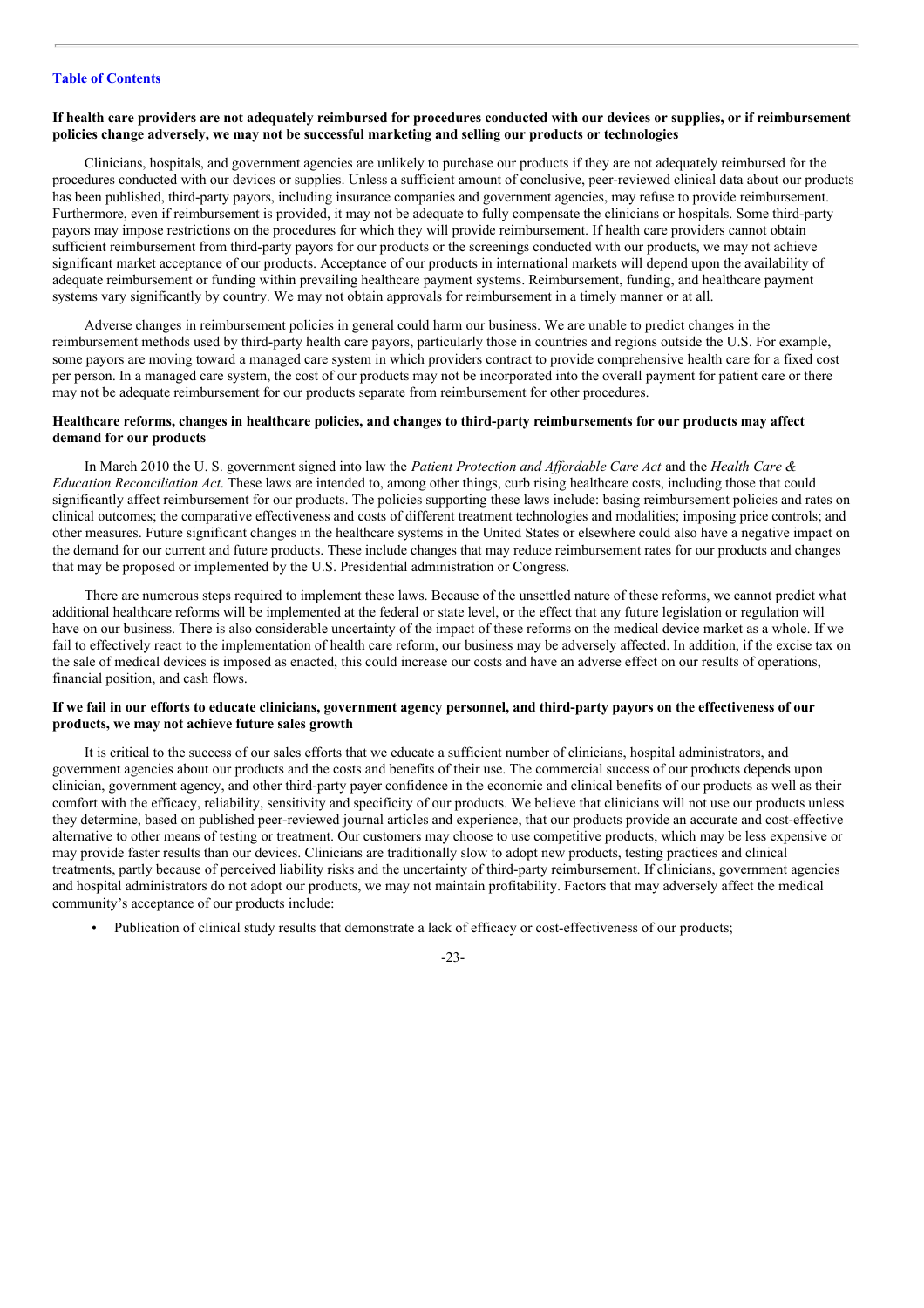- Changing governmental and physician group guidelines:
- Actual or perceived performance, quality, price, and total cost of ownership deficiencies of our products relative to other competitive products;
- Our ability to maintain and enhance our existing relationships and to form new relationships with leading physicians, physician organizations, hospitals, state laboratory personnel, and third-party payers;
- Changes in state and third-party payer reimbursement policies for our products; and
- Repeal of laws requiring universal newborn hearing screening and metabolic screening.

## Sales through group purchasing organizations and sales to high volume purchasers may reduce our average selling prices, which **could reduce our operating margins**

We have entered, and expect in the future to enter into agreements with customers who purchase high volumes of our products. Our agreements with these customers may contain discounts from our normal selling prices and other special pricing considerations, which could cause our operating margins to decline. In addition, we have entered into agreements to sell our products to members of GPOs, which negotiate volume purchase prices for medical devices and supplies for member hospitals, group practices and other clinics. While we make sales directly to GPO members, the GPO members receive volume discounts from our normal selling price and may receive other special pricing considerations from us. Sales to members of all GPOs accounted for approximately 18%, 24% and 31% of our total revenue during 2010, 2009 and 2008, respectively, and sales to members of one GPO, Novation, accounted for approximately 6%, 8% and 10% of our total revenue in 2010, 2009 and 2008, respectively. Other of our existing customers may be members of GPOs with which we do not have agreements. Our sales efforts through GPOs may conflict with our direct sales efforts to our existing customers. If we enter into agreements with new GPOs and some of our existing customers begin purchasing our products through those GPOs, our operating margins could decline.

## Demand for some of our products depends on the capital spending policies of our customers, and changes in these policies could **harm our business**

A majority of customers for our products are hospitals, physician offices, and clinics. Many factors, including public policy spending provisions, available resources, and economic cycles have a significant effect on the capital spending policies of these entities and therefore the amount that they can spend on our equipment products. If budget resources limit the capital spending of our customers, they will be unlikely to either purchase any new equipment from us or upgrade to any of our newer equipment products. Lack of liquidity in credit markets and uncertainty about future economic conditions can have an adverse effect on the spending patterns of our customers. These factors can have a significant adverse effect on the demand for our products.

#### Our markets are very competitive and in the United States we sell certain of our products in a mature market

We face competition from other companies in all of our product lines. Our competitors range from small privately held companies to multinational corporations and their product offerings vary in scope and breadth. We do not believe that any single competitor is dominant in any of our product lines.

The markets for certain of our products in the U.S., including the newborn hearing screening and EEG monitoring markets, are mature and we are unlikely to see significant growth for such products in the U.S. In the U.S. we derive a significant portion of our revenue from the sale of disposable supplies that are used with our hearing screening devices. Because these disposable supply products can generate high margins, we expect that our products, particularly our hearing screening disposable supply products, could face increasing competition, including competitors offering lower prices, which could have an adverse affect on our revenue and margins.

Our competitors may have certain competitive advantages, which include the ability to devote greater resources to the development, promotion, and sale of their products. Consequently, we may need to increase our efforts, and related expenses for research and development, marketing, and selling to maintain or improve our position.

We expect recurring sales to our existing customers to generate a majority of our revenue in the future, and if our existing customers do not continue to purchase products from us, our revenue may decline.

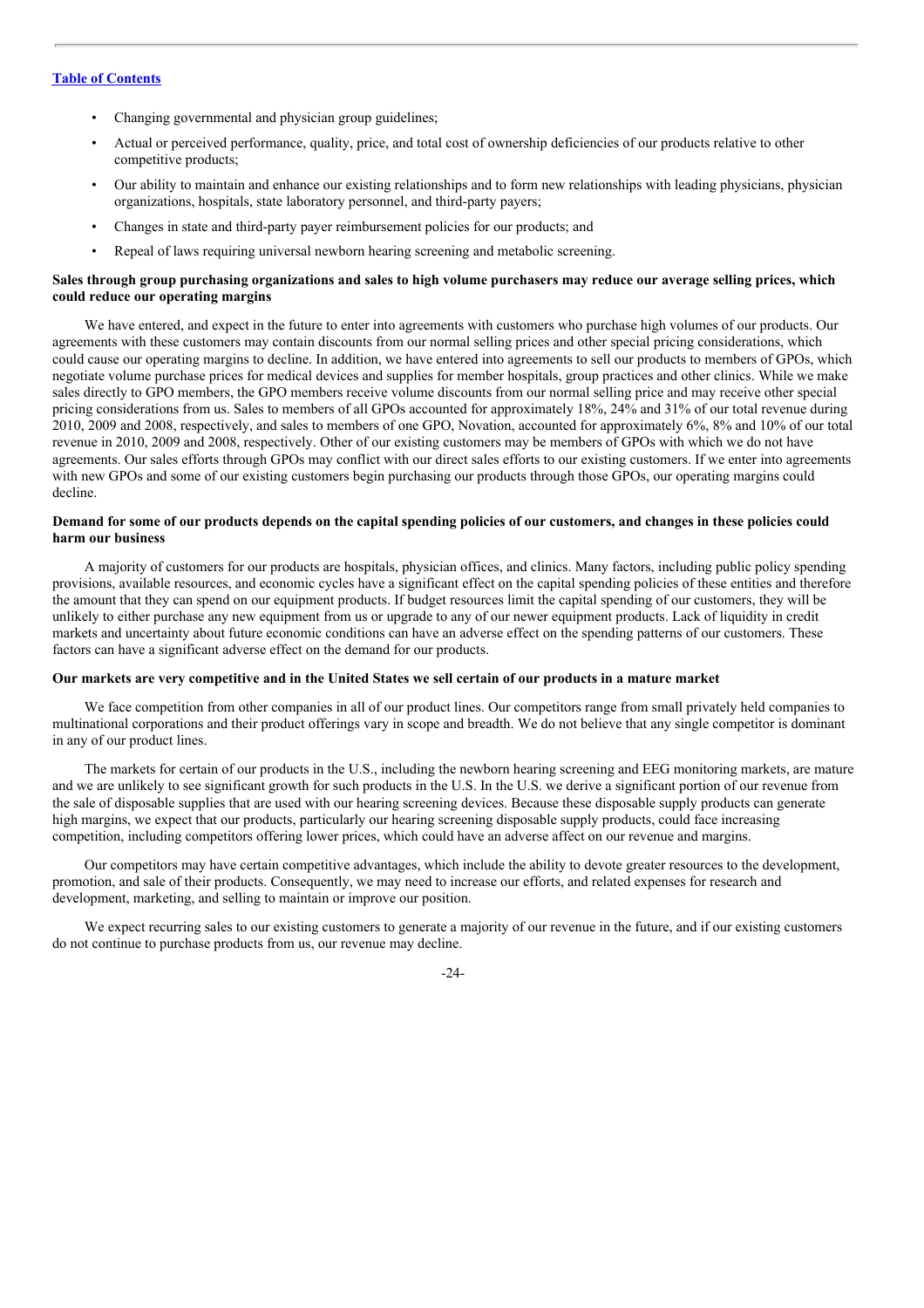## Our operating results may decline if we do not succeed in developing, acquiring, and marketing additional products or improving **our existing products**

We intend to develop additional products and technologies, including enhancements of existing products, for the screening, detection, treatment, monitoring and tracking of common medical ailments. Developing new products and improving our existing products to meet the needs of current and future customers requires significant investments in research and development. If we fail to successfully sell new products, update our existing products, or timely react to changes in technology, our operating results may decline as our existing products reach the end of their commercial life cycles.

## Our plan to expand our international operations will result in increased costs and is subject to numerous risks; if our efforts are **not successful, this could harm our business**

We have expanded our international operations through acquisitions and plan to expand our international sales and marketing efforts to increase sales of our products in foreign countries. We may not realize corresponding growth in revenue from growth in international unit sales, due to the lower average selling prices we receive on sales outside of the U.S. Even if we are able to successfully expand our international selling efforts, we cannot be certain that we will be able to create or increase demand for our products outside of the U.S. Our international operations are subject to other risks, which include:

- Impact of possible recessions in economies outside the U.S.;
- Political and economic instability, including instability related to war and terrorist attacks;
- Contractual provisions governed by foreign law, such as local law rights to sales commissions by terminated distributors;
- Decreased healthcare spending by foreign governments that would reduce international demand for our products;
- Continued strengthening of the U.S. dollar relative to foreign currencies that could make our products less competitive because approximately half of our international sales are denominated in U.S. dollars;
- Greater difficulty in accounts receivable collection and longer collection periods;
- Difficulties of staffing and managing foreign operations;
- Reduced protection for intellectual property rights in some countries and potentially conflicting intellectual property rights of third parties under the laws of various foreign jurisdictions;
- Difficulty in obtaining and maintaining foreign regulatory approval; and
- Attitudes by clinicians, and cost reimbursement policies, towards use of disposable supplies that are potentially unfavorable to our business.

In particular, our international sales could be adversely affected by a strengthening of the U.S. dollar relative to other foreign currencies, which makes our products more costly to international customers for sales denominated in U.S. dollars.

## **Our operating results may suffer because of our exposure to foreign currency exchange rate fluctuations**

Substantially all of our sales contracts with our U.S. based customers provide for payment in U.S. dollars. With the exception of our Canadian operations, substantially all of the revenue and expenses of our foreign subsidiaries are denominated in the applicable foreign currency. To date we have executed only limited foreign currency contracts to hedge these currency risks. Our future revenue and expenses may be subject to volatility due to exchange rate fluctuations that could result in foreign exchange gains and losses associated with foreign currency transactions and the translation of assets and liabilities denominated in foreign currencies.

Substantially all our sales from our U.S. operations to our international distributors provide for payment in U.S. dollars. A strengthening of the U.S. dollar relative to other foreign currencies could increase the effective cost of our products to our international distributors as their functional currency is typically not the U.S. dollar. This could have a potential adverse effect on our ability to increase or maintain average selling prices of our products to our foreign-based customers.

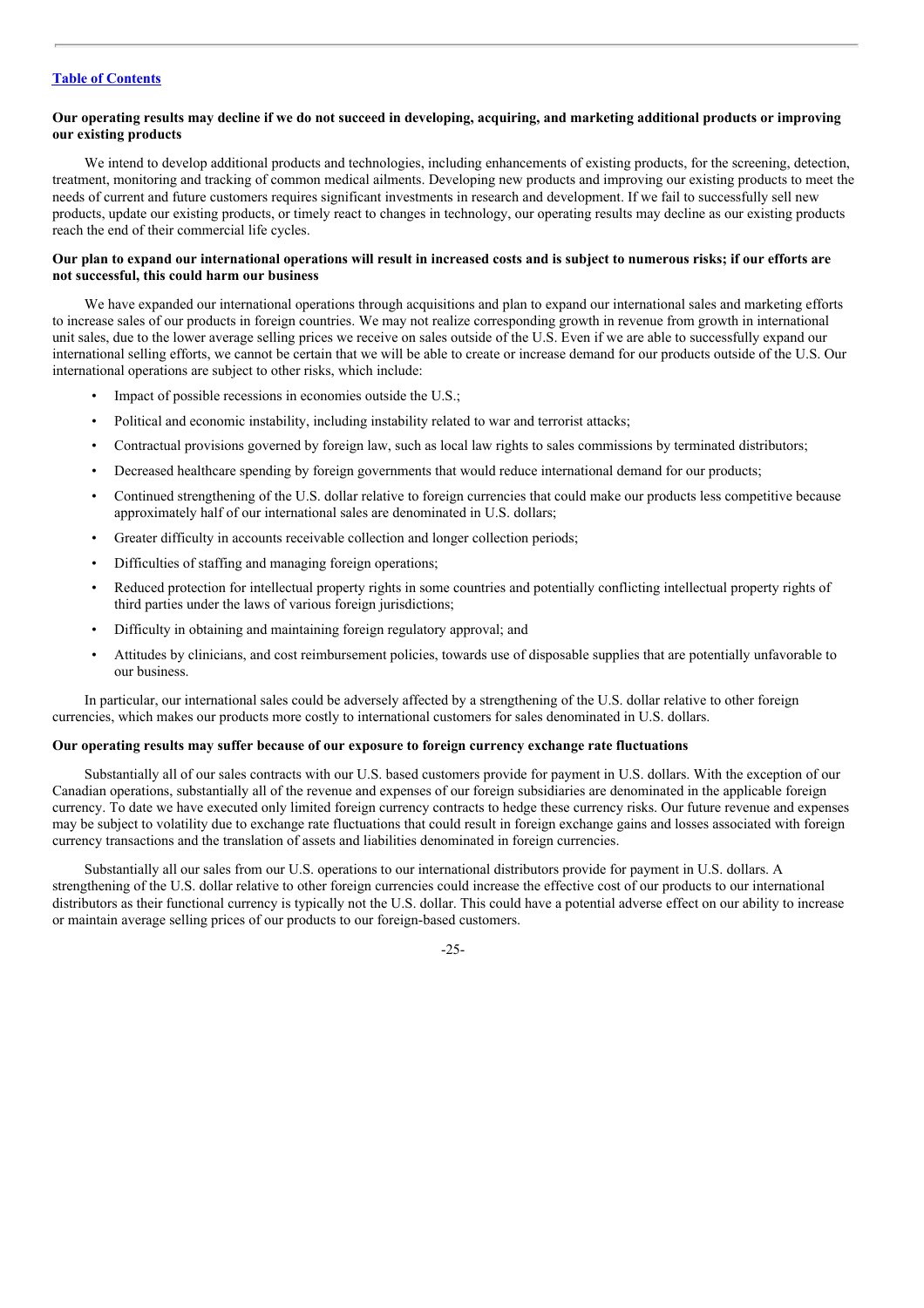## If guidelines mandating universal newborn hearing screening do not continue to develop in foreign countries and governments do not mandate testing of all newborns as we anticipate, or if those guidelines have a long phase-in period, our sales of newborn **hearing screening products may not achieve the revenue growth we have achieved in the past**

We estimate that approximately 95% of the children born in the U.S. are currently being tested for hearing impairment prior to discharge from the hospital. To date, there has been only limited adoption of newborn hearing screening prior to hospital discharge by foreign governments, and when newborn hearing screening programs are enacted by foreign governments there can be a phase-in period spanning several years. The widespread adoption of guidelines depends, in part, on our ability to educate foreign government agencies, neonatologists, pediatricians, third-party payors, and hospital administrators about the benefits of universal newborn hearing screening as well as the use of our products to perform the screening and monitoring. Our revenue from our newborn hearing screening product lines may not grow if foreign governments do not require universal newborn hearing screening prior to hospital discharge, if physicians or hospitals are slow to comply with those guidelines, or if governments provide for a lengthy phase-in period for compliance.

## Because we rely on distributors or sub-distributors to sell our products in most of our markets outside of the U.S., our revenue could decline if our existing distributors reduce the volume of purchases from us, or if our relationship with any of these **distributors is terminated**

We currently rely on our distributors or sub-distributors for a majority of our sales outside the U.S. Some distributors also assist us with regulatory approvals and education of clinicians and government agencies. We intend to continue our efforts to increase our sales in Europe, Japan, and other developed countries. If we fail to sell our products through our international distributors, we would experience a decline in revenues unless we begin to sell our products directly in those markets. We cannot be certain that we will be able to attract new international distributors to market our products effectively or provide timely and cost-effective customer support and service. Even if we are successful in selling our products through new distributors, the rate of growth of our revenue could be harmed if our existing distributors do not continue to sell a large dollar volume of our products. None of our existing distributors are obligated to continue selling our products.

We may be subject to foreign laws governing our relationships with our international distributors. These laws may require us to make payments to our distributors if we terminate our relationship for any reason, including for cause. Some countries require termination payments under local law or legislation that may supersede our contractual relationship with the distributor. Any required payments would adversely affect our operating results.

## If we lose our relationship with any supplier of key product components or our relationship with a supplier deteriorates or key components are not available in sufficient quantities, our manufacturing could be delayed and our business could suffer

We contract with third parties for the supply of some of the components used in our products and the production of our disposable products. Some of our suppliers are not obligated to continue to supply us. We have relatively few sources of supply for some of the components used in our products and in some cases we rely entirely on sole-source suppliers. In addition, the lead-time involved in the manufacturing of some of these components can be lengthy and unpredictable. If our suppliers become unwilling or unable to supply us with components meeting our requirements, it might be difficult to establish additional or replacement suppliers in a timely manner, or at all. This would cause our product sales to be disrupted and our revenue and operating results to suffer.

Replacement or alternative sources might not be readily obtainable due to regulatory requirements and other factors applicable to our manufacturing operations. Incorporation of components from a new supplier into our products may require a new or supplemental filing with applicable regulatory authorities and clearance or approval of the filing before we could resume product sales. This process may take a substantial period of time, and we may not be able to obtain the necessary regulatory clearance or approval. This could create supply disruptions that would harm our product sales and operating results.

## We depend upon key employees in a competitive market for skilled personnel, and, without additional employees, we cannot grow **or maintain profitability**

Our products and technologies are complex, and we depend substantially on the continued service of our senior management team. The loss of any of our key employees could adversely affect our business and slow our product development process. Our future success also will depend, in part, on the continued service of our key management

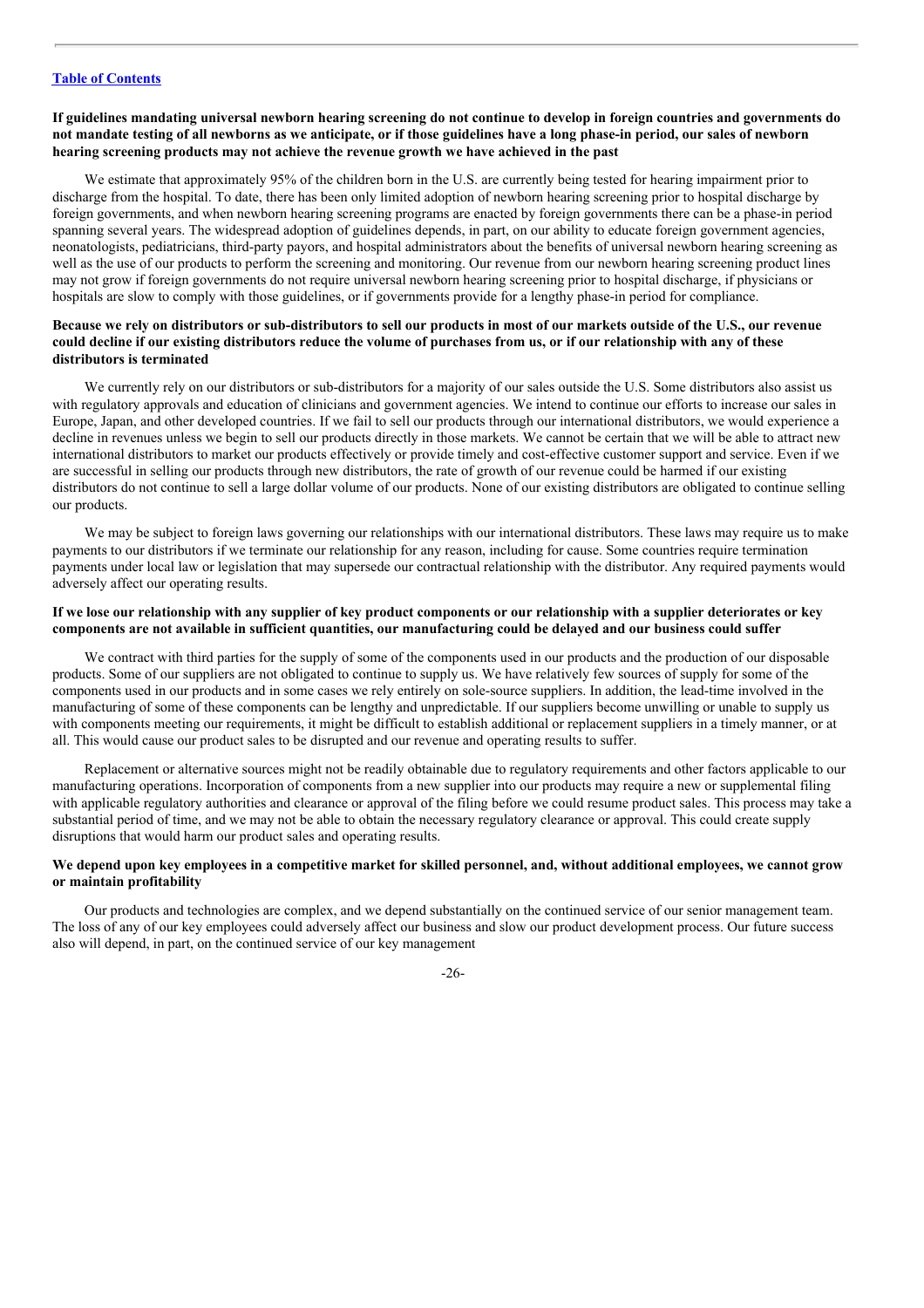personnel, software engineers, and other research and development employees, and our ability to identify, hire, and retain additional personnel, including customer service, marketing, and sales staff. Demand for these skilled employees in our industry is very competitive due to the limited number of people available with the necessary technical skills and understanding of our product technologies. We may be unable to attract and retain personnel necessary for the development of our business.

## Our ability to market and sell products depends upon receipt of domestic and foreign regulatory approval of our products and manufacturing operations. Our failure to obtain or maintain regulatory approvals and compliance could negatively affect our **business**

Our products and manufacturing operations are subject to extensive regulation in the United States by the FDA and by similar regulatory agencies in other countries. Our products are classified as medical devices. Medical devices are subject to extensive regulation by the FDA pursuant to regulations that are wide ranging and govern, among other things: design and development; manufacturing and testing; labeling; storage and record keeping; advertising, promotion, marketing, sales distribution and export; and surveillance and reporting of deaths or serious injuries.

Unless an exemption applies, each medical device that we propose to market in the U.S. must first receive one of the following types of FDA premarket review authorizations:

- Clearance via Section 510(k) of the Food, Drug, and Cosmetics Act of 1938, as amended; or
- Premarket approval via Section 515 of the Food, Drug, and Cosmetics Act if the FDA has determined that the medical device in question poses a greater risk of injury.

The FDA will clear marketing of a medical device through the  $510(k)$  process if it is demonstrated that the new product is substantially equivalent to other 510(k)-cleared products. The premarket approval application process is much more costly, lengthy and uncertain than the 510(k) process, and must be supported by extensive data from preclinical studies and human clinical trials. The FDA may not grant either 510(k) clearance or premarket approval for any product we propose to market. Further, any modification to a 510(k) cleared device that could significantly affect its safety or effectiveness, or that would constitute a major change in its intended use, design or manufacture, requires a new 510(k) clearance or, possibly, approval of a premarket approval application. The FDA requires every manufacturer to make this determination in the first instance, but the FDA may review any manufacturer's decision. If the FDA requires us to seek 510(k) clearance or premarket approval for modification of a previously cleared product for which we have concluded that new clearances or approvals are unnecessary, we may be required to cease marketing or to recall the modified product until we obtain clearance or approval, and we may be subject to significant regulatory fines or penalties. Further, our products could be subject to recall if the FDA determines, for any reason, that our products are not safe or effective.

Delays in receipt of, or failure to receive, clearances or approvals, the loss of previously received clearances or approvals, or the failure to comply with existing or future regulatory requirements could adversely impact our operating results. If the FDA finds that we have failed to comply with these requirements, the Agency can institute a wide variety of enforcement actions, ranging from a public warning letter to more severe sanctions such as:

- Fines, injunctions and civil penalties;
- Recall or seizure of our products;
- Issuance of public notices or warnings;
- Imposition of operating restrictions, partial suspension, or total shutdown of production;
- Refusal of our requests for Section  $510(k)$  clearance or premarket approval of new products;
- Withdrawal of Section 510(k) clearance or premarket approvals already granted; or
- Criminal prosecution.

Domestic regulation of our products and manufacturing operations, other than that which is administered by the FDA, includes the Environmental Protection Act, the Occupational Safety and Health Act, and state and local counterparts to these Acts.

## -27-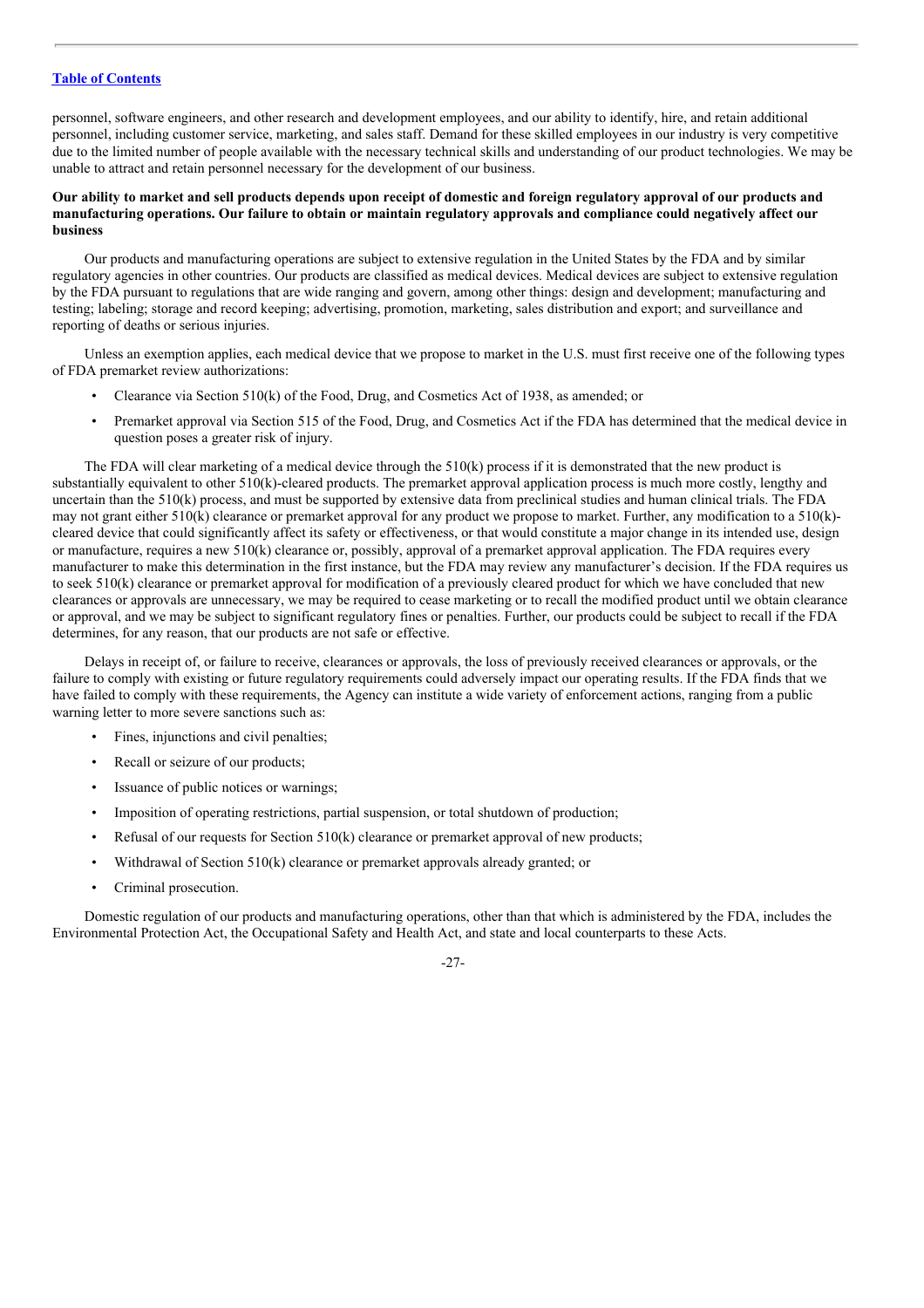## Our business would be harmed if the FDA determines that we have failed to comply with applicable regulations governing the **manufacture of our products and/or we do not pass an inspection**

We and our suppliers are required to demonstrate and maintain compliance with the FDA's Quality System Regulation. The Quality System Regulation sets forth the FDA's requirements for good manufacturing practices of medical devices and includes requirements for, among other things, the design, testing, production processes, controls, quality assurance, labeling, packaging, storage and shipping of such products. In addition, we and our suppliers must engage in extensive recordkeeping and reporting and must make available our manufacturing facility and records for periodic unscheduled inspections by federal, state and foreign agencies, including the FDA. We cannot assure you that we and our suppliers are or will continue to be in full compliance with the Quality System Regulation, and that we will not encounter any manufacturing difficulties.

Failure of our third party suppliers and manufacturers or us to comply with applicable regulations could result in sanctions being imposed on us, including, among other things, fines, injunctions, civil penalties, failure of regulatory authorities to grant marketing approval of our products, delays, suspension or withdrawal of approvals, seizures or recalls of products and manufacturing restrictions, any of which could harm our business.

## **Our Olympic Cool-Cap product is subject to greater products liability exposure and FDA regulation**

The FDA classifies medical devices into one of three classes depending on the degree of risk associated with each medical device and the extent of controls that are needed to ensure safety and effectiveness. Devices deemed to pose lower risk are placed in either Class I or Class II. Devices deemed by the FDA to pose the greatest risk, such as life-sustaining, life supporting or implantable devices, or a device deemed to not be substantially equivalent to a previously cleared 510(k) device are placed in class III, and generally require premarket approval from the FDA before they may be marketed.

Our Olympic Cool-Cap is a Class III minimally invasive medical device, and as such we may be subject to an increased product liability risk relative to our other Class I and Class II non-invasive products. In addition, this type of product is subject to greater FDA oversight than our other products and there is greater risk that sales of the product could be interrupted due to the premarket approval processes of the FDA and other regulatory bodies.

#### Our business may suffer if we are required to revise our labeling or promotional materials, or if the FDA takes an enforcement **action against us for off-label uses**

We are prohibited by the FDA from promoting or advertising our medical device products for uses not within the scope of our clearances or approvals, or from making unsupported promotional claims about the benefits of our products. If the FDA determines that our claims are outside the scope of our clearances, or are unsupported, it could require us to revise our promotional claims or take enforcement action against us. If we were subject to such an action by the FDA, our sales could be delayed, our revenue could decline, and our reputation among clinicians could be harmed. Likewise, if we acquire new products, either through the purchase of products, technology assets, or businesses, that are subsequently deemed to have inadequate supporting data, we may be required to (i) obtain adequate data, which could be costly and impede our ability to market these products, or (ii) modify the labeling on these products, which could impair their marketability, as described above.

## If we deliver products with defects, we may incur costs to repair and, possibly, recall that product and market acceptance of our **products may decrease.**

The manufacturing and marketing of our products involve an inherent risk of our delivering a defective product or products that do not otherwise perform as we expect. We may incur substantial expense to repair any such products and may determine to recall such a product, even if not required to do so under applicable regulations. Any such recall would be time consuming and expensive. Product defects or recalls may adversely affect our customers' acceptance of the recalled and other of our products. As an example, in the second quarter of 2010 we discontinued selling the Sonamed Clarity newborn hearing screening product line and incurred costs associated with sales concessions awarded customers who traded in a Clarity device for one of our existing newborn hearing screening devices and the write-down of inventory. We also recorded an impairment charge to write-off the carrying value of the Sonamed and Clarity tradenames.

## If we fail to comply with healthcare regulations, we could face substantial penalties and our business, operations and financial **condition could be adversely affected.**

We do not provide healthcare services, control the referral of patients for healthcare services, nor bill Medicare, Medicaid or other third-party payors; however, due to the breadth of many healthcare laws and regulations, we could be subject to healthcare fraud regulation and enforcement by both the federal government and the states in which we

-28-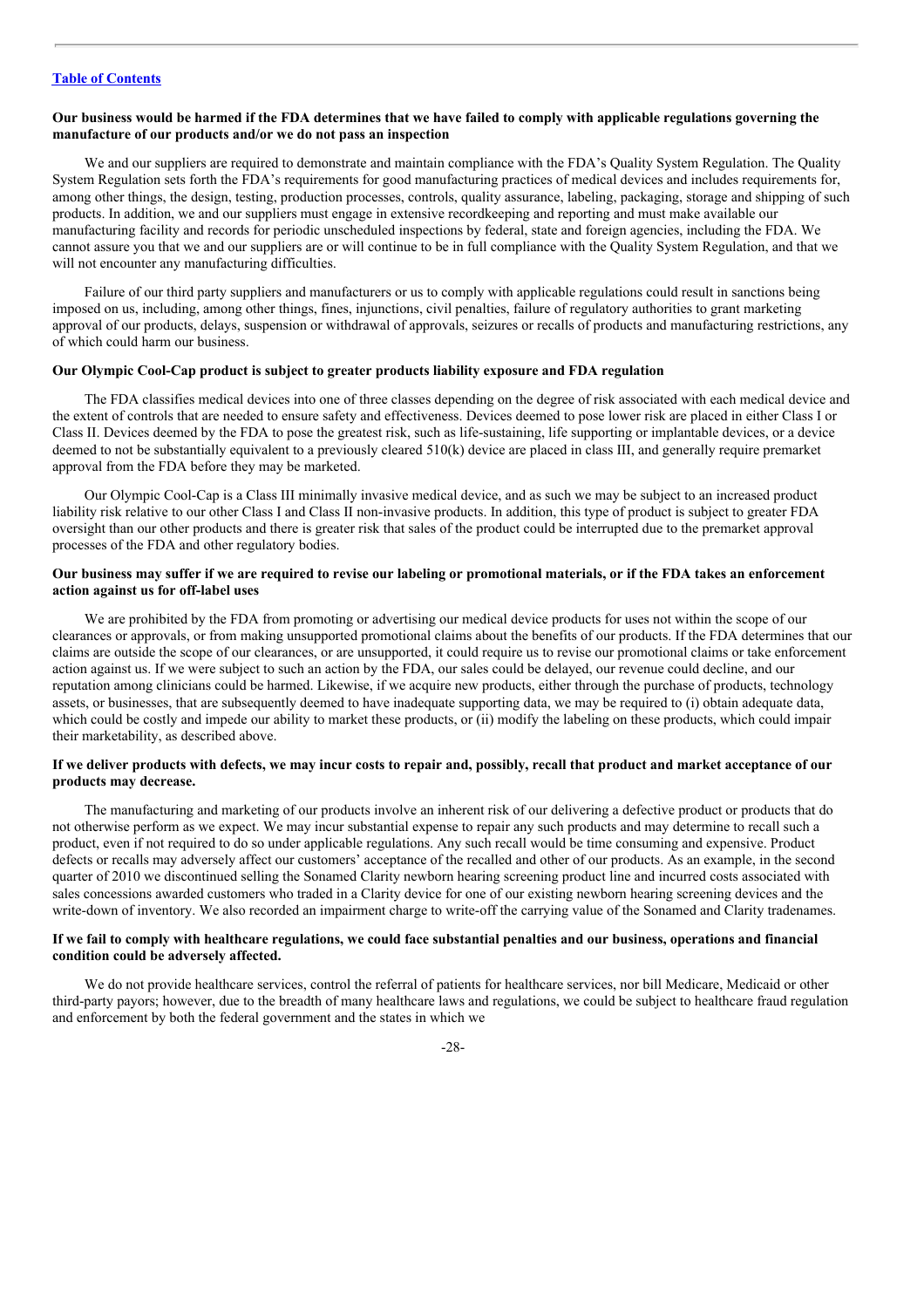conduct our business. The laws that may affect our ability to operate include: (i) the federal healthcare programs Anti-Kickback Law, which prohibits, among other things, persons from knowingly and willfully soliciting, receiving, offering or paying remuneration, directly or indirectly, in exchange for or to induce either the referral of an individual for, or the purchase, order or recommendation of, any good or service for which payment may be made under federal healthcare programs such as Medicare or Medicaid, (ii) federal false claims laws which prohibit, among other things, individuals or entities from knowingly presenting, or causing to be presented, claims for payment from Medicare, Medicaid, or other third-party payors that are false or fraudulent, and which may apply to entities like us which provide coding and billing advice to customers, and/or (iii) state law equivalents of each of the above federal laws, such as anti-kickback and false claims laws which may apply to items or services reimbursed by any third-party payor, including commercial insurers, many of which differ from their federal counterparts in significant ways, thus complicating compliance efforts.

If our operations are found to be in violation of any of the laws described above or any other governmental regulations that apply to us, we may be subject to penalties, including civil and criminal penalties, damages, fines and the curtailment or restructuring of our operations. Any penalties, damages, fines, curtailment or restructuring of our operations could adversely affect our ability to operate our business and our financial results. The risk of our being found in violation of these laws is increased by the fact that their provisions are open to a variety of interpretations. Any action against us for violation of these laws, even if we successfully defend against it, could cause us to incur significant legal expenses and divert our management's attention from the operation of our business.

#### **Our operating results would suffer if we were subject to a protracted infringement claim**

The medical technology industry is characterized by a substantial amount of litigation and related administrative proceedings regarding patents and intellectual property rights. We expect that medical screening and diagnostic products may become increasingly subject to third-party infringement claims as the number of competitors in our industry grows and the functionality of products overlap. Third parties such as individuals, educational institutions, or other medical device companies may claim that we infringe their intellectual property rights. Any claims, with or without merit, could have any of the following negative consequences:

- Result in costly litigation and damage awards;
- Divert our management's attention and resources;
- Cause product shipment delays or suspensions; or
- Require us to seek to enter into royalty or licensing agreements.

A successful claim of infringement against us could result in a substantial damage award and materially harm our financial condition. Our failure or inability to license the infringed or similar technology, or design and build non-infringing products, could prevent us from selling our products and adversely affect our business and financial results.

We may also find it necessary to bring infringement actions against third parties to seek to protect our intellectual property rights. Litigation of this nature, even if successful, is often expensive and disruptive of our management's attention, and in any event may not lead to a successful result relative to the resources dedicated to any such litigation.

## We license intellectual property rights from third parties and would be adversely affected if our licensors do not appropriately defend their proprietary rights or if we breach any of the agreements under which we license commercialization rights to products **or technology from others**

We license rights from third parties for products and technology that are important to our business. If our licensors are unsuccessful in asserting and defending their proprietary rights, including patent rights and trade secrets, we may lose the competitive advantages we have through selling products that we license from third parties. Additionally, if it is found that our licensors infringe on the proprietary rights of others, we may be prohibited from marketing our existing products that incorporate those proprietary rights. Under our licenses, we are subject to commercialization and development, sublicensing, royalty, insurance and other obligations. If we fail to comply with any of these requirements, or otherwise breach a license agreement, the licensor may have the right to terminate the license in whole or to terminate the exclusive nature of the license.

## -29-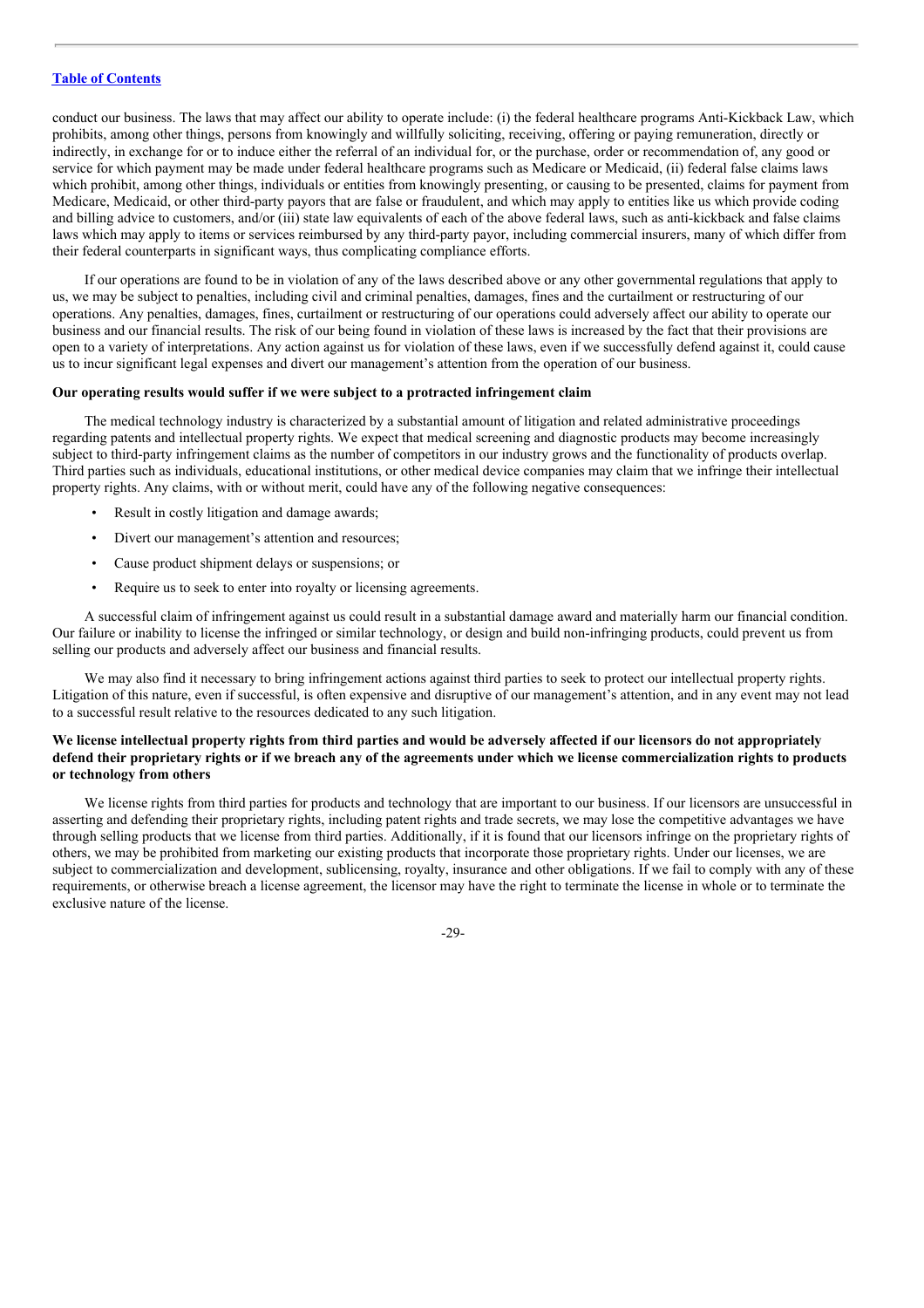## Product liability suits against us could result in expensive and time consuming litigation, payment of substantial damages, and an **increase in our insurance rates**

The sale and use of our products could lead to the filing of a product liability claim by someone claiming to have been injured using one of our products or claiming that one of our products failed to perform properly. A product liability claim could result in substantial damages and be costly and time consuming to defend, either of which could materially harm our business reputation or financial condition. Our product liability insurance may not protect our assets from the financial impact of defending a product liability claim. Any product liability claim brought against us, with or without merit, could increase our product liability insurance rates or prevent us from securing any coverage in the future.

## **We have experienced seasonality in the sale of our products**

We experience seasonality in our revenue. For example, our sales typically decline from our fourth fiscal quarter to our first fiscal quarter, due to patterns in the capital budgeting and purchasing cycles of our customers, many of which are government agencies, and the compensation arrangements of our direct sales employees, as those arrangements are tied to calendar-year sales plans. We may also experience declining sales in the third fiscal quarter due to summer holiday and vacation schedules. We anticipate that we will continue to experience these seasonal fluctuations, which may lead to fluctuations in our quarterly operating results. We believe that you should not rely on our results of operations for interim periods as an indication of our expected results in any future period

## **ITEM 6. Exhibits**

(a) Exhibits

|         |                                                                                                                                                                                            | <b>Incorporated By Reference</b> |         |          |                  |
|---------|--------------------------------------------------------------------------------------------------------------------------------------------------------------------------------------------|----------------------------------|---------|----------|------------------|
| Exhibit | Exhibit                                                                                                                                                                                    |                                  | Exhibit |          |                  |
| No.     |                                                                                                                                                                                            | <b>Filing</b>                    | No.     | File No. | <b>File Date</b> |
| 10.1    | Form of Employment Agreement between Natus Medical Incorporated and John T.<br>Buhler dated February 14, 2011                                                                              |                                  |         |          |                  |
| 31.1    | Certification of Principal Executive Officer pursuant to Section 302 of the Sarbanes-<br>Oxley Act of 2002                                                                                 |                                  |         |          |                  |
| 31.2    | Certification of Principal Financial Officer pursuant to Section 302 of the Sarbanes-<br>Oxley Act of 2002                                                                                 |                                  |         |          |                  |
| 32.1    | Certification of Principal Executive Officer and Principal Financial Officer pursuant<br>to 18 U.S.C. Section 1350 as adopted pursuant to Section 906 of the Sarbanes-Oxley<br>Act of 2002 |                                  |         |          |                  |
|         | $\Omega$                                                                                                                                                                                   |                                  |         |          |                  |

-30-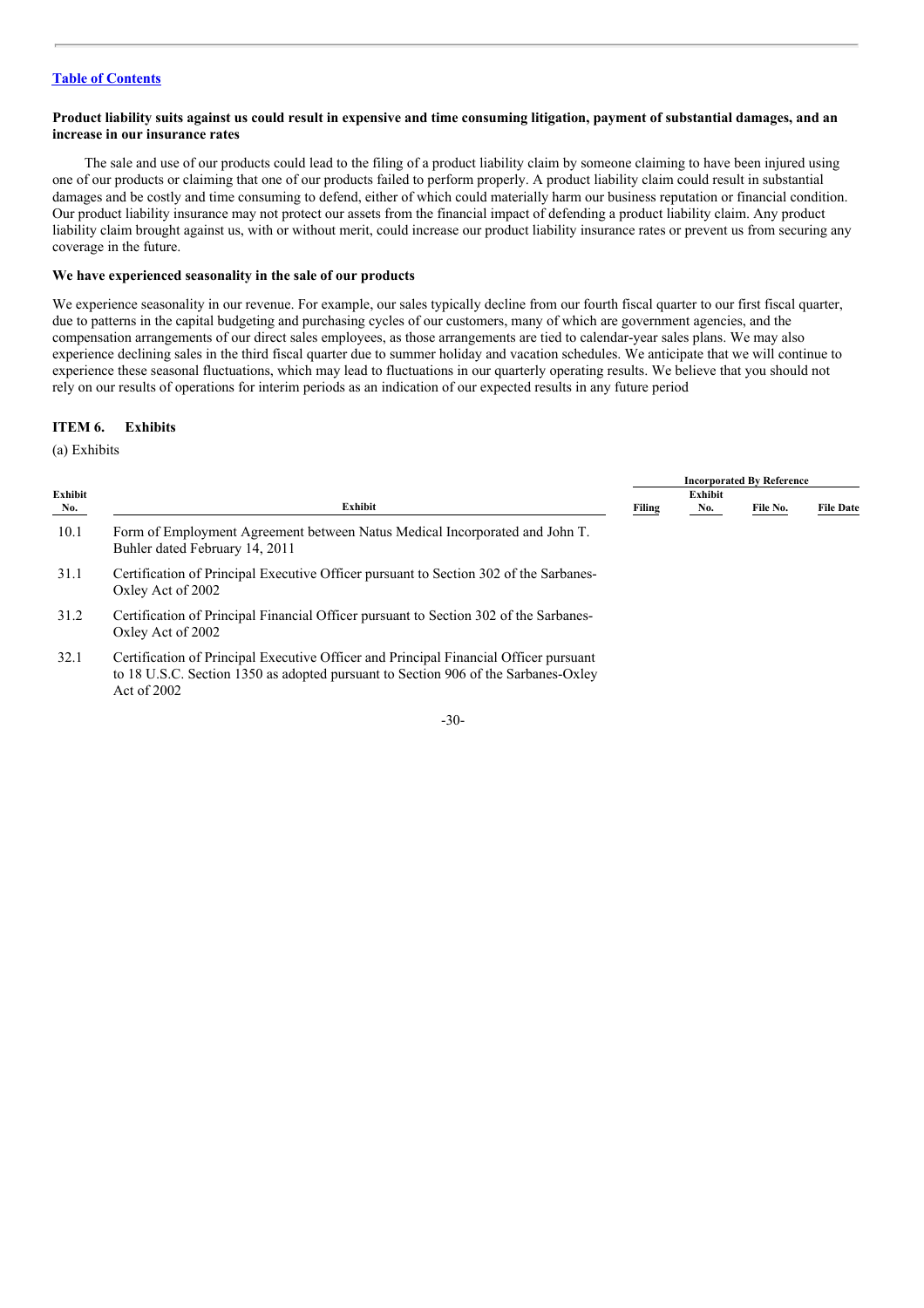# **SIGNATURES**

Pursuant to the requirements of the Securities Exchange Act of 1934, the registrant has duly caused this report to be signed on its behalf by the undersigned thereunto duly authorized.

Dated: May 6, 2011

Dated: May 6, 2011

NATUS MEDICAL INCORPORATED

By: /s/ James B. Hawkins

**James B. Hawkins Chief Executive Officer (Principal Executive Officer)**

By: /s/ Steven J. Murphy

**Steven J. Murphy Vice President Finance and Chief Financial Officer (Principal Financial and Accounting Officer)**

-31-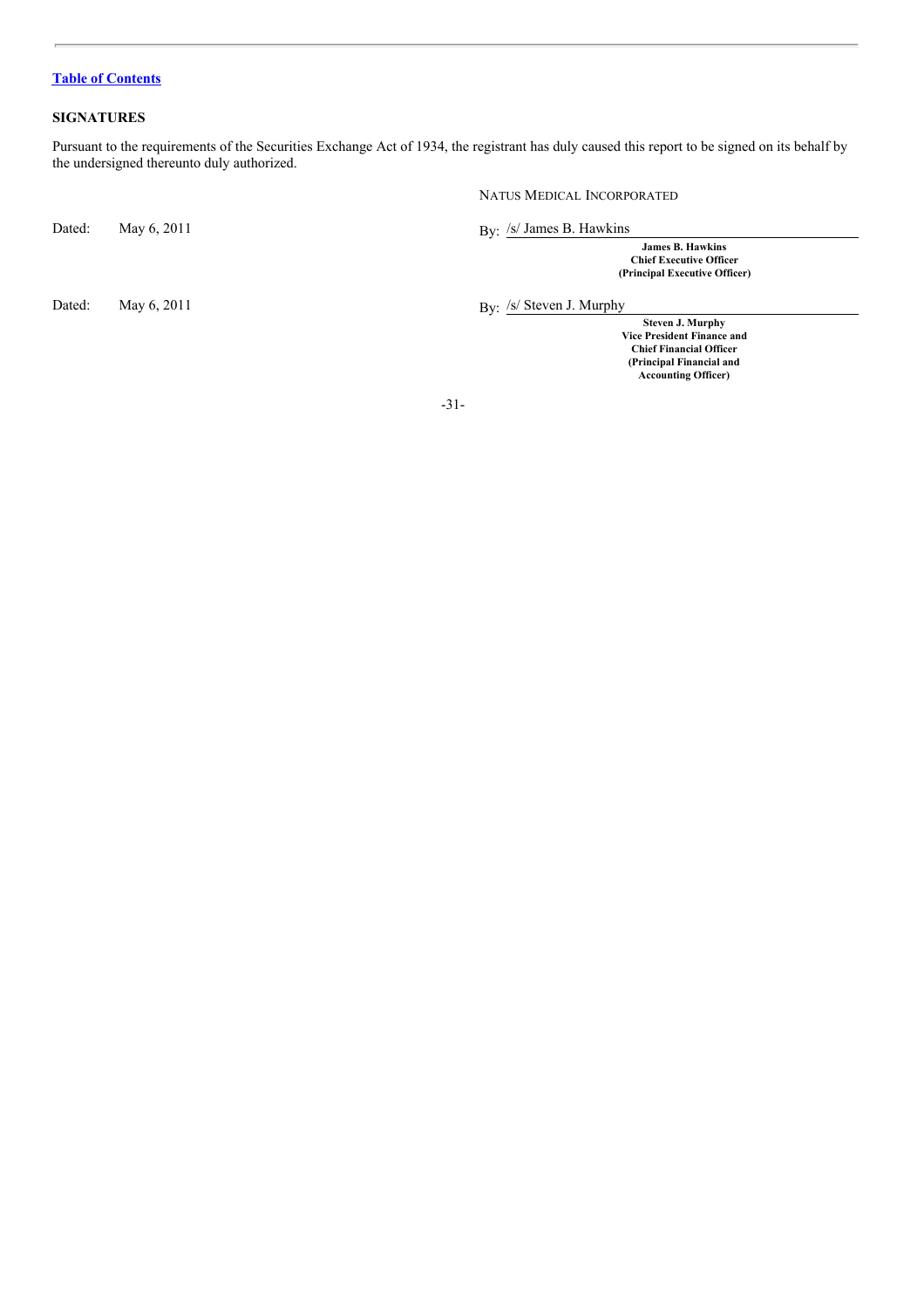# **NATUS MEDICAL INCORPORATED**

# **INDEX TO EXHIBITS**

|                |                                                                                                               | <b>Incorporated By Reference</b> |                       |          |                  |
|----------------|---------------------------------------------------------------------------------------------------------------|----------------------------------|-----------------------|----------|------------------|
| Exhibit<br>No. | Exhibit                                                                                                       | Filing                           | Exhibit<br><b>No.</b> | File No. | <b>File Date</b> |
| 10.1           | Form of Employment Agreement between Natus Medical Incorporated and John T.<br>Buhler dated February 14, 2011 |                                  |                       |          |                  |
| 31.1           | Certification of Principal Executive Officer pursuant to Section 302 of the Sarbanes-<br>Oxley Act of 2002    |                                  |                       |          |                  |

31.2 Certification of Principal Financial Officer pursuant to Section 302 of the Sarbanes-Oxley Act of 2002

32.1 Certification of Principal Executive Officer and Principal Financial Officer pursuant to 18 U.S.C. Section 1350 as adopted pursuant to Section 906 of the Sarbanes-Oxley Act of 2002

-32-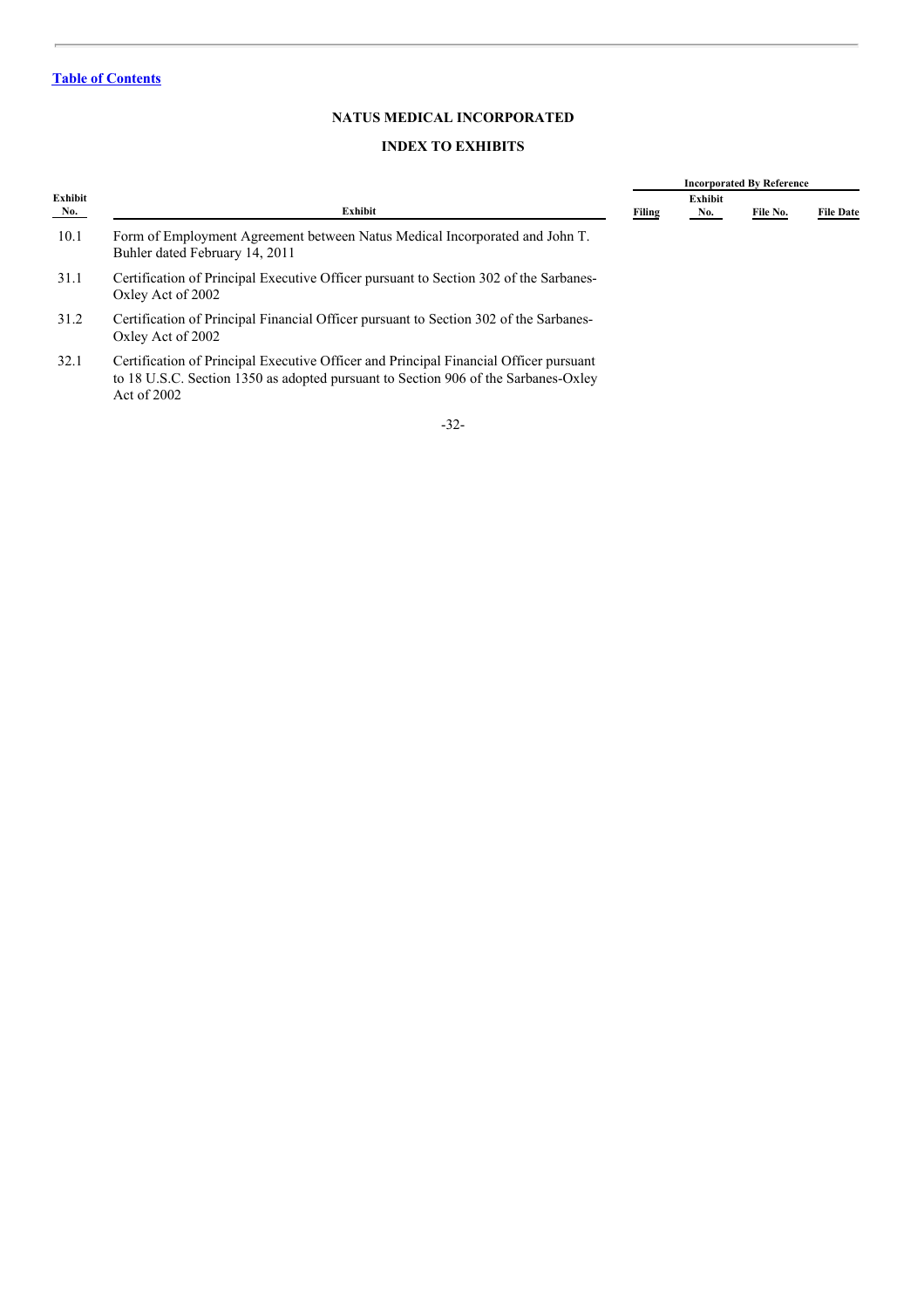## **NATUS MEDICAL, INC.**

# **JOHN BUHLER EMPLOYMENT AGREEMENT**

This Agreement is entered into as of February 14, 2011 (the "Effective Date"), by and between Natus Medical, Inc. (the "Company"), and John Buhler ("Executive").

## 1. Duties and Scope of Employment.

(a) Positions and Duties. As of the Effective Date, Executive will serve as President and Chief Operating Officer of the Company. Executive will render such business and professional services in the performance of his duties, consistent with Executive's position within the Company, as shall reasonably be assigned to him by the Company's Chief Executive Officer ("CEO"). The period of Executive's employment under this Agreement is referred to herein as the "Employment Term."

(b) Obligations. During the Employment Term, Executive will perform his duties faithfully and to the best of his ability and will devote his full business efforts and time to the Company. For the duration of the Employment Term, Executive agrees not to actively engage in any other employment, occupation or consulting activity for any direct or indirect remuneration without the prior approval of the Board.

2. At-Will Employment. The parties agree that Executive's employment with the Company will be "at-will" employment and may be terminated at any time with or without cause or notice. Executive understands and agrees that neither his job performance nor promotions, commendations, bonuses or the like from the Company give rise to or in any way serve as the basis for modification, amendment, or extension, by implication or otherwise, of his employment with the Company.

#### 3. Compensation.

(a) Base Salary. During the Employment Term, the Company will pay Executive an annual salary of \$325,000 as compensation for his services (the "Base Salary"). The Base Salary will be paid periodically in accordance with the Company's normal payroll practices and be subject to the usual, required withholding. Executive's salary will be subject to review and adjustments will be made based upon the Company's normal performance review practices.

(b) Performance Bonus. Executive shall be eligible to receive a cash bonus pursuant to the Company's 2011 cash incentive plan, with a target bonus amount of 50% of Executive's Base Salary actually paid during the year, less applicable withholding taxes, at target achievement of the performance objectives previously established under the plan by the Company's Compensation Committee. The 2011 cash incentive plan is based on the Company achieving its budgeted income before provision for income tax for 2011 ("pre-tax profit"); bonuses may range from 50% to a maximum of 150% of the target bonus amount, pro-rated based on the amount of actual pre-tax profit relative to the budgeted amount. Actual pre-tax profit must be at 80% of target for minimum payments and maximum payments will be made upon achieving 120% of target. Payment of bonuses pursuant to this plan is authorized in the discretion of the Board of Directors.The amount of, and performance objectives for, performance bonus in years after 2011 will be subject to the determination of the Compensation Committee. Any performance bonus payments shall be made in accordance with the terms of the applicable cash incentive plan and in no case later than March 15 of the year following the year in which the right to a performance bonus is earned.

(c) Equity Awards. Executive shall receive options to purchase 120,000 shares of Company Common Stock on Executive's first day of employment, pursuant to and governed by the terms of the Company's Amended and Restated 2000 Stock Awards Plan ("2000 Plan"), with an exercise price at the date of grant determined in accordance with the 2000 Plan. Vesting begins six (6) months from and is retroactive to your start date. Stock vests at 1/48<sup>th</sup> per month. Notwithstanding any other provision of the Agreement, under no circumstances shall Executive have any right to exercise stock options before Executive has completed one-hundred-eighty-days of employment. Executive shall also receive 60,000 shares of restricted stock pursuant to and governed by the terms of the 2000 Plan, which shares shall vest at the rate of 50% on the second anniversary of the grant, 25% on the third anniversary of the grant, and the final 25% on the fourth anniversary of the grant. Executive shall be eligible for future equity awards commencing in 2012, along with other executive officers of the Company, as determined by the Company's Compensation Committee.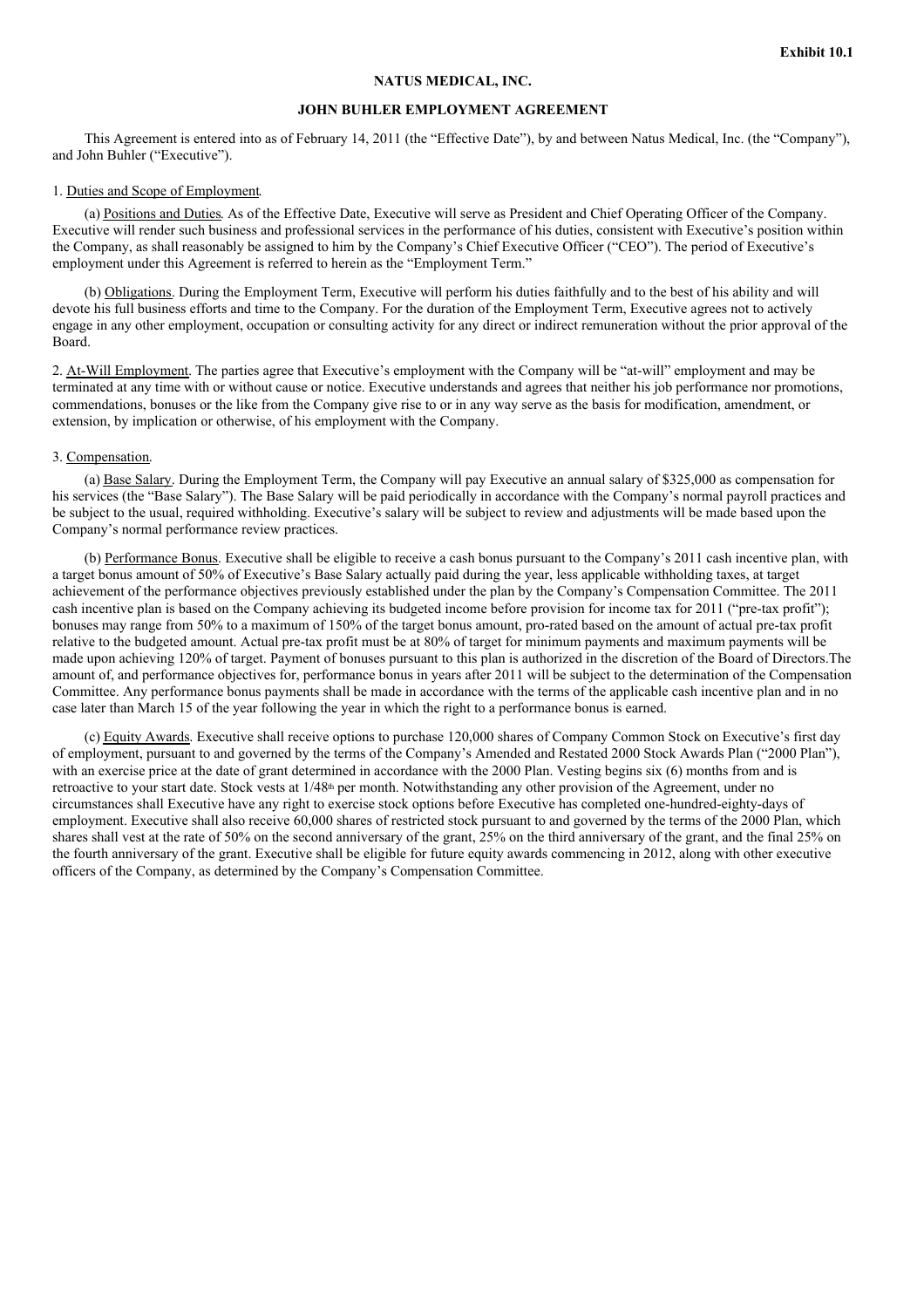(d) Reimbursement of Relocation Expenses. Company agrees to reimburse Executive's actual relocation expenses up to a maximum of \$50,000, and Executive agrees to repay Company for any such reimbursement in the event he voluntarily terminates his employment within one year after his first day of employment with the Company.

4. Employee Benefits. During the Employment Term, Executive will be entitled to participate in the employee benefit plans currently and hereafter maintained by the Company of general applicability to other senior executives of the Company, including, without limitation, the Company's group medical, dental, vision, disability, life insurance, and flexible-spending account plans consistent with the terms of such plans. The Company reserves the right to cancel or change the benefit plans and programs it offers to its employees at any time.

5. Paid Time Off ("PTO"). Executive is entitled to receive PTO pursuant to Natus' standard benefit policy currently and hereafter maintained by the Company, and as may be cancelled or changed from time to time.

6. Expenses. The Company will reimburse Executive for reasonable travel, entertainment or other expenses incurred by Executive in the furtherance of or in connection with the performance of Executive's duties hereunder, in accordance with the Company's expense reimbursement policy as in effect from time to time.

## 7. Severance.

(a) Involuntary Termination. If Executive's employment with the Company terminates other than for "Cause" (as defined herein), death or disability, and Executive signs and does not revoke a standard release of claims with the Company, then, subject to Section 11, Executive shall be entitled to (i) receive continuing payments of severance pay (less applicable withholding taxes) at a rate equal to his Base Salary rate, as then in effect, for a period equal to six months, plus one month for each two months of employment, up to a maximum of 12 months from the date of Executive's "separation from service" (as defined in Treas. Reg. 1.409A-1(h)) with the Company, to be paid periodically in accordance with the Company's normal payroll policies and commencing with the latest payroll date that is also within seventy (70) days from the date of "separation from service" provided that the required release is effective on such date (with payments that would have been made on earlier payroll dates, but for this provision, cumulated and paid on such payroll date); (ii) the immediate vesting and exercisability of 100 % of the shares subject to all of Executive's stock options to purchase Company Common Stock (whether currently outstanding or granted following the Effective Date) outstanding on the date of such termination (the "Stock Options") and no additional vesting of any shares of restricted stock or restricted stock units outstanding on the date of such termination beyond the amount of such awards that is vested as of such date of termination (with settlement of any restricted stock units to be in accordance with the terms of such awards), and (iii) continued payment by the Company of the group health continuation coverage premiums for Executive and Executive's eligible dependents under Title X of the Consolidated Budget Reconciliation Act of 1985, as amended ("COBRA") as in effect through the lesser of  $(x)$  six months from the effective date of such termination,  $(y)$  the date upon which Executive and Executive's eligible dependents become covered under similar plans, or (z) the date Executive no longer constitutes a "Qualified Beneficiary" (as such term is defined in Section  $4980B(g)$  of the Internal Revenue Code of 1986, as amended (the "Code")); provided, however, that Executive will be solely responsible for electing such coverage within the required time periods.

(b) Voluntary Termination; Termination for Cause. If Executive's employment with the Company terminates voluntarily by Executive (other than as described in subsection (c) below) or for Cause by the Company or due to Executive's death or disability, then (i) all vesting of Stock Options and restricted stock and restricted stock units will immediately cease, (ii) all payments of compensation by the Company to Executive hereunder will terminate immediately (except as to amounts already earned), and (iii) Executive will only be eligible for severance benefits, if any, in accordance with the Company's established policies as then in effect.

(c) Change of Control Benefits. If within twelve (12) months following a "Change of Control" (as defined below) (i) Executive terminates Executive's employment with the Company for Good Reason after providing the Company with written notice within the ninety (90) days after the occurrence of an event constituting Good Reason and an opportunity for the Company to cure such occurrence of not less than thirty (30) days, or (ii) the Company or the successor corporation terminates Executive's employment with the Company for other than Cause, death or disability, then Executive shall be entitled to the benefits provided for in subsection (a). Executive shall only be permitted to receive the benefits provided for in subsection (a) once and shall not be permitted to claim such benefits under both subsection (a) and (c) such that Executive would receive the benefits pursuant to subsection (a) twice. The payment-characterization provisions made under subsection (a) above for purposes of Section 409A of the Code shall apply as well.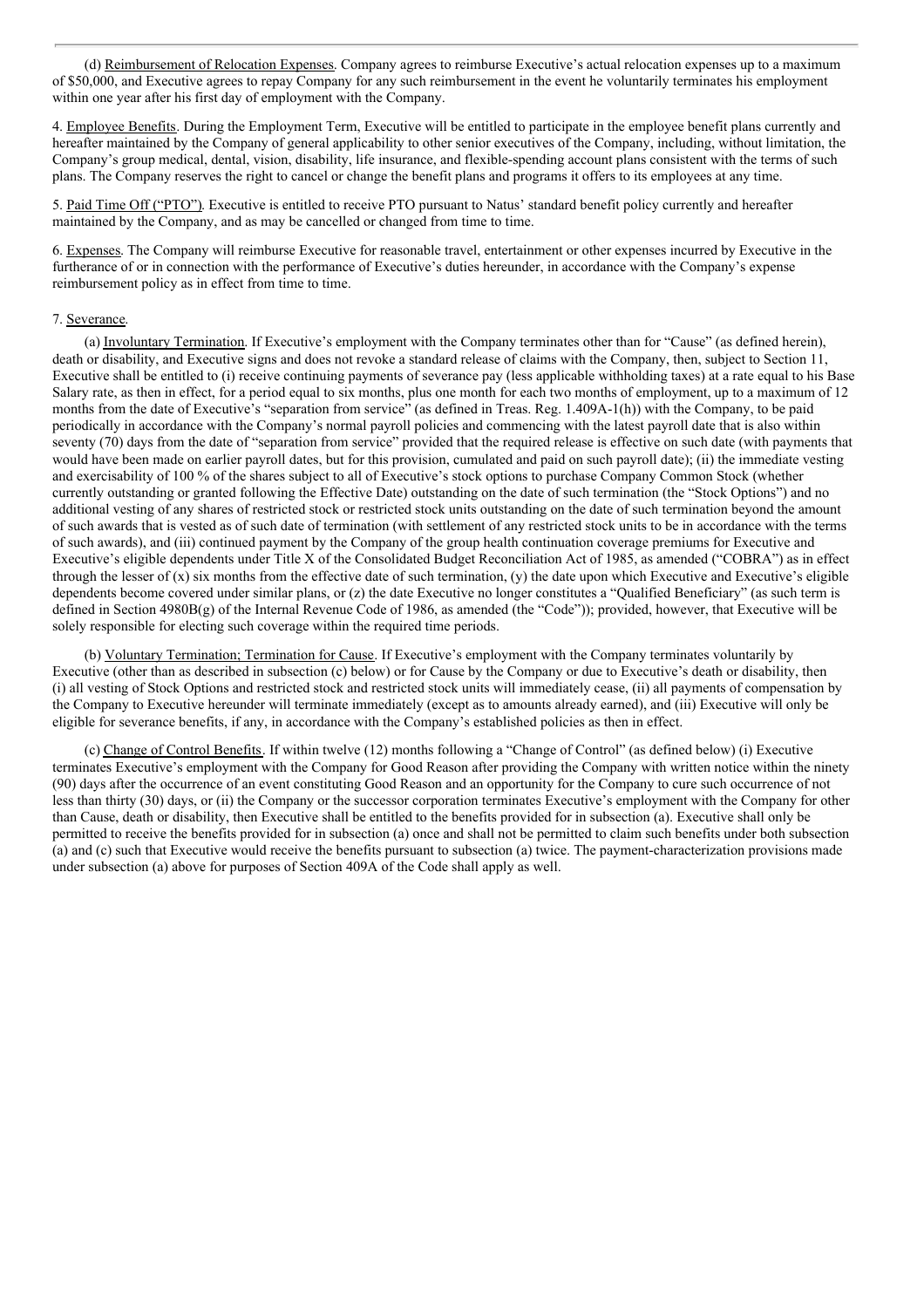8. Limitation on Payments. In the event that the severance and other benefits provided for in this Agreement or otherwise payable to the Executive (i) constitute "parachute payments" within the meaning of Section 280G of the Code and (ii) but for this Section 8, would be subject to the excise tax imposed by Section 4999 of the Code, then the Executive's severance benefits under Section 4(a)(i) shall be either:

- delivered in full, or
- delivered as to such lesser extent which would result in no portion of such severance benefits being subject to excise tax under Section 4999 of the Code,
- whichever of the foregoing amounts, taking into account the applicable federal, state and local income taxes and the excise tax imposed by Section 4999, results in the receipt by Executive on an after-tax basis, of the greatest amount of severance benefits, notwithstanding that all or some portion of such severance benefits may be taxable under Section 4999 of the Code. Unless the Company and Executive otherwise agree in writing, any determination required under this Section 8 shall be made in writing by the Company's independent public accountants immediately prior to Change of Control (the "Accountants"), whose determination shall be conclusive and binding upon Executive and the Company for all purposes. For purposes of making the calculations required by this Section 8, the Accountants may make reasonable assumptions and approximations concerning applicable taxes and may rely on reasonable, good faith interpretations concerning the application of Sections 280G and 4999 of the Code. The Company and Executive shall furnish to the Accountants such information and documents as the Accountants may reasonably request in order to make a determination under this Section. The Company shall bear all costs the Accountants may reasonably incur in connection with any calculations contemplated by this Section 8. If payment is to be in a lesser amount then reduction shall occur in the following order: (i) reduction of payments of cash; and (ii) reduction in equity awards; and in each category reduction shall be pro rata between those payments subject to Section 409A and payments not subject to Section 409A.

## 9. Definitions.

(a) Cause. For purposes of this Agreement, "Cause" shall mean (i) any act of personal dishonesty taken by Executive in connection with his responsibilities as an employee and intended to result in substantial personal enrichment of Executive, (ii) Executive's conviction of a felony, (iii) a willful act by Executive which constitutes gross misconduct and which is injurious to the Company, or (iv) continued substantial violations by Executive of Executive's employment duties which are demonstrably willful and deliberate on Executive's part after there has been delivered to Executive a written demand for performance from the Company which specifically sets forth the factual basis for the Company's belief that Executive has not substantially performed Executive's duties.

(b) Change of Control. For purposes of this Agreement, "Change of Control" of the Company is defined as:

(i) any "person" (as such term is used in Sections 13(d) and 14(d) of the Securities Exchange Act of 1934, as amended) is or becomes the "beneficial owner" (as defined in Rule 13d-3 under said Act), directly or indirectly, of securities of the Company representing 50% or more of the total voting power represented by the Company's then outstanding voting securities; or

(ii) a change in the composition of the Board occurring within a two-year period, as a result of which fewer than a majority of the directors are Incumbent Directors. "Incumbent Directors" will mean directors who either (A) are directors of the Company as of the date hereof, or (B) are elected, or nominated for election, to the Board with the affirmative votes of at least a majority of the Incumbent Directors at the time of such election or nomination (but will not include an individual whose election or nomination is in connection with an actual or threatened proxy contest relating to the election of directors to the Company); or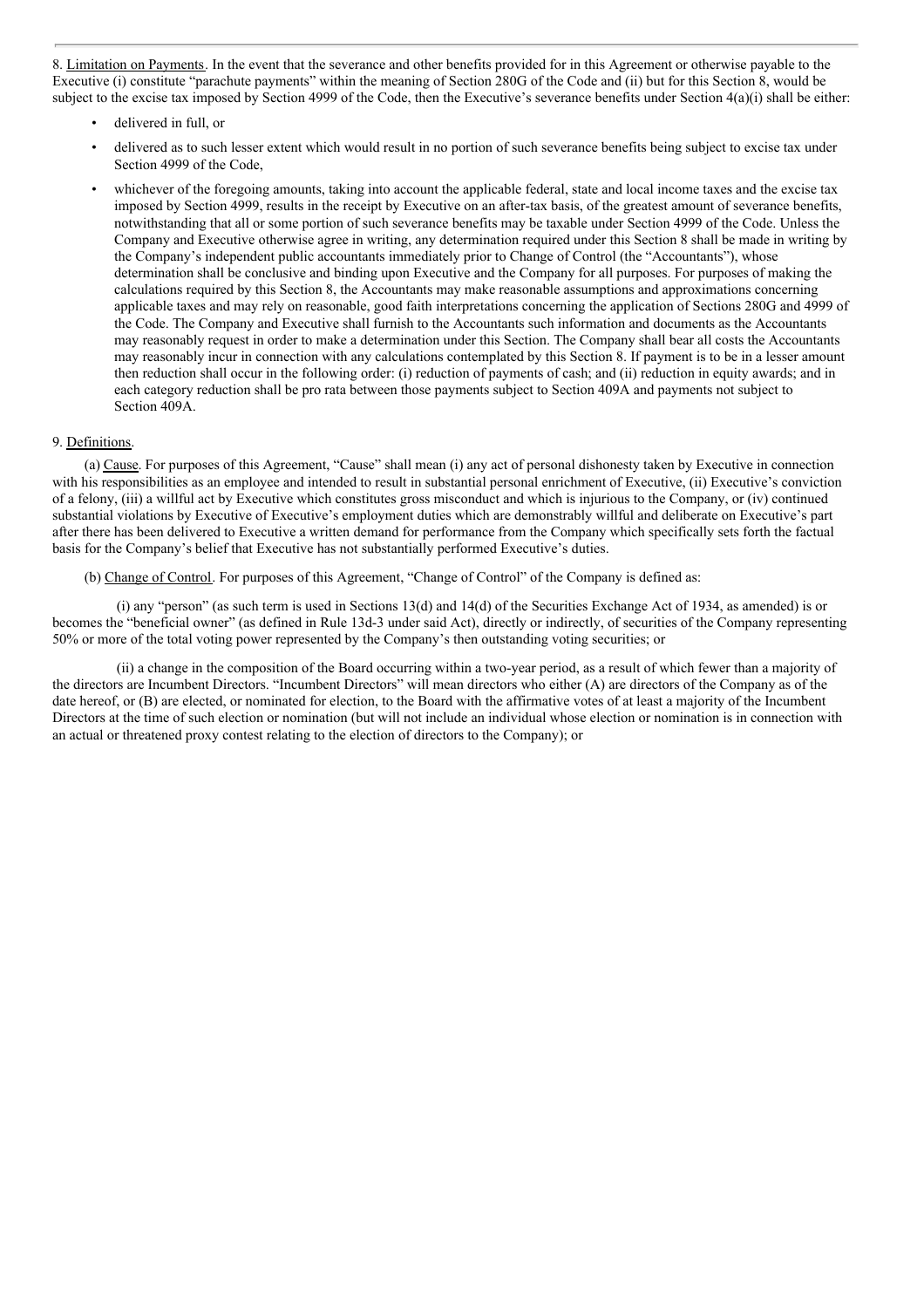(iii) the date of the consummation of a merger or consolidation of the Company with any other corporation that has been approved by the stockholders of the Company, other than a merger or consolidation which would result in the voting securities of the Company outstanding immediately prior thereto continuing to represent (either by remaining outstanding or by being converted into voting securities of the surviving entity) more than forty percent (40%) of the total voting power represented by the voting securities of the Company or such surviving entity outstanding immediately after such merger or consolidation, or the stockholders of the Company approve a plan of complete liquidation of the Company; or

- (iv) the date of the consummation of the sale or disposition by the Company of all or substantially all the Company's assets; or
- (v) the termination of the CEO (in place on the Effective Date) for other than Cause, death or disability.

(c) Good Reason. For purposes of this Agreement, "Good Reason" shall mean any of the following actions taken without the Executive's express written consent: (i) the material reduction of the Executive's duties or responsibilities relative to Executive's duties or responsibilities in effect immediately prior to such reduction; provided, however, that a reduction in duties or responsibilities solely by virtue of the Company being acquired and made part of a larger entity (as, for example, when the Chief Financial Officer of Natus Medical Incorporated remains as such following a Change of Control and is not made the Chief Financial Officer of the acquiring corporation) shall not constitute "Good Reason;" (ii) a material reduction by the Company in Executive's annual Base Salary as in effect immediately prior to such reduction; (iii) a material reduction by the Company in the kind or level of employee benefits to which Executive is entitled immediately prior to such reduction with the result that Executive's overall benefits package is significantly reduced; (iv) the relocation of Executive's primary place of work to a facility or a location that increases Executive's commute distance by more than 35 miles from Executive's then primary place of work ; or (v) the material breach of this Agreement by the Company (including, but not limited to, failure of the Company to obtain the assumption of this Agreement by any successors contemplated in Section 12).

10. Confidential Information. Executive agrees to enter into the Company's standard Confidential Information and Invention Assignment Agreement (the "Confidential Information Agreement") upon commencing employment hereunder.

#### 11. Conditional Nature of Severance Payments.

(a) Noncompete. Executive acknowledges that the nature of the Company's business is such that if Executive were to become employed by, or substantially involved in, the business of a competitor of the Company following the termination of Executive's employment with the Company, it would be very difficult for Executive not to rely on or use the Company's trade secrets and confidential information. Thus, to avoid the inevitable disclosure of the Company's trade secrets and confidential information, Executive agrees and acknowledges that Executive's right to receive the severance payments set forth in Section 7 (to the extent Executive is otherwise entitled to such payments) shall be conditioned upon Executive not directly or indirectly engaging in (whether as an employee, consultant, agent, proprietor, principal, partner, stockholder, corporate officer, director or otherwise), nor having any ownership interest in or participating in the financing, operation, management or control of, any person, firm, corporation or business that competes with Company or is a customer of the Company. Upon any breach of this section, all severance payments pursuant to this Agreement shall immediately cease.

(b) Non-Solicitation. Until the date eighteen (18) months after the termination of Executive's employment with the Company for any reason, Executive agrees not, either directly or indirectly, to solicit, induce, attempt to hire, recruit, encourage, take away, hire any employee of the Company or cause an employee to leave his or her employment either for Executive or for any other entity or person. Additionally, Executive acknowledges that Executive's right to receive the severance payments set forth in Section 7 (to the extent Executive is otherwise entitled to such payments) are contingent upon Executive complying with this Section 10(b) and upon any breach of this section all severance payments pursuant to this Agreement shall immediately cease.

(c) Understanding of Covenants. Executive represents that Executive (i) is familiar with the foregoing covenants not to compete and not to solicit, and (ii) is fully aware of Executive's obligations hereunder, including, without limitation, the reasonableness of the length of time, scope and geographic coverage of these covenants.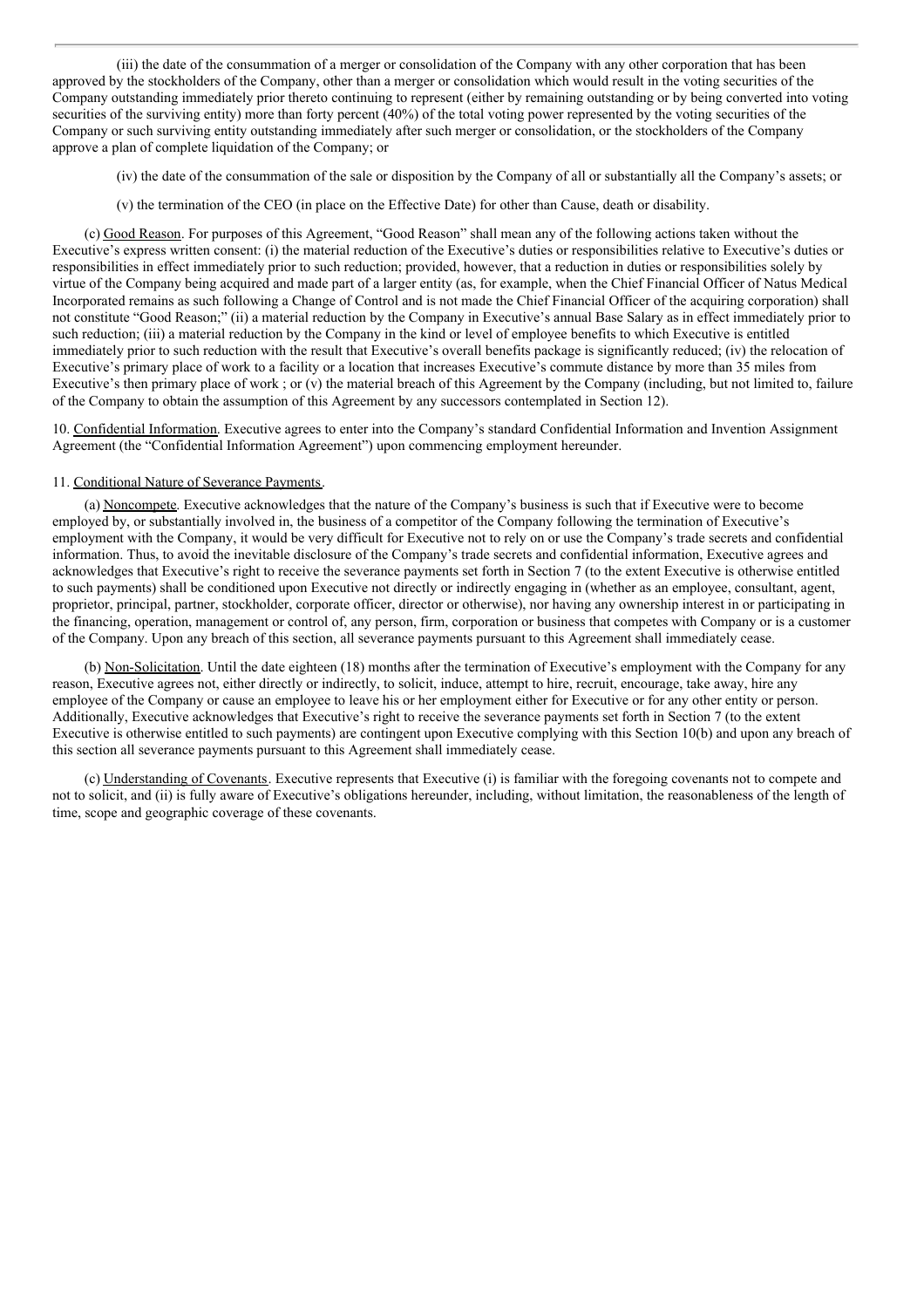12. Code Section 409A. For purposes of this Agreement, a termination of employment will be determined consistent with the rules relating to a "separation from service" as defined in Section 409A of the Code and the regulations thereunder ("Section 409A"). Notwithstanding anything else provided herein, to the extent any payments provided under this Agreement in connection with Executive's termination of employment constitute deferred compensation subject to Section 409A, and Executive is deemed at the time of such termination of employment to be a "specified employee" under Section 409A, then such payment shall not be made or commence until the earlier of (i) the expiration of the 6-month period measured from Executive's separation from service from the Company or (ii) the date of Executive's death following such a separation from service; provided, however, that such deferral shall only be effected to the extent required to avoid adverse tax treatment to Executive including, without limitation, the additional tax for which Executive would otherwise be liable under Section 409A(a)(1)(B) in the absence of such a deferral. The first payment thereof will include a catch-up payment covering the amount that would have otherwise been paid during the period between Executive's termination of employment and the first payment date but for the application of this provision, and the balance of the installments (if any) will be payable in accordance with their original schedule. To the extent that any provision of this Agreement is ambiguous as to its compliance with Section 409A, the provision will be read in such a manner so that all payments hereunder comply with Section 409A. To the extent any payment under this Agreement may be classified as a "short-term deferral" within the meaning of Section 409A, such payment shall be deemed a short-term deferral, even if it may also qualify for an exemption from Section 409A under another provision of Section 409A. Payments pursuant to this section are intended to constitute separate payments for purposes of Section 1.409A-2(b)(2) of the Treasury Regulations. Except as otherwise expressly provided herein, to the extent any expense reimbursement or the provision of any in-kind benefit under this Agreement is determined to be subject to Section 409A of the Code, the amount of any such expenses eligible for reimbursement, or the provision of any in-kind benefit, in one calendar year shall not affect the expenses eligible for reimbursement in any other taxable year (except for any lifetime or other aggregate limitation applicable to medical expenses), in no event shall any expenses be reimbursed after the last day of the calendar year following the calendar year in which the Executive incurred such expenses, and in no event shall any right to reimbursement or the provision of any in-kind benefit be subject to liquidation or exchange for another benefit.

13. Assignment. This Agreement will be binding upon and inure to the benefit of (a) the heirs, executors and legal representatives of Executive upon Executive's death and (b) any successor of the Company. Any such successor of the Company will be deemed substituted for the Company under the terms of this Agreement for all purposes. For this purpose, "successor" means any person, firm, corporation or other business entity which at any time, whether by purchase, merger or otherwise, directly or indirectly acquires all or substantially all of the assets or business of the Company. None of the rights of Executive to receive any form of compensation payable pursuant to this Agreement may be assigned or transferred except by will or the laws of descent and distribution. Any other attempted assignment, transfer, conveyance or other disposition of Executive's right to compensation or other benefits will be null and void.

14. Notices. All notices, requests, demands and other communications called for hereunder shall be in writing and shall be deemed given (i) on the date of delivery if delivered personally, (ii) one (1) day after being sent by a well established commercial overnight service, or (iii) four (4) days after being mailed by registered or certified mail, return receipt requested, prepaid and addressed to the parties or their successors at the following addresses, or at such other addresses as the parties may later designate in writing:

If to the Company:

Natus Medical, Inc. 1501 Industrial Road San Carlos, CA 94070 Attn: James B. Hawkins, Chief Executive Officer

If to Executive: at the last residential address known by the Company.

15. Severability. In the event that any provision hereof becomes or is declared by a court of competent jurisdiction to be illegal, unenforceable or void, this Agreement will continue in full force and effect without said provision.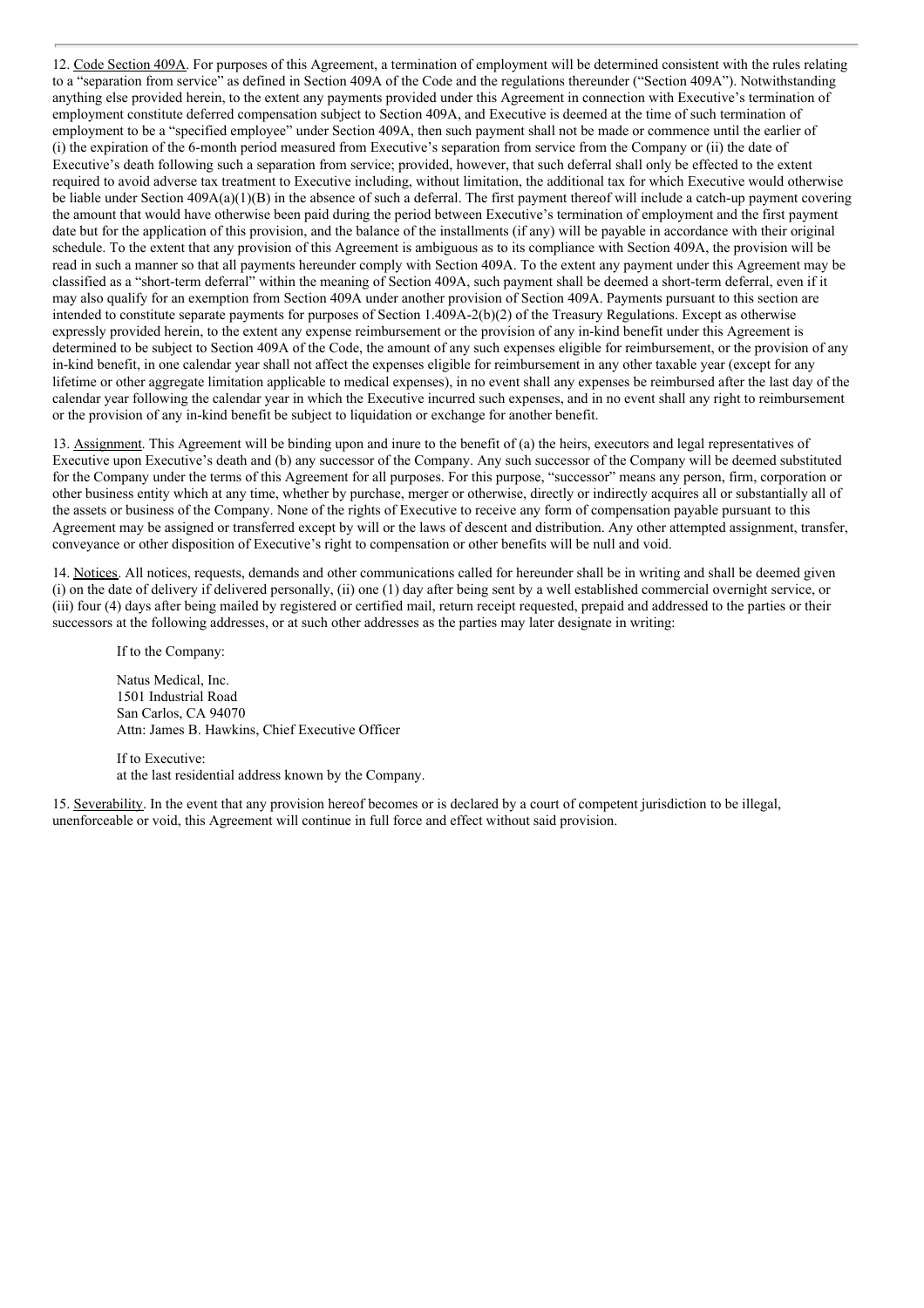## 16. Arbitration.

(a) General. In consideration of Executive's service to the Company, its promise to arbitrate all employment related disputes and Executive's receipt of the compensation, pay raises and other benefits paid to Executive by the Company, at present and in the future, Executive agrees that any and all controversies, claims, or disputes with anyone (including the Company and any employee, officer, director, shareholder or benefit plan of the Company in their capacity as such or otherwise) arising out of, relating to, or resulting from Executive's service to the Company under this Agreement or otherwise or the termination of Executive's service with the Company, including any breach of this Agreement, shall be subject to binding arbitration under the Arbitration Rules set forth in California Code of Civil Procedure Section 1280 through 1294.2, including Section 1283.05 (the "Rules") and pursuant to California law. Disputes which Executive agrees to arbitrate, and thereby agrees to waive any right to a trial by jury, include any statutory claims under state or federal law, including, but not limited to, claims under Title VII of the Civil Rights Act of 1964, the Americans with Disabilities Act of 1990, the Age Discrimination in Employment Act of 1967, the Older Workers Benefit Protection Act, the California Fair Employment and Housing Act, the California Labor Code, claims of harassment, discrimination or wrongful termination and any statutory claims. Executive further understands that this Agreement to arbitrate also applies to any disputes that the Company may have with Executive.

(b) Procedure. Executive agrees that any arbitration will be administered by the American Arbitration Association ("AAA") and that a neutral arbitrator will be selected in a manner consistent with its National Rules for the Resolution of Employment Disputes. The arbitration proceedings will allow for discovery according to the rules set forth in the *National Rules for the Resolution of Employment Disputes or California Code of Civil Procedure*. Executive agrees that the arbitrator shall have the power to decide any motions brought by any party to the arbitration, including motions for summary judgment and/or adjudication and motions to dismiss and demurrers, prior to any arbitration hearing. Executive agrees that the arbitrator shall issue a written decision on the merits. Executive also agrees that the arbitrator shall have the power to award any remedies, including attorneys' fees and costs, available under applicable law. Executive understands the Company will pay for any administrative or hearing fees charged by the arbitrator or AAA except that Executive shall pay the first \$200.00 of any filing fees associated with any arbitration Executive initiates. Executive agrees that the arbitrator shall administer and conduct any arbitration in a manner consistent with the Rules and that to the extent that the AAA's National Rules for the Resolution of Employment Disputes conflict with the Rules, the Rules shall take precedence.

(c) Remedy. Except as provided by the Rules, arbitration shall be the sole, exclusive and final remedy for any dispute between Executive and the Company. Accordingly, except as provided for by the Rules, neither Executive nor the Company will be permitted to pursue court action regarding claims that are subject to arbitration. Notwithstanding, the arbitrator will not have the authority to disregard or refuse to enforce any lawful Company policy, and the arbitrator shall not order or require the Company to adopt a policy not otherwise required by law that the Company has not adopted.

(d) Availability of Injunctive Relief. In addition to the right under the Rules to petition the court for provisional relief, Executive agrees that any party may also petition the court for injunctive relief where either party alleges or claims a violation of this Agreement or the Confidentiality Agreement or any other agreement regarding trade secrets, confidential information, nonsolicitation or Labor Code §2870. In the event either party seeks injunctive relief, the prevailing party shall be entitled to recover reasonable costs and attorneys' fees.

(e) Administrative Relief. Executive understands that this Agreement does not prohibit Executive from pursuing an administrative claim with a local, state or federal administrative body such as the Department of Fair Employment and Housing, the Equal Employment Opportunity Commission or the workers' compensation board. This Agreement does, however, preclude Executive from pursuing court action regarding any such claim.

(f) Voluntary Nature of Agreement. Executive acknowledges and agrees that Executive is executing this Agreement voluntarily and without any duress or undue influence by the Company or anyone else. Executive further acknowledges and agrees that Executive has carefully read this Agreement and that Executive has asked any questions needed for Executive to understand the terms, consequences and binding effect of this Agreement and fully understand it, including that Executive is waiving Executive's right to a jury trial. Finally, Executive agrees that Executive has been provided an opportunity to seek the advice of an attorney of Executive's choice before signing this Agreement.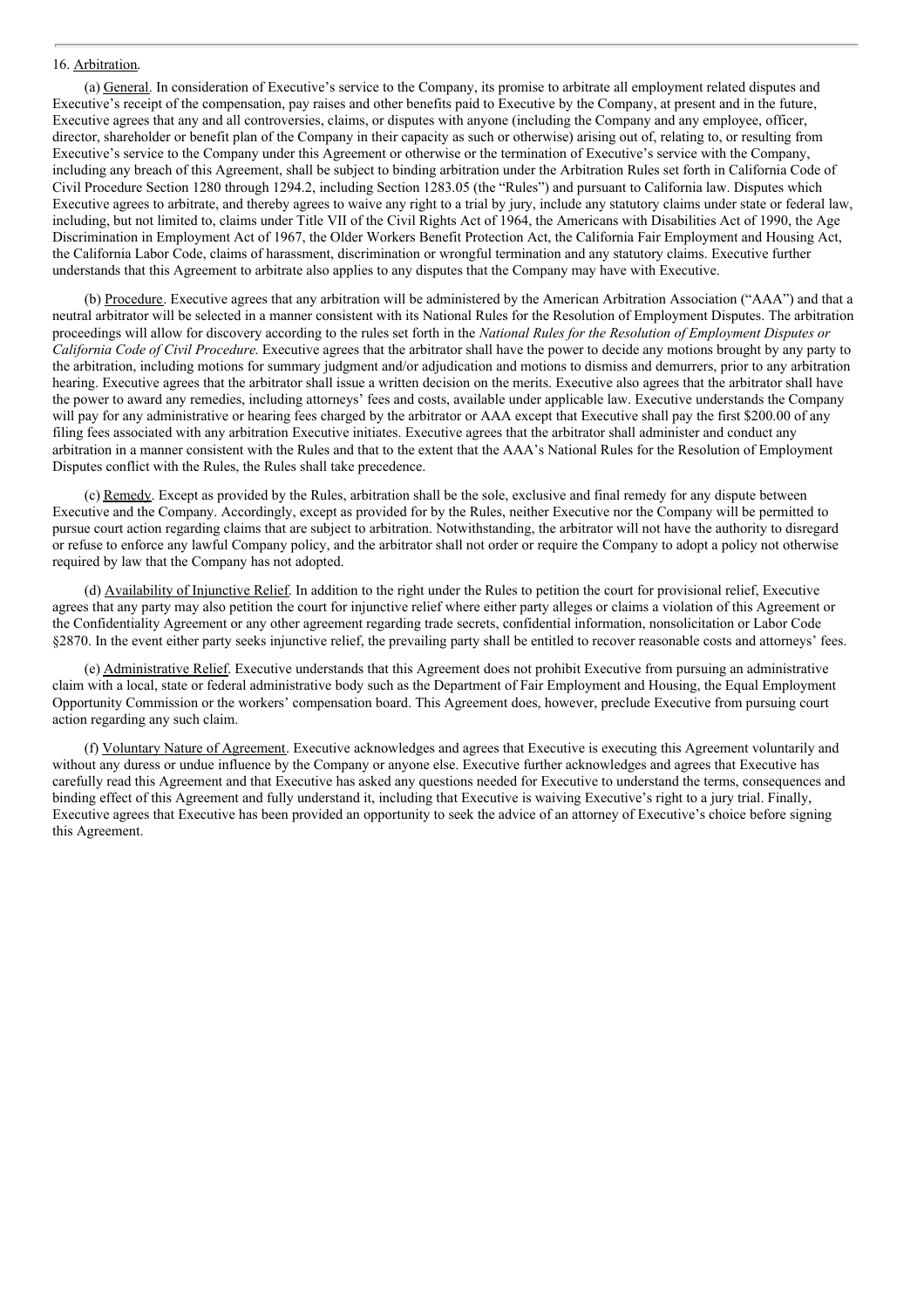17. Integration. This Agreement, together with the any Company stock awards plan pursuant to which stock options, restricted stock, restricted stock units or other equity awards have been made to Executive, any agreements representing any such equity awards, and the Confidential Information Agreement represents the entire agreement and understanding between the parties as to the subject matter herein and supersedes all prior or contemporaneous agreements whether written or oral. No waiver, alteration, or modification of any of the provisions of this Agreement will be binding unless it is in writing and specifically mentions this Section 16 and it is signed by duly authorized representatives of the parties hereto.

18. Waiver of Breach. The waiver of a breach of any term or provision of this Agreement, which must be in writing, shall not operate as or be construed to be a waiver of any other previous or subsequent breach of this Agreement.

19. Headings. All captions and section headings used in this Agreement are for convenient reference only and do not form a part of this Agreement.

20. Tax Withholding. All payments made pursuant to this Agreement will be subject to withholding of applicable taxes.

21. Governing Law. This Agreement will be governed by the laws of the State of California (with the exception of its conflict of laws provisions).

22. Acknowledgment. Executive acknowledges that he has had the opportunity to discuss this matter with and obtain advice from his private attorney, has had sufficient time to, and has carefully read and fully understands all the provisions of this Agreement, and is knowingly and voluntarily entering into this Agreement.

23. Counterparts. This Agreement may be executed in counterparts, and each counterpart shall have the same force and effect as an original and shall constitute an effective, binding agreement on the part of each of the undersigned.

IN WITNESS WHEREOF, each of the parties has executed this Agreement, in the case of the Company by their duly authorized officers, as of the day and year first above written.

## **COMPANY:**

NATUS MEDICAL, INC.

By: Date:

Title:

**EXECUTIVE:**

Date: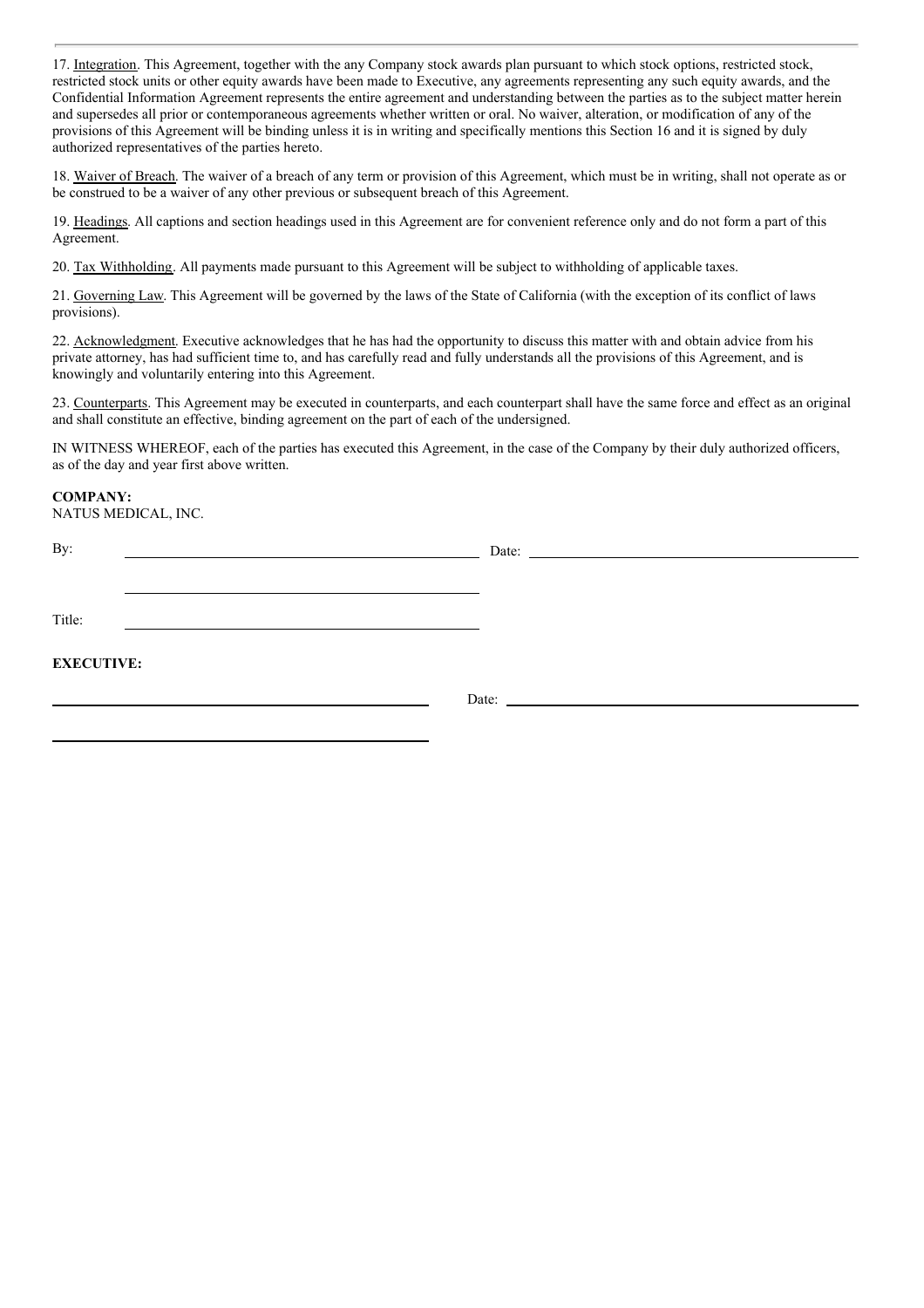# **CERTIFICATION**

## I, James B. Hawkins, certify that:

1. I have reviewed this quarterly report on Form 10-Q of Natus Medical Incorporated;

2. Based on my knowledge, this report does not contain any untrue statement of a material fact or omit to state a material fact necessary to make the statements made, in light of the circumstances under which such statements were made, not misleading with respect to the period covered by this report;

3. Based on my knowledge, the financial statements, and other financial information included in this report, fairly present in all material respects the financial condition, results of operations and cash flows of the registrant as of, and for, the periods presented in this report;

4. The registrant's other certifying officer(s) and I are responsible for establishing and maintaining disclosure controls and procedures (as defined in Exchange Act Rules 13a-15(e) and 15d-15(e)) and internal control over financial reporting (as defined in Exchange Act Rules 13a-15(f) and 15d-15(f)) for the registrant and have:

(a) Designed such disclosure controls and procedures, or caused such disclosure controls and procedures to be designed under our supervision, to ensure that material information relating to the registrant, including its consolidated subsidiaries, is made known to us by others within those entities, particularly during the period in which this report is being prepared;

(b) Designed such internal control over financial reporting, or caused such internal control over financial reporting to be designed under our supervision, to provide reasonable assurance regarding the reliability of financial reporting and the preparation of financial statements for external purposes in accordance with generally accepted accounting principles;

(c) Evaluated the effectiveness of the registrant's disclosure controls and procedures and presented in this report our conclusions about the effectiveness of the disclosure controls and procedures, as of the end of the period covered by this report based on such evaluation; and

(d) Disclosed in this report any change in the registrant's internal control over financial reporting that occurred during the registrant's most recent fiscal quarter (the registrant's fourth fiscal quarter in the case of an annual report) that has materially affected, or is reasonably likely to materially affect, the registrant's internal control over financial reporting; and

5. The registrant's other certifying officer(s) and I have disclosed, based on our most recent evaluation of internal control over financial reporting, to the registrant's auditors and the audit committee of the registrant's board of directors (or persons performing the equivalent functions):

(a) All significant deficiencies and material weaknesses in the design or operation of internal control over financial reporting which are reasonably likely to adversely affect the registrant's ability to record, process, summarize and report financial information; and

(b) Any fraud, whether or not material, that involves management or other employees who have a significant role in the registrant's internal control over financial reporting.

Date: May 6, 2011

/s/ James B. Hawkins James B. Hawkins

Chief Executive Officer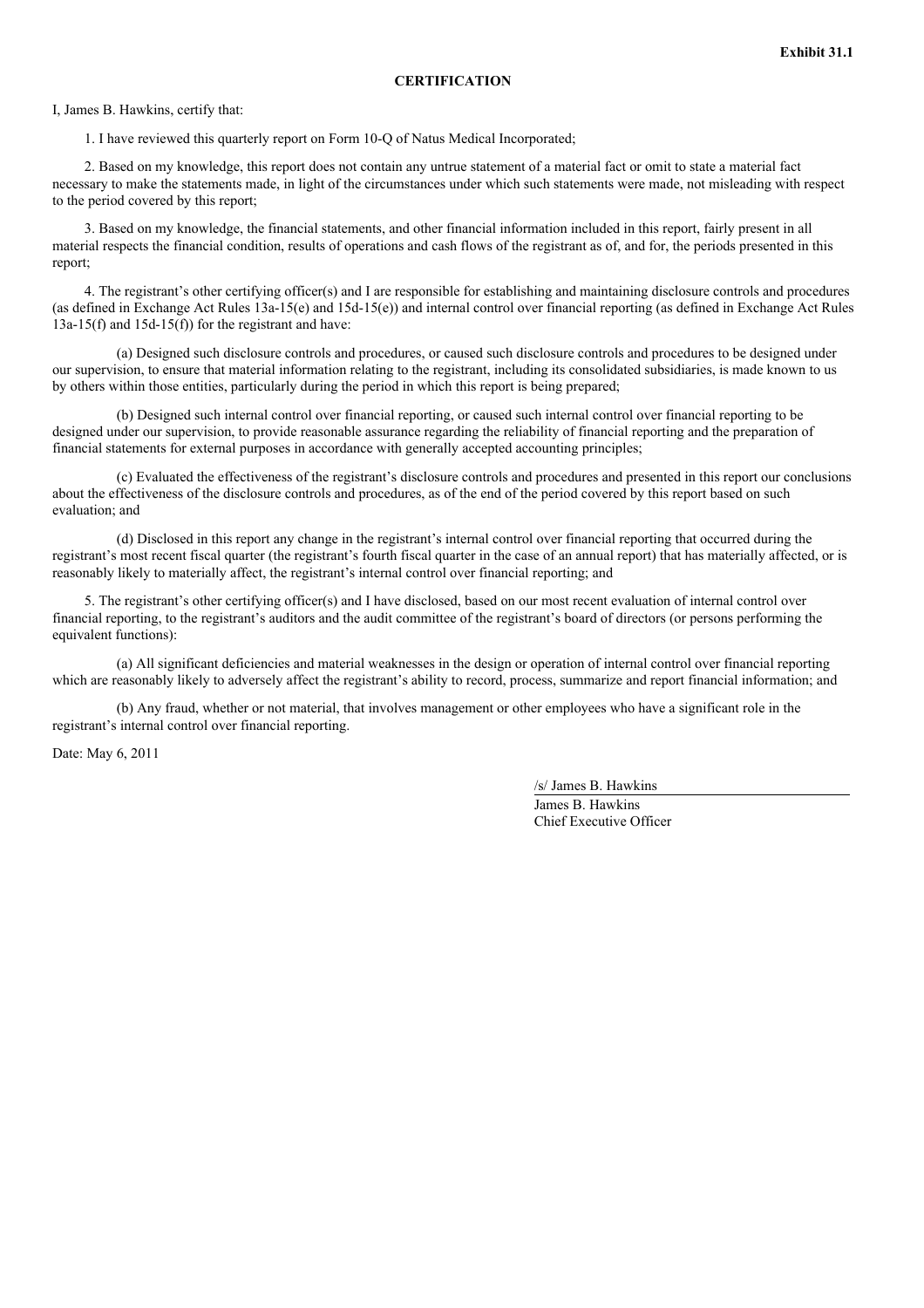# **CERTIFICATION**

## I, Steven J. Murphy, certify that:

1. I have reviewed this quarterly report on Form 10-Q of Natus Medical Incorporated;

2. Based on my knowledge, this report does not contain any untrue statement of a material fact or omit to state a material fact necessary to make the statements made, in light of the circumstances under which such statements were made, not misleading with respect to the period covered by this report;

3. Based on my knowledge, the financial statements, and other financial information included in this report, fairly present in all material respects the financial condition, results of operations and cash flows of the registrant as of, and for, the periods presented in this report;

4. The registrant's other certifying officer(s) and I are responsible for establishing and maintaining disclosure controls and procedures (as defined in Exchange Act Rules 13a-15(e) and 15d-15(e)) and internal control over financial reporting (as defined in Exchange Act Rules 13a-15(f) and 15d-15(f)) for the registrant and have:

(a) Designed such disclosure controls and procedures, or caused such disclosure controls and procedures to be designed under our supervision, to ensure that material information relating to the registrant, including its consolidated subsidiaries, is made known to us by others within those entities, particularly during the period in which this report is being prepared;

(b) Designed such internal control over financial reporting, or caused such internal control over financial reporting to be designed under our supervision, to provide reasonable assurance regarding the reliability of financial reporting and the preparation of financial statements for external purposes in accordance with generally accepted accounting principles;

(c) Evaluated the effectiveness of the registrant's disclosure controls and procedures and presented in this report our conclusions about the effectiveness of the disclosure controls and procedures, as of the end of the period covered by this report based on such evaluation; and

(d) Disclosed in this report any change in the registrant's internal control over financial reporting that occurred during the registrant's most recent fiscal quarter (the registrant's fourth fiscal quarter in the case of an annual report) that has materially affected, or is reasonably likely to materially affect, the registrant's internal control over financial reporting; and

5. The registrant's other certifying officer(s) and I have disclosed, based on our most recent evaluation of internal control over financial reporting, to the registrant's auditors and the audit committee of the registrant's board of directors (or persons performing the equivalent functions):

(a) All significant deficiencies and material weaknesses in the design or operation of internal control over financial reporting which are reasonably likely to adversely affect the registrant's ability to record, process, summarize and report financial information; and

(b) Any fraud, whether or not material, that involves management or other employees who have a significant role in the registrant's internal control over financial reporting.

Date: May 6, 2011

/s/ Steven J. Murphy

Steven J. Murphy Vice President Finance and Chief Financial Officer